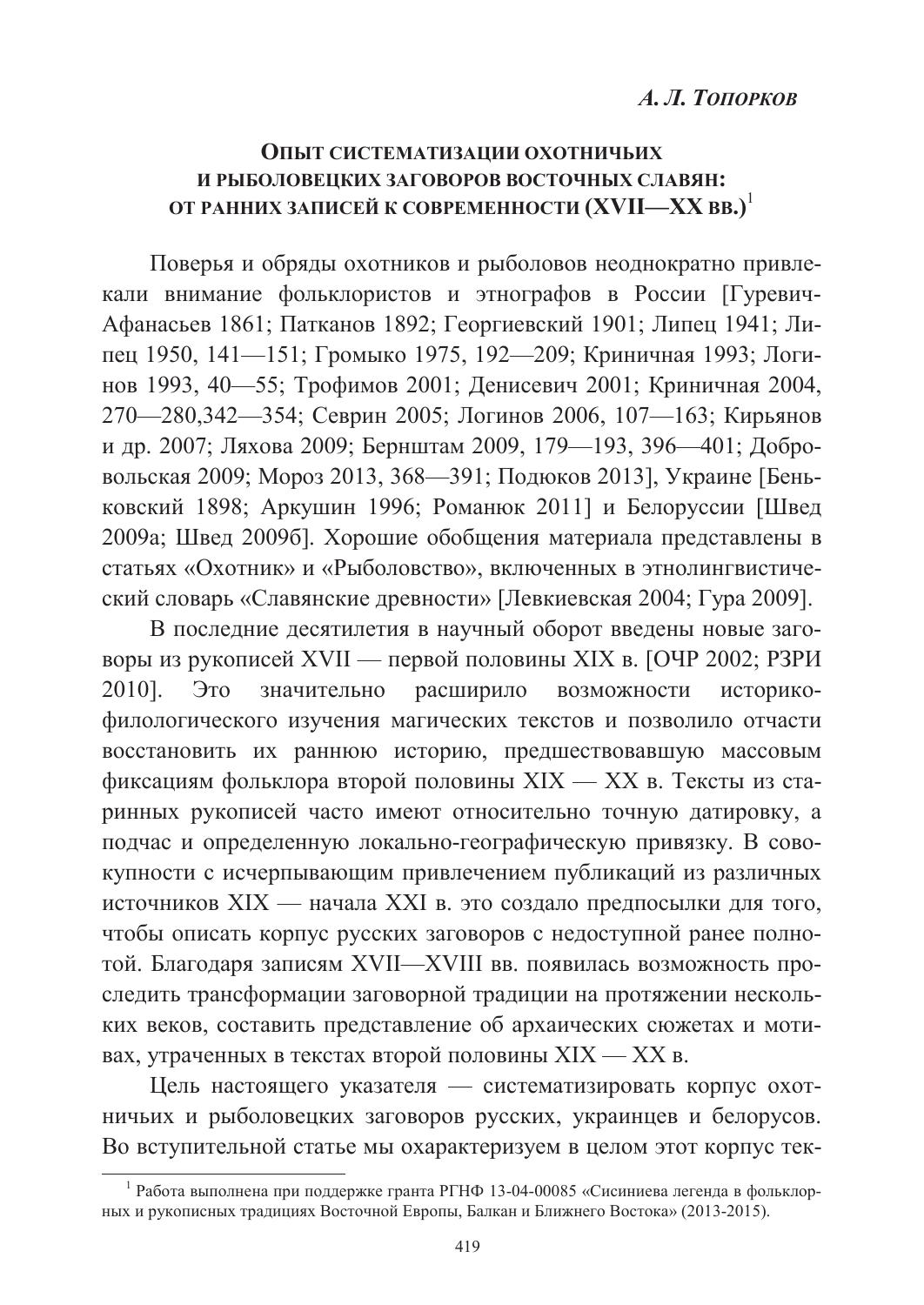стов и выделим составляющие его функциональные группы заговоров. Принципы описания и систематизации заговоров были сформулированы нами ранее в специальной статье [Агапкина, Топорков 2007] и реализованы в книге [Агапкина, Топорков 2014], поэтому здесь их изложение будет сведено к необходимому минимуму.

Общая характеристика охотничьих и рыболовецких заговоров. Появление охоты и рыболовства как видов присваивающего хозяйства относится к ранним этапам развития человечества, предшествовавшим появлению скотоводства и земледелия. Для промысловых культов в целом характерна вера в то, что животные подобны человеку и способны понимать человеческую речь, представление о том, что у каждого вида животных «есть свой хозяин, распоряжающийся им, и лишь по его милости охотник может добыть зверя» [Соколова 1972, 56]. Высокая степень неопределенности и риска побуждала охотников и рыбаков надеяться не только на себя, но и на помощь сверхъестественных сил. Охотники и рыболовы обращаются в заговорах и ритуалах к животным и природным духам-хозяевам, стремясь установить с ними приемлемые для обеих сторон отношения [Там же, 61-65].

Занятия охотой составляют неотъемлемую часть традиционной жизнедеятельности населения лесной зоны Русского Севера. Урала и Сибири. Большинство старых записей охотничьих заговоров происходят с территории Русского Севера, главным образом из бывших Архангельской. Олонецкой и Вологолской губерний. Имеется также много записей с Урала, из Поволжья, из разных регионов Сибири. Широкая география охотничьих заговоров и наличие их в рукописной традиции начиная со 2-й четверти XVII в. свидетельствуют о том, что корпус этих текстов уже сформировался в России к началу XVII в.

Можно предполагать, что в оформлении промысловых культов сыграли свою роль контакты русских с аборигенным населением северных территорий. Характерно, что в Олонецком сборнике 2-й четверти XVII в., наряду с русскими охотничьими заговорами, имеются также два обширных карельско-вепсских охотничьих заговора [РЗРИ 2010, 137-139, № 117-118].

Охотничьи и рыболовецкие заговоры относятся к группе промысловых наряду с заговорами пастухов и пчеловодов. Охота и пастушество хорошо дополняют друг друга, поскольку охота на диких живот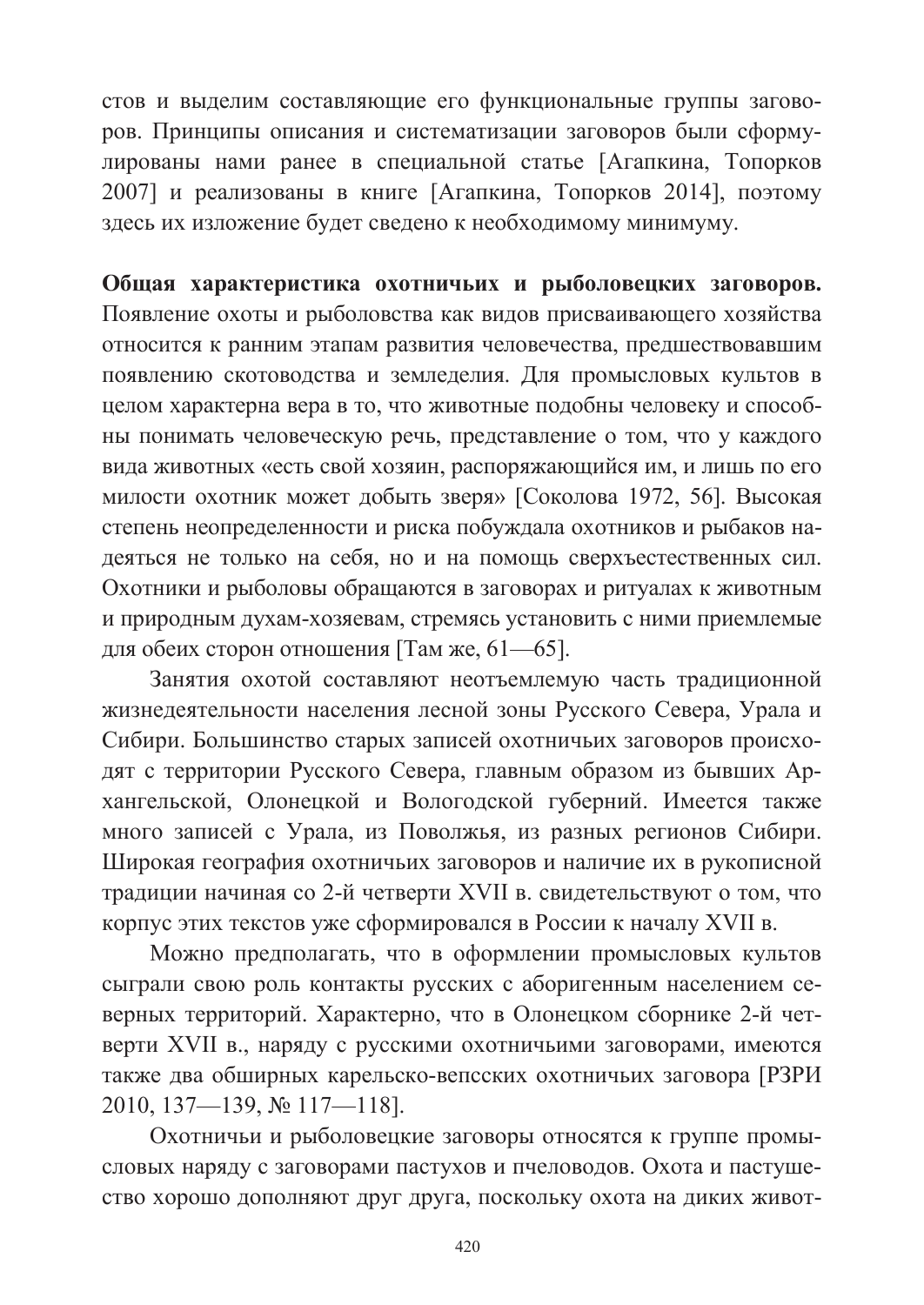ных является одним из способов уберечь от них домашний скот. Не случайно, что заговоры охотников, рыбаков и пастухов имеют друг с другом много общего.

Есть также переклички между охотничьими и воинскими заговорами. Охотники и солдаты могли использовать одни и те же тексты, чтобы обеспечить себе успешную стрельбу или навести порчу на чужое оружие [Топорков 2013].

Некоторые промысловые заговоры представляют собой характерные обереги, призванные защитить охотников и рыболовов от порчи и сглаза; они включают подчас обширные перечни потенциальных вредителей и описания средств защиты от них. Такие тексты имеют параллели в других оберегах, причем в них может вообще не говориться ни об охоте, ни о рыбной ловле.

Социальное функционирование охотничьих, рыболовецких, пастушеских и воинских заговоров также имеет сходные черты. Заговоры, относящиеся к этим группам, использовались главным образом мужчинами, принадлежавшими к особым профессиональным или полупрофессиональным группам. Очевидно, что воинские заговоры предназначались для мужчин, поскольку война была исключительной прерогативой мужского пола. В принципе пастушеством, рыбной ловлей и определенными видами охотничьих промыслов могли заниматься и женщины, однако главным образом они оставались все-таки мужскими занятиями. В целом охотничьи, рыболовецкие, пастушеские и воинские заговоры относятся к специфическим мужским текстам, для которых характерны наступательный характер, агрессивность и некоторая брутальность.

Для разных функциональных групп промысловых и профессиональных заговоров характерно сосуществование устных и рукописных текстов. При этом заговоры могли переписываться не самими охотниками, рыбаками или пастухами, а колдунами, «знающими», прохожими странниками, сельскими или городскими священниками, дьячками и предоставляться охотникам, рыболовам и пастухам за плату. В результате культурный горизонт заговорных текстов мог существенно превышать культурный уровень владельцев соответствующих рукописей.

Списки заговоров могли использовать и для последующего прочтения, и в качестве амулетов. Подобные рукописные амулеты хранили и носили с собой не только грамотные, но и неграмотные, которые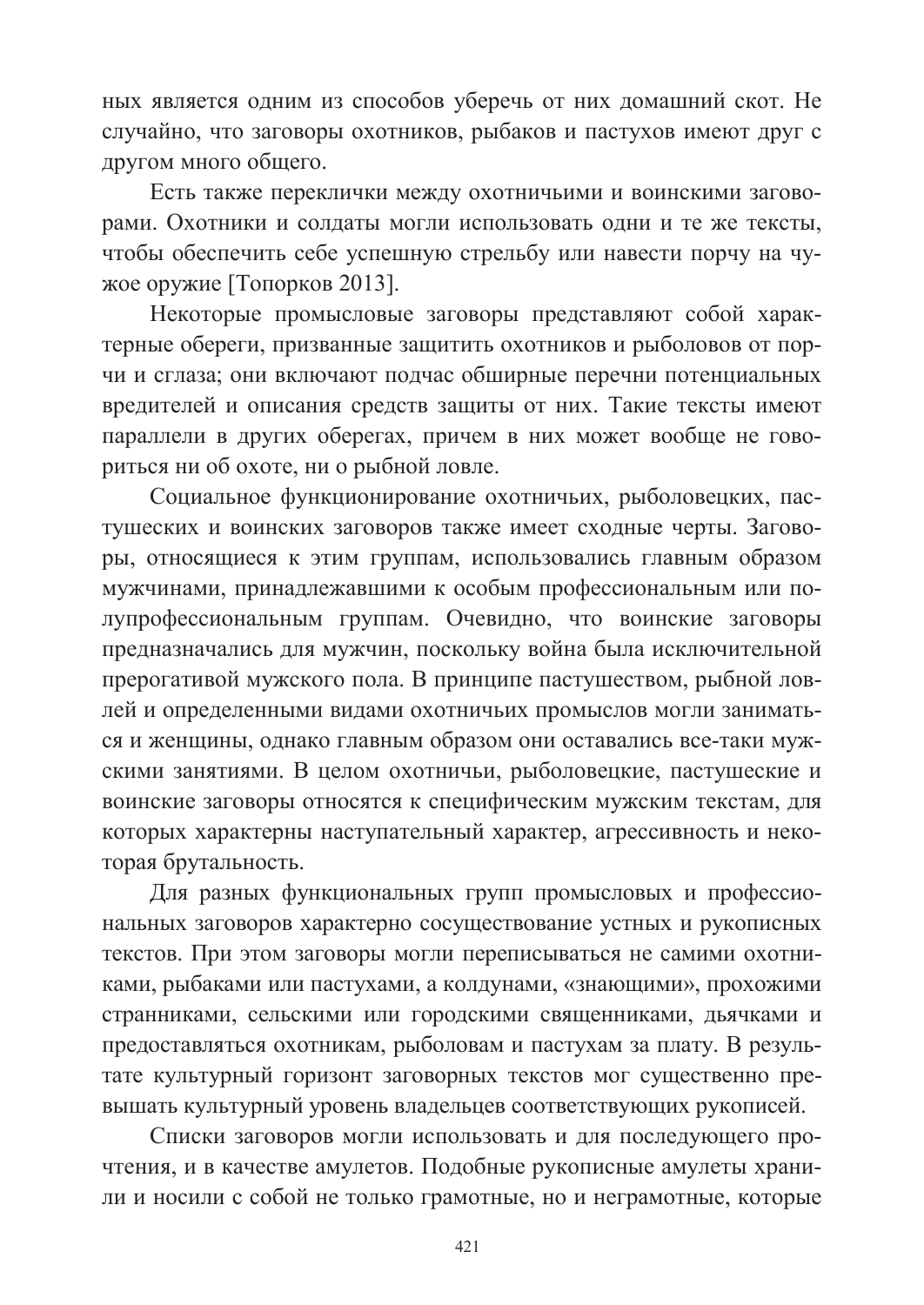верили в то, что сама рукопись может им помочь, даже если они не в силах ее прочесть. Именно из-за того, что охотничьи, пастушеские, воинские и рыболовецкие заговоры активно фиксировались в рукописной традиции и хранились в качестве материальных оберегов, большое количество этих текстов дошло до наших дней. Полуустныйполукнижный характер этой традиции хорошо согласуется с ее маскулинной ориентацией, поскольку грамотность в XVII—XIX вв. была доступна главным образом для мужчин.

Известны рукописные сборнички охотничьих заговоров. На Русском Севере их называли «отпусками», причем наряду с охотничьими существовали также «отпуски» пастушеские и свадебные. Пастушеские «отпуски» были широко распространены и имели устойчивую структуру [Бобров, Финченко 1986; Мороз 2001; Ильина, Ипполитова 2009]. Охотничьих «отпусков» сохранилось значительно меньше, чем пастушеских. По этим рукописям трудно судить о том, существовали ли у охотников однотипные сборнички, какие известны в магических традициях пастухов и военных людей. Такие устойчивые структуры, как пастушеские «отпуски» и сборнички воинских заговоров от вражеского оружия, в охотничьей вербальной магии, по-видимому, так и не сложились. Если они и были, то скорее всего не получили широкого распространения.

В целом охотничьи заговоры имели менее устойчивый характер и варьировались больше, чем тексты пастушеские и воинские. Составители и пользователи устных и рукописных охотничьих заговоров довольно свободно обращались с их текстами, дополняя их разного рода апотропеическими или иными формулами, соединяя разные тексты в рамках одной рукописи и т.д.

Функциональный параллелизм между охотничьими и рыболовецкими заговорами, с одной стороны, и заговорами, относящимися к другим функциональным группам, с другой, проявляется, в частности, в наличии общих формул. Например, формулы воздвижения железной стены и укрывания ризой Богородицы, широко представленные в охотничьих заговорах, имеют универсальный характер и встречаются также в пастушеских, свадебных, воинских и др. заговорах [Фишман] 1986, 193-194; Левкиевская 2002, 27-42]. Аналогичным образом формула отстреливания болезни или «уроков», характерная для охотничьих заговоров, представлена в самых разных вербальных оберегах.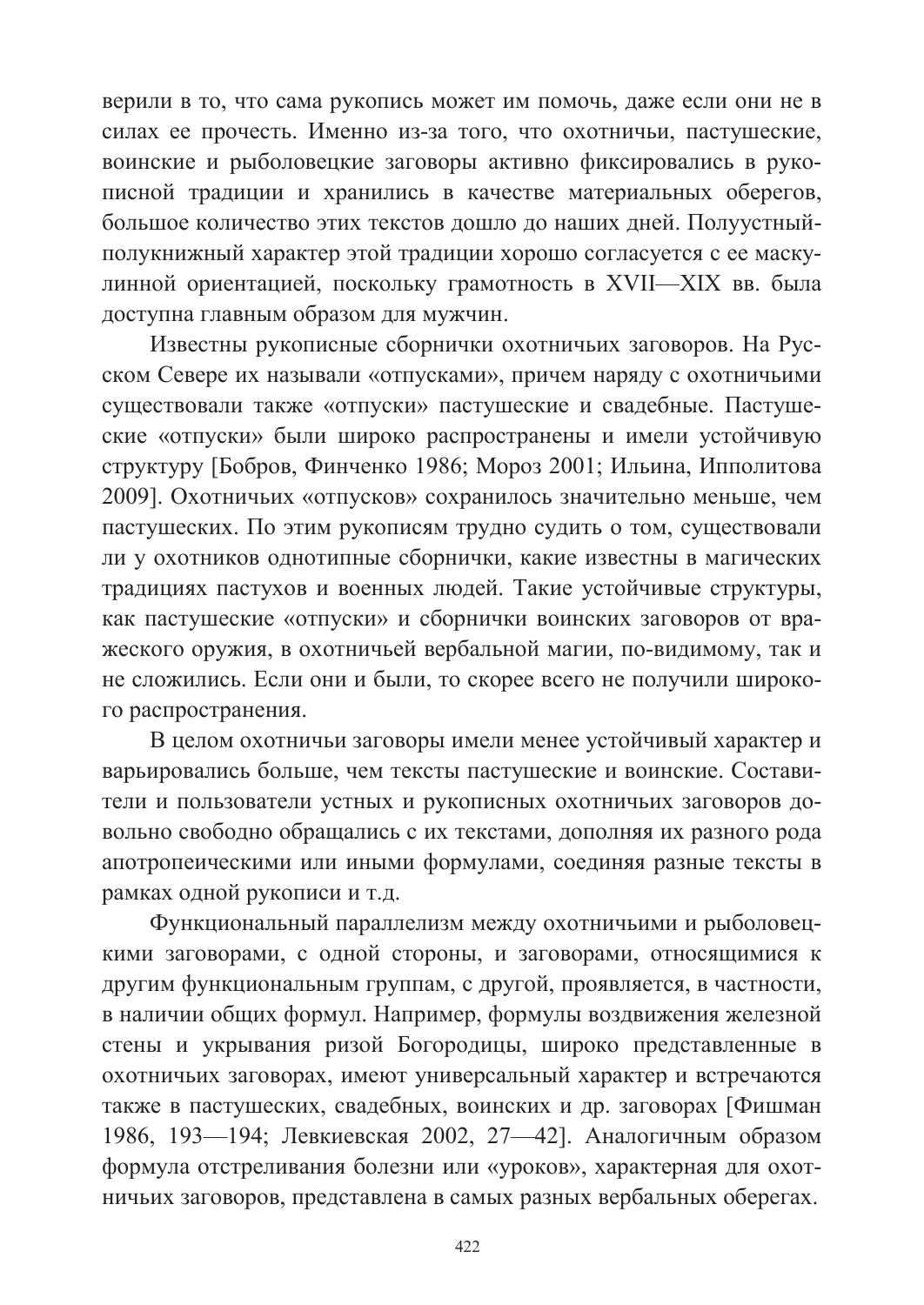Большинство охотничьих заговоров имеет христианизированный характер. Наиболее популярные персонажи, которые в них встречаются: Егорий Храбрый, архангел Михаил, Никола угодник, апостолы Петр и Павел, Илья пророк, Богородица и др. Фигурируют в охотничьих заговорах, впрочем, и нехристианские персонажи, такие как муж Ура, бел муж Жубрила и др.

Таким образом, среди охотничьих заговоров есть и такие тексты, которые специфичны для охотников, и такие, которые имеют широкие параллели в магическом репертуаре других групп населения. Можно предположить, что отдельные формулы охотничьих заговоров изначально функционировали в текстах, не имеющих прямого отношения к охоте и только позднее закрепились в текстах охотничьей магии.

Систематизация охотничьих заговоров. Тексты охотничьих заговоров отличаются друг от друга по своей функции, объему, содержательно-жанровым характеристикам, степени импровизированности и клишированности: от небольших заговоров, путаных и трудных для понимания, которые как будто сочинялись в момент записи, до обширных текстов, занимающих несколько листов рукописи и свидетельствующих об относительно высокой грамотности составителей или переписчиков.

Охотничьи магические тексты включались в крупные собрания русских, белорусских и украинских заговоров. Большое количество русских заговоров имеется в собраниях Л. Н. Майкова (1869). П. С. Ефименко (1878), Н. Н. Виноградова (1908—1910), белорусских — в сборниках Е. Р. Романова (1891) и Г. А. Барташевич (1992), украинских — в сборнике П. С. Ефименко (1874). Из публикаций последних десятилетий особо следует отметить издание томов Тенишевского архива, в которых представлены записи рубежа XIX-XX вв.

В количественном отношении русских охотничьих заговоров известно значительно больше, чем украинских и белорусских. Это соответствует общей картине распространения заговорной традиции у трех восточнославянских народов и объясняется прежде всего различиями в количестве населения и размерах территорий проживания. Сыграло свою роль и то, что в России заговоры существовали параллельно в устных и рукописных традициях, в то время как в Украине и Белоруссии — главным образом в устных традициях. В результате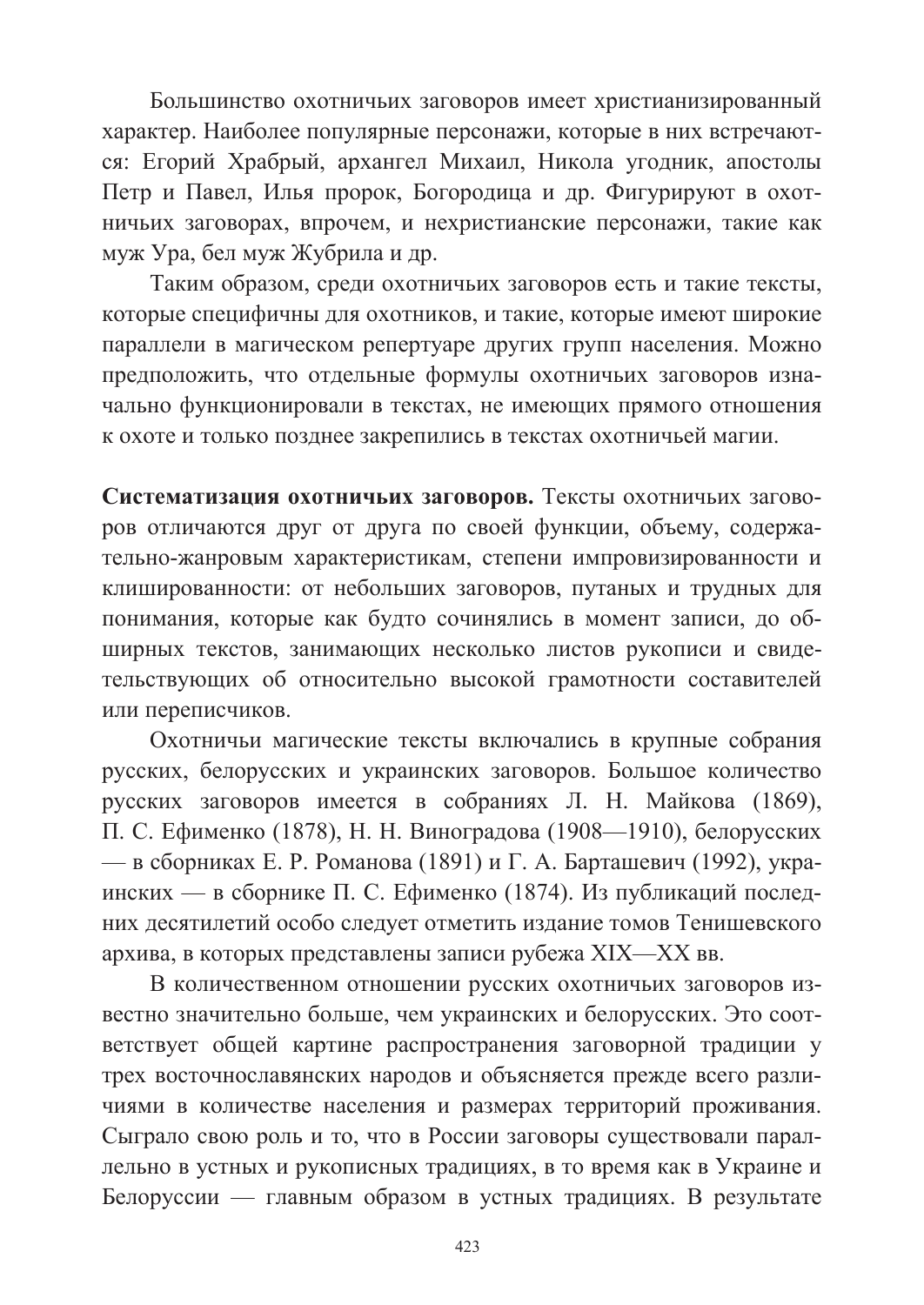русские заговоры сохранились в записях XVII-XVIII вв., а украинские и белорусские — исключительно в записях XIX—XX вв. Наконец, в России собирание и публикация заговоров начались уже во второй трети XIX в. и имели массовый характер.

Наиболее ранние охотничьи заговоры встречаются в рукописных материалах XVII в.: два текста в Олонецком сборнике 2-й четверти XVII в. [РЗРИ 2010, 101, № 23,24], один — в следственном деле Тимофея Кузьмина 1631—1632 гг. из Устюжского у. [РЗРИ 2010, 321, № 1] и еще четыре — в деле Семена Васильевича Айгустова 1688—1689 гг. из-под г. Боровска Калужской губ. [РЗРИ 2010, 334—339, № 3, 5, 6, 13]. Первые записи рыбачьих заговоров восходят к XVIII в. [ОЧР 2003, 338—339, ок. 1730 г.; РЗРИ 2010, 537—539, № 3, к. XVIII нач. XIX в., Тобольская губ.].

Наиболее представительная коллекция русских охотничьих заговоров помещена в собрании П. С. Ефименко, соответствующий раздел которого включает 23 пронумерованных текста [Ефименко 1878, 181— 197. № 33-57]. При этом под одним номером в ряде случаев приводятся несколько заговоров: под номерами 47 и 57 — по 2 заговора, под  $\mathcal{N}_2$  49 — 3, под  $\mathcal{N}_2$  53 — 12, под  $\mathcal{N}_2$  55 — 15, под  $\mathcal{N}_2$  56 — 3. Итого в разделе «Промыслы и домовое хозяйство» сборника П.С. Ефименко имеется 54 охотничьих заговора.

Более ранняя публикация А. Харитонова «Из записок шенкурца (Нравы, обычаи, поверья, суеверья)» содержит 5 охотничьих заговоров [Харитонов 1847, 148-156].

В известном собрании Л. Н. Майкова 33 охотничьих заговора [Майков, № 289-303, 306-320, 333-335]. Однако за вычетом 12-ти текстов, которые есть у А. Харитонова и П. С. Ефименко, их остается 21.

Собрание Н. Н. Виноградова, основанное главное образом на рукописных материалах из Костромской губернии и с прилегающих территорий, включает 28 охотничьих заговоров [Виноградов 1908/1 —  $1910/3$ ].

Наконец, в изданном недавно собрании рукописных заговоров из источников XVII — первой половины XIX в. имеется 21 охотничий заговор [РЗРИ 2010].

Таким образом, только в пяти опубликованных источниках имеется около 130 охотничьих заговоров, записанных в период со 2-й четверти XVII в. по начало XX в.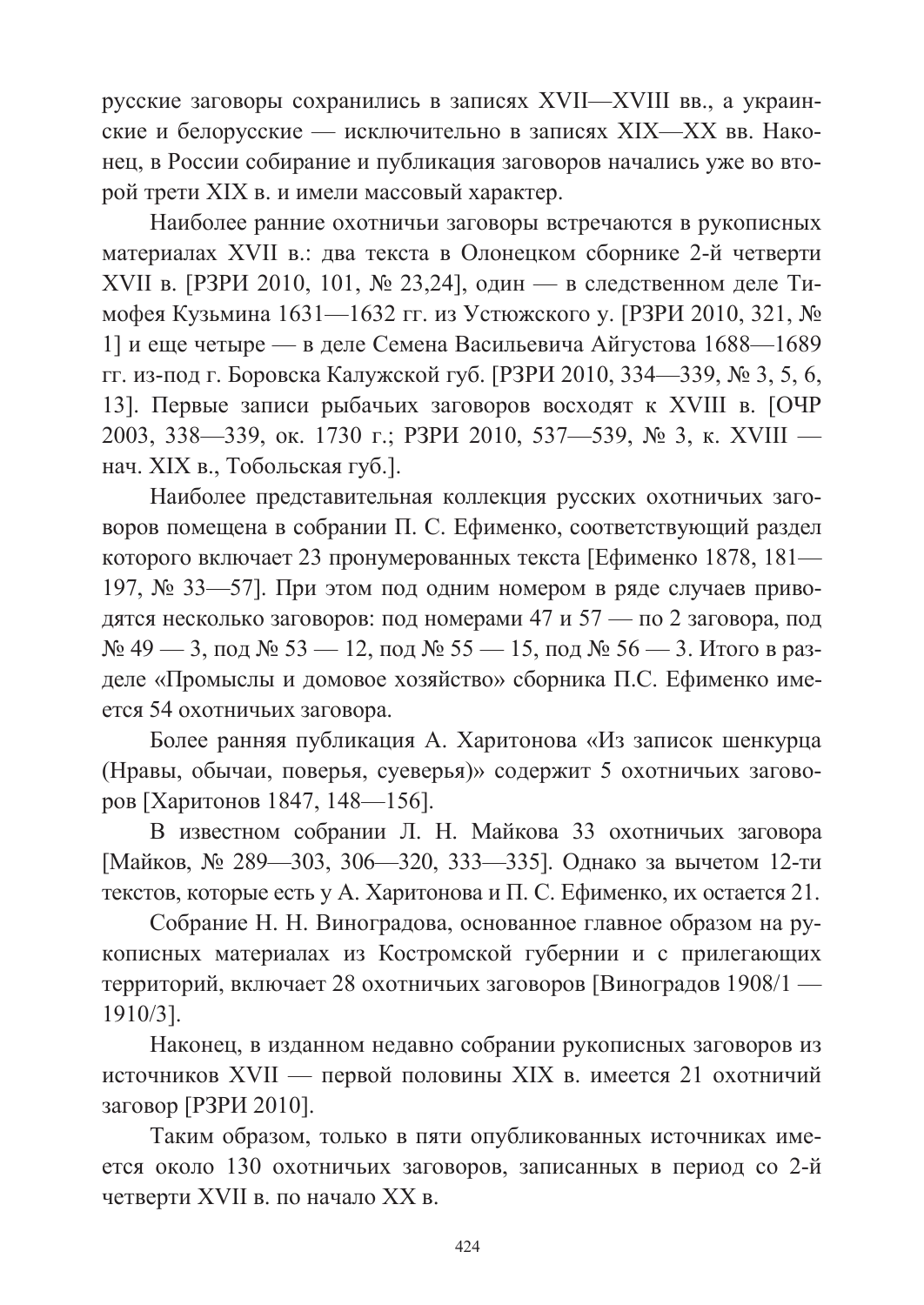На самом деле количество охотничьих заговоров даже в перечисленных пяти источниках может быть значительно большим, так как при группировке текстов охотничьи заговоры могли оказаться в других разделах (например, среди заговоров на оружие или оберегов от сглаза и порчи). Легко представить себе, что пользователь мог легко превратить пастушеский, свадебный или воинский заговор в охотничий, изменив в нем всего несколько слов или прибавив их дополнительно.

Приведем данные о 7-ти рукописных источниках, включающих охотничьи заговоры.

| $N_2$     | Данные о пуб-        | Общее          | Кол-во                           | Кол-во      | Кол-во                   | Кол-во              | Кол-во                   |
|-----------|----------------------|----------------|----------------------------------|-------------|--------------------------|---------------------|--------------------------|
| $\Pi/\Pi$ | ликации              | КОЛ-ВО         | OXOT-                            | рыболо-     | загово-                  | ското-              | воин-                    |
|           |                      | текстов        | ничьих                           | вецких      | ров от                   | вод-                | ских                     |
|           |                      | (заго-         | загово-                          | загово-     | порчи                    | ческих              | загово-                  |
|           |                      | воров и        | ров                              | ров         |                          | загово-             | ров                      |
|           |                      | др.)           |                                  |             |                          | ров                 |                          |
| 1.        | 2010,<br>РЗРИ        | 90             | $\overline{c}$                   |             | 35                       | $\overline{4}$      |                          |
|           | $90 - 144$ ,<br>ОЛО- |                | ( $\mathcal{N}$ <sup>0</sup> 23, |             |                          | (N <sub>0</sub> 25, |                          |
|           | нец., 2-я четв.      |                | $24) + 2$                        |             |                          | $56(1)$ ,           |                          |
|           | XVII в.              |                | карель-                          |             |                          | 56 (2),             |                          |
|           |                      |                | ско-                             |             |                          | 58)                 |                          |
|           |                      |                | вепс-                            |             |                          |                     |                          |
|           |                      |                | ских                             |             |                          |                     |                          |
|           |                      |                | текста                           |             |                          |                     |                          |
|           |                      |                | $(N_2)$                          |             |                          |                     |                          |
|           |                      |                | 118,                             |             |                          |                     |                          |
|           |                      |                | 119).                            |             |                          |                     |                          |
| 2.        | РЗРИ 2010.           | 16             | $4 (N_2 3,$                      |             | $\overline{\phantom{0}}$ | $1 (N_2 8)$         | $4(N_2 1,$               |
|           | 333—341, №6,         |                | 5, 6,                            |             |                          |                     | 13, 15,                  |
|           | калуж., 1688-        |                | 13)                              |             |                          |                     | 16)                      |
|           | 1689 гг.             |                |                                  |             |                          |                     |                          |
| 3.        | РЗРИ 2010,           | 10             | 3(N <sub>2</sub> )               |             |                          | $\overline{4}$      | $\overline{\phantom{0}}$ |
|           | $507 - 515$ , poc-   |                | $1a$ ,                           |             |                          | $(N_2 6 -$          |                          |
|           | тов., к. XVIII в.    |                | 16(1),                           |             |                          | 9)                  |                          |
|           |                      |                | 16(2)                            |             |                          |                     |                          |
| 4.        | РЗРИ 2010,           | 19             | 3(N <sub>2</sub> )               | $1 (N_2 3)$ | $\overline{\phantom{0}}$ | $1 (N_2 2)$         | $\overline{\phantom{0}}$ |
|           | 540-541, то-         |                | $6 - 8$                          |             |                          |                     |                          |
|           | бол., к. XVIII       |                |                                  |             |                          |                     |                          |
|           | — нач. XIX в.        |                |                                  |             |                          |                     |                          |
| 5.        | Виноградов           | $\overline{7}$ | $\overline{7}$                   |             |                          |                     |                          |
|           | $1908/1, 36 - 43,$   |                |                                  |             |                          |                     |                          |
|           | №47—53, ко-          |                |                                  |             |                          |                     |                          |
|           | стром., XVIII в.     |                |                                  |             |                          |                     |                          |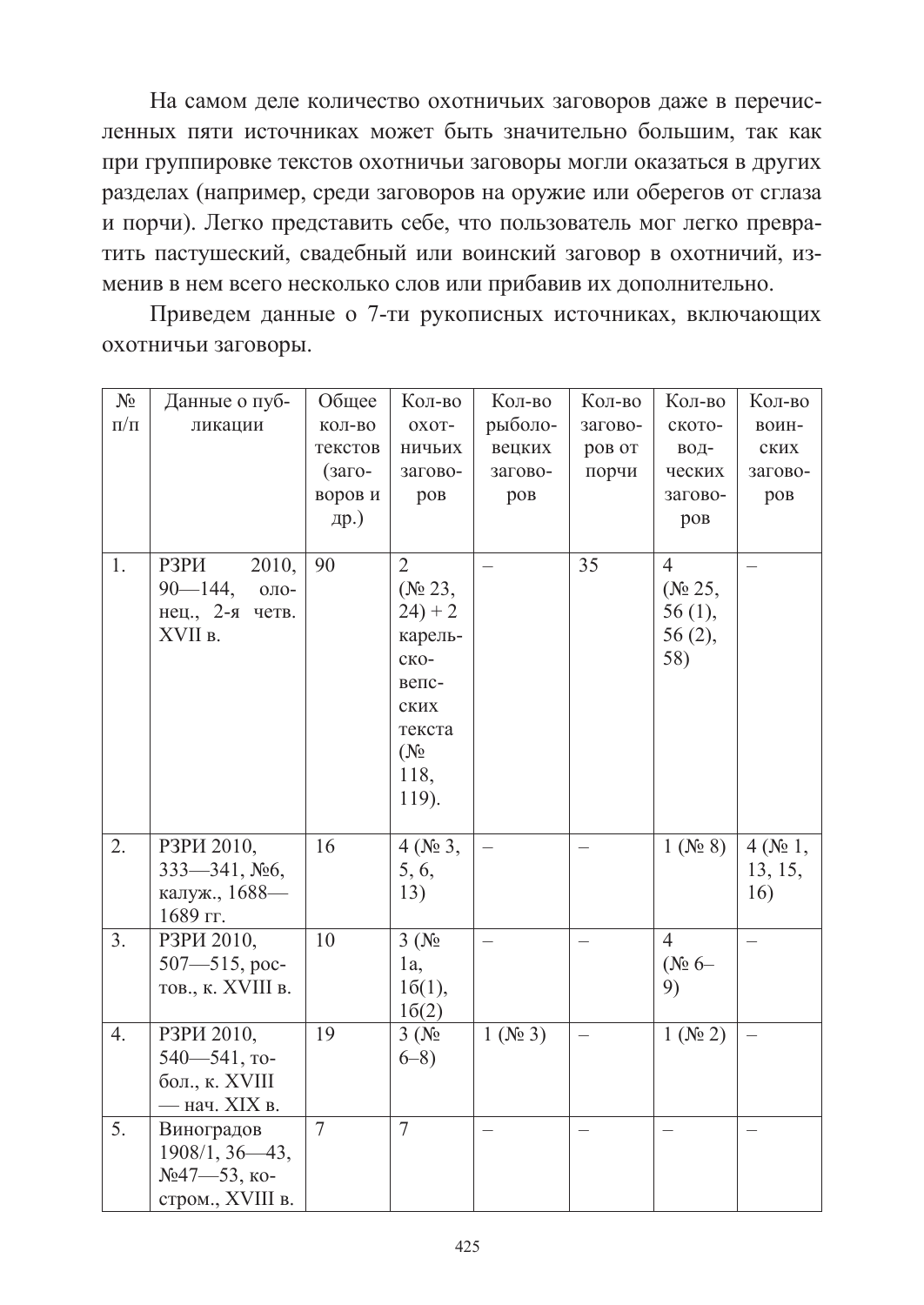| 6. | Виноградов         | 4(?) |  |  |  |
|----|--------------------|------|--|--|--|
|    | $1908/1, 66 - 69,$ |      |  |  |  |
|    | № 86—89, кад-      |      |  |  |  |
|    | НИКОВ. ВОЛОГ.      |      |  |  |  |
|    | Виноградов         |      |  |  |  |
|    | $1909/2, 24 - 28,$ |      |  |  |  |
|    | $N214—20,$ ко-     |      |  |  |  |
|    | стром., 2-я        |      |  |  |  |
|    | четв. XIX в. $(?)$ |      |  |  |  |

Из 7 сборников два имеют специализированный характер и включают только охотничьи заговоры (№ 5, 6). Один имеет универсальный характер и, кроме двух охотничьих заговоров, включает 35 оберегов, 4 заговора на скот и другие тексты (№ 1). В одном имеются три охотничьих заговора и четыре скотоводческих (№ 3), в другом пять охотничьих и два скотоводческих (№ 7). Еще в одном три охотничьих, один рыбацкий и один скотоводческий (№ 4). Подборка столбцов С.В. Айгустова наряду с охотничьими заговорами включает также заговоры на скот, от вражеского оружия и др. (№ 2).

Таким образом, в заговорных сборничках смешанного состава охотничьи заговоры чаще всего сочетаются со скотоводческими (пастушескими) (4 случая из 7). Охотничьи заговоры встречаются также вместе с оберегами, рыбачьими и воинскими заговорами (по одному случаю).

Среди охотничьих заговоров одни призваны помочь человеку, который их произносит, а другие — повредить другому охотнику. Соответственно выделяются две большие группы охотничьих заговоров: позитивной и негативной направленности.

В больших собраниях заговоров тексты сгруппированы определенным образом, что само по себе представляет интерес. Например, Л. Н. Майков выделял 5 групп охотничьих заговоров:

«А. На удачную охоту за зверями и птицами;

Б. От ворона, мешающего охотнику;

В. Чтобы отвести птицу от охотника;

Г. Чтобы сохранить оружье от порчи и уроков;

Д. Чтобы испортить ружье у охотника» [Майков, № 289-320].

Охотничьи заговоры из собрания П. С. Ефименко можно объединить в 9 групп: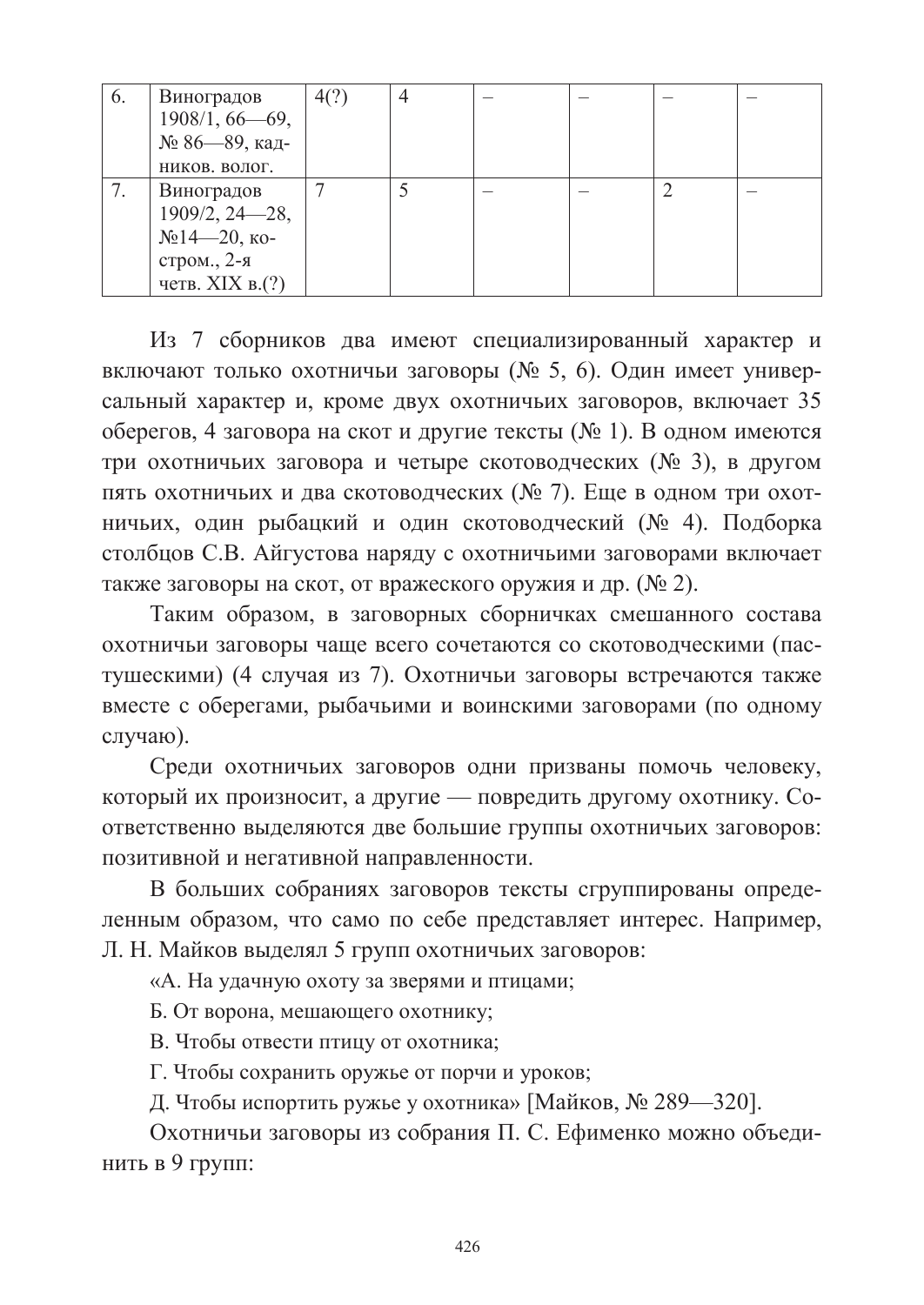1) № 33—38 «Для успеха на охоте», «На птичью охоту», «Охотничьи слова», «Для удачи на промысле», «На стрелечью охоту»;

2) № 39—42 «От ворона, мешающего охотнику», «Слова от ворона обережь»:

3) № 43 «Против злого человека на охоте»;

4) № 44—46 «На птичью стрельбу», «Слова утечьи», «Слова стрелять утиц»;

5) № 47—48 «Молитва прикосная на зверя», «Охотничьи заклинанья»;

6) № 49—50 «Слова горносталие», «Заговор о ловле горностаев»;

7) № 51—52 «Слова ловить векош», «На беличью ловлю»;

8) № 53 «Отпуск лисиц ловить»;

9) № 54—57 «На заячью ловлю», «Правила о заецах», «Заячьи слова», «Заячий прикос» [Ефименко 1878, 181-197, № 33-57].

Мы предлагаем функциональную классификацию охотничьих заговоров, основанную на выделении 5-ти групп:

## А. Для успешной охоты

- А1. Пусть св. Егорий (Илья-пророк и др.) загонит животных в ловушки / пригонит животных к охотнику
- А.1.1. Пусть лесной царь / нечистая сила сгоняет зверей в ловушки
- А.1.1.1. Охотник отрекается от родителей, присягает Антихристу
- А.1.2. Пусть леший возьмет себе подарок, а охотнику пошлет дичь
- А.1.3. Если хозяин леса не поможет убивать белок, то охотник булет на него жаловаться белому царю
- А.2. Пусть животные идут (летят) к охотнику (к ловушкам)
- А.2.1. Пусть животные придут к ловушкам и получат угощение
- А2.2. Пусть животное приведет к охотнику своих родственников
- А.2.3. Как бежит река, так пусть бегут животные к охотнику
- А.2.4 Как катится солнце (небесная колесница), так пусть звери стремятся в ловушки
- А.2.5. Как кровь сохнет, так пусть сохнет уточка и придет к охотнику
- А.3. Пусть животные не пугаются и не убегают (не улетают)
- А.3.1. Пусть охотник / ружье подстрелит животное

## Б. Для охраны ловушек

- Б.1. Пусть св. Егорий (и др.) воздвигнет железную стену вокруг ловушек
- Б.2. Пусть Богородица (и др.) покроет ловушки своей ризой
- Б.3. Пусть вороны (и др. хищники) не видят животных, попавших в ловушки, и летят за синее море / пусть Богородица (Егорий Храбрый и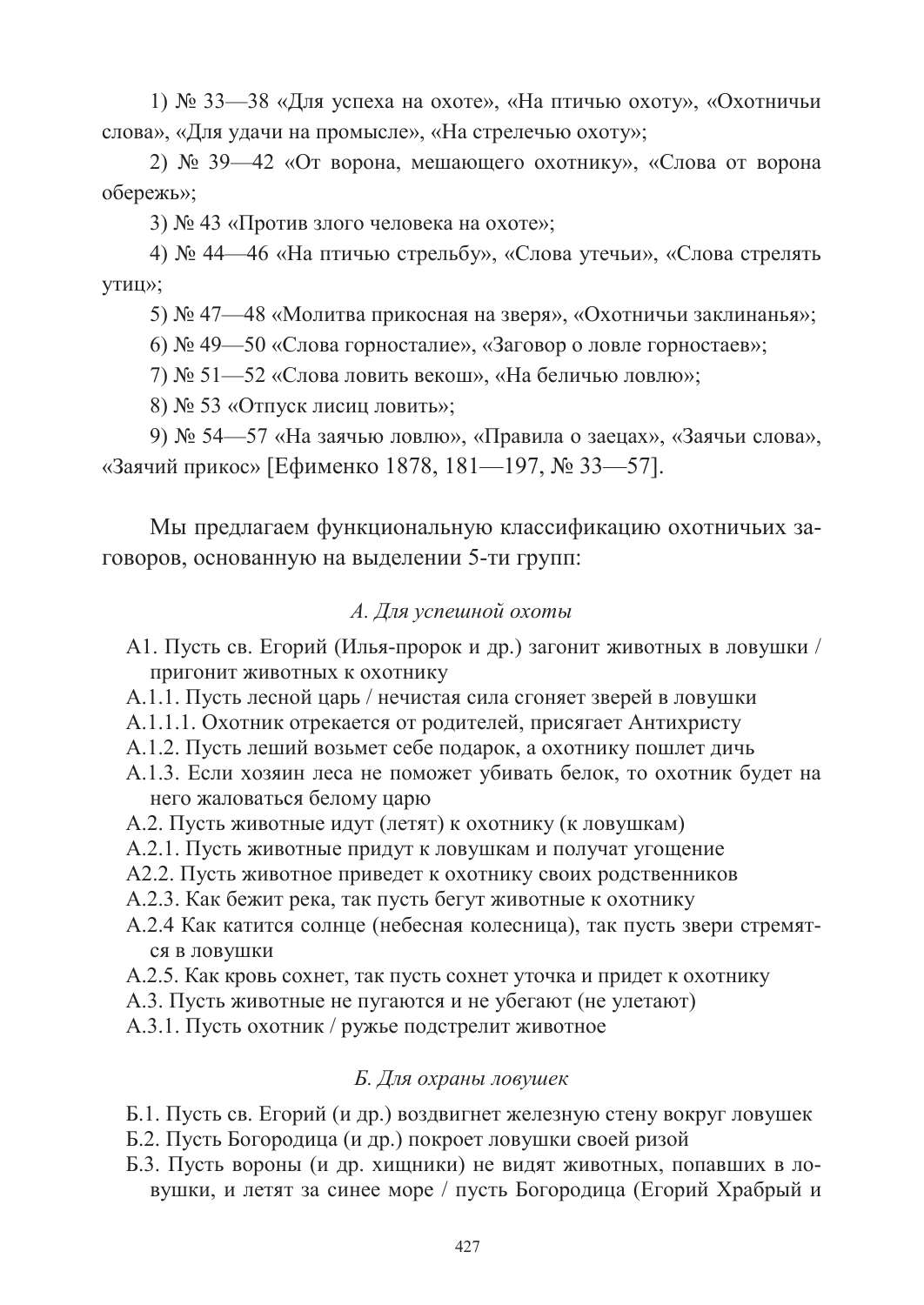др.) защитит от ворона животных, попавших в силки / пусть огненная баба поразит ворона стрелой

#### В. Для зашиты охотника и его оружия

- В.1. Пусть никто не сможет сглазить охотника, его оружие и животных
- В.2. Христос и святые отгоняют от оружия Сатану
- В.3. Пусть св. Георгий свяжет врагов имярека
- В.4. Пусть вокруг охотника будет град Вифлеем
- В.5. Пусть стрела св. Николая (Ильи пророка и др.) поразит злого человека, животных или «уроки»
- В.6. Как гремит гром (палит молния), так пусть гремит (палит) ружье охотника
- В.7. Пусть медведь придет к охотнику и не будет злым

## Г. Избавить оружие от порчи

- Г.1. Пусть вода смоет порчу с ружья
- Г.2. Как четверговая соль «не урочлива» (то есть не подвержена сглазу), так пусть ружье охотника не будет «урочливо»

## Д. Навести порчу на чужое оружие

- Д.1. Пусть стрелец будет попом, а ружье кадилом
- Д.2. Пусть вода намочит порох и ружье не сможет выстрелить (убить животное)

В каждой из 5 групп выделяются определенные повествовательные единицы: сюжетные типы и формулы. Эти единицы устанавливаются не на основе какого-либо формального принципа, а скорее интуитивно, с учетом их значимости для определенной группы текстов и заговорной традиции в целом. Мы не исключаем того, что, помимо заговоров, в такие группы могут быть включены также приговоры, неканонические молитвы, ритуальные диалоги и какие-то другие виды текстов. Одни и те сюжетные типы и формулы могут существовать самостоятельно или включаться в тексты большего объема.

В указателе сюжетные типы и другие повествовательные единицы описываются с помощью условных формулировок, передающих их смысловые инварианты, и обозначаются арабскими цифрами, следующими за кириллическими буквами. Поскольку в заговорах сюжетность имеет рудиментарный характер, во многих текстах выделить сюжет вообще проблематично; не всегда удается разграничить сюжеты, мотивы и формулы. Как известно, в заговорах речь часто ведется от первого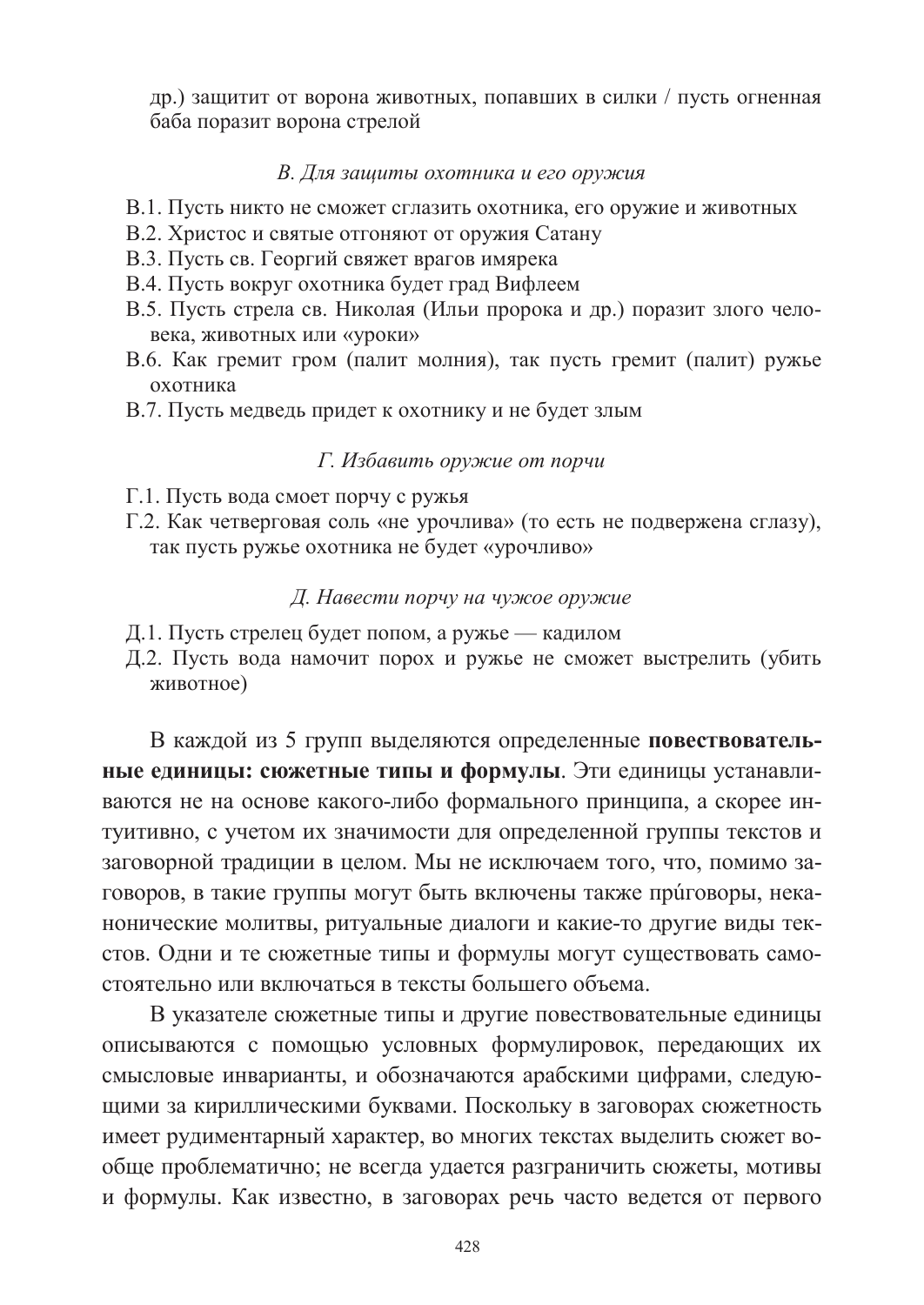лица; при формулировке инварианта изложение переводится в третье лицо, а для обозначения субъекта действия используется слово «имярек», которое при необходимости изменяется по падежам.

Встречаются также тексты и их фрагменты, которые в целом близки тому или иному сюжетному типу, однако все же имеют определенные отличия от него. Для обозначения таких повествовательных единиц мы пользуемся термином версия. Версии также описываются в указателе посредством инвариантных формул; они обозначаются арабскими цифрами, присоединяемыми к обозначению сюжетного типа. Например, в группе охотничьих заговоров А «Для успешной охоты», помимо трех сюжетных типов (A1, A2, A3), выделено также 10 версий (A1.1, A1.1.1, A1.2, A1.3, A2.1, A2.2, A2.3, A2.4, A2.5, A3.1).

Количество сюжетных типов, входящих в состав той или иной функциональной группы охотничьих заговоров, весьма различается: от двух сюжетных типов в группах Г «Избавить оружие от порчи» и Д «Навести порчу на чужое оружие», трех в группах А «Для успешной охоты» и Б «Для охраны ловушек» до 7-ми в группе В «Для защиты охотника и его оружия».

В группе А «Для успешной охоты» выделяются три основных сюжетных типа: А1 «Пусть св. Егорий (Илья-пророк и др.) загонит животных в ловушки / пригонит животных к охотнику», А2 «Пусть животные идут (летят) к охотнику (к ловушкам)» и АЗ «Пусть животные не пугаются и не убегают (не улетают)». Во всех трех случаях преследуется одна и та же общая цель (успешная охота), однако для ее достижения выбрана разная тактика поведения: в первом случае охотник просит о помощи св. Егория, Илью-пророка и др. персонажей христианской мифологии, во втором — высказывает пожелание о том, чтобы животные сами направлялись в ловушки, а в третьем — о том, чтобы животные оставались на месте и не пугались охотника.

В группе Б «Для охраны ловушек» охотник обращается к св. Егорию, Богородице и др. с просьбой воздвигнуть вокруг ловушек железный тын до неба или покрыть их своей ризой (сюжетные типы Б1 и Б2). Несколько особняком стоит тип Б3, призванный уберечь попавших в ловушки животных от ворона: для этих текстов характерны мотив слепоты ворона и широкое использование сказочных и книжных **MOTHROR** 

429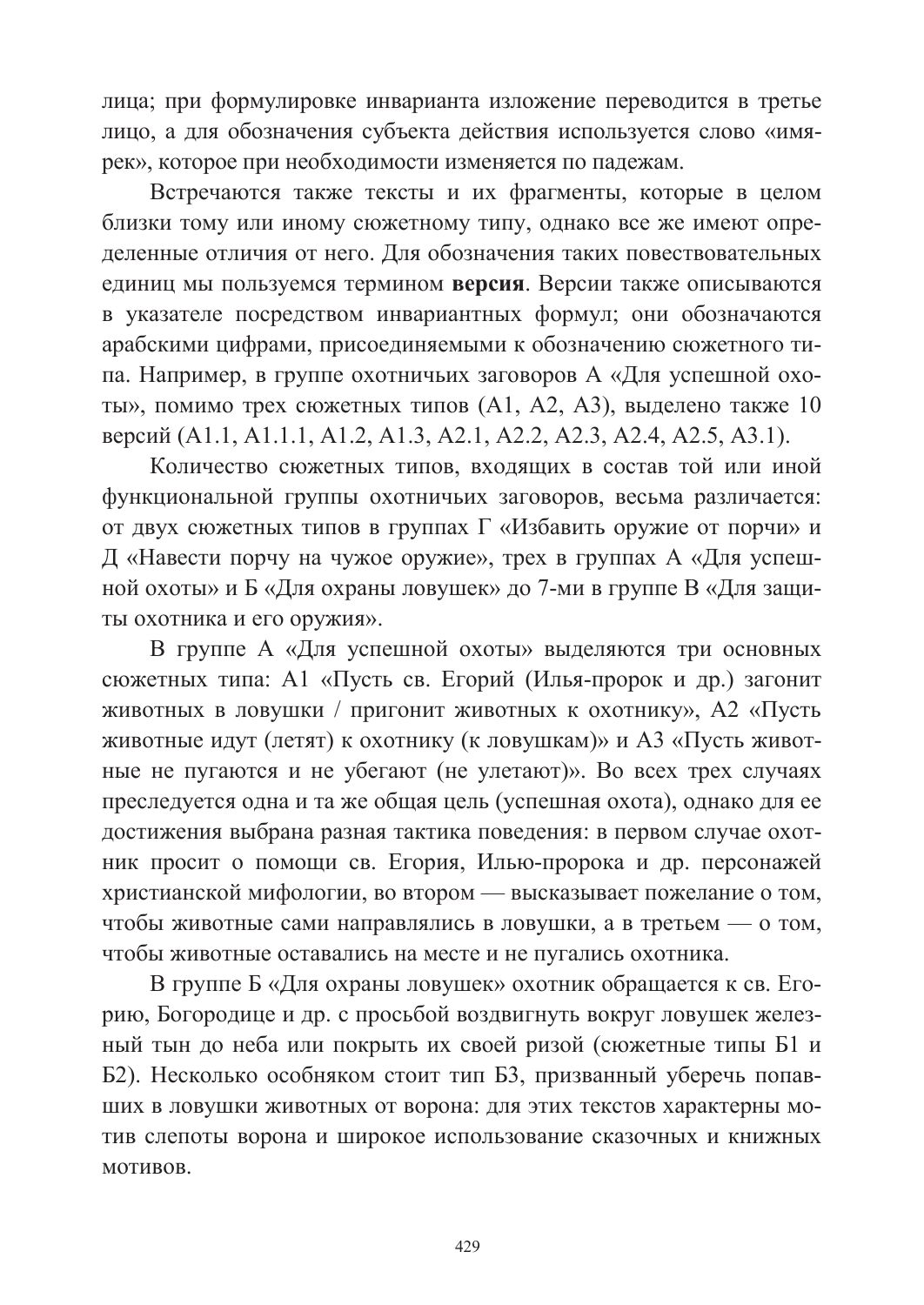В группе В «Для защиты охотника и его оружия» объединены заговоры, в которых охотник высказывает пожелание, чтобы он не был подвержен сглазу и порче (B1), чтобы стрела христианского заступника поразила колдуна или защитила от напущенной им порчи (В5). В этой группе используются фрагменты неканонических молитв (В2, ВЗ, В4), а также сравнение грома и молнии с выстрелом из ружья (В6). Особый характер имеют заговоры, которые произносятся охотником, когда он зимой поднимает медведя из берлоги и ждет столкновения с ним (В7).

К группе Г отнесены заговоры, которые призваны восстановить свойства оружия, если какому-то недоброму человеку все-таки удастся его сглазить и оно перестанет попадать в цель. Наконец, в группе Д объединены заговоры, с помощью которых охотник может наслать порчу на оружие другого охотника, чтобы оно давало осечку или не попадало в цель.

Выделенные 5 групп покрывают в совокупности все функционально-тематическое поле охотничьего промысла. В рамках каждой группы объединяются тексты, преследующие одну и ту же общую цель, но различающиеся тактикой достижения этой цели. Охотник пытается обеспечить себе успешный промысел (группа А), защитить животных, попавших в ловушки, от хищных зверей и птиц (группа Б), уберечь себя и свое оружие от сглаза и порчи (группа В), восстановить свое оружие, если оно все же подвергнется порче (группа Г), наконец, он пытается навести порчу на оружие другого охотника (группа Д). Таким образом, общая систематика охотничьих заговоров определяется этнографическим контекстом, набором ситуаций, в которые попадает охотник, целями, которые он перед собой ставит, и способами достижения этих целей.

Разные группы заговоров соотнесены друг с другом и в совокупности образуют определенную систему. Заговоры 1-й группы призваны загнать зверей в ловушки, 2-й — уберечь попавшую в ловушки дичь, а 3-й — уберечь от сглаза и порчи самого охотника и его оружие. Заговоры 5-й группы соотнесены с заговорами 3-й и 4-й групп по принципу противоположности: поскольку охотник знает, что на него может быть наведена порча (Д), он вынужден пользоваться оберегами (В) и суметь восстановить ружье, если его все-таки испортили (Г).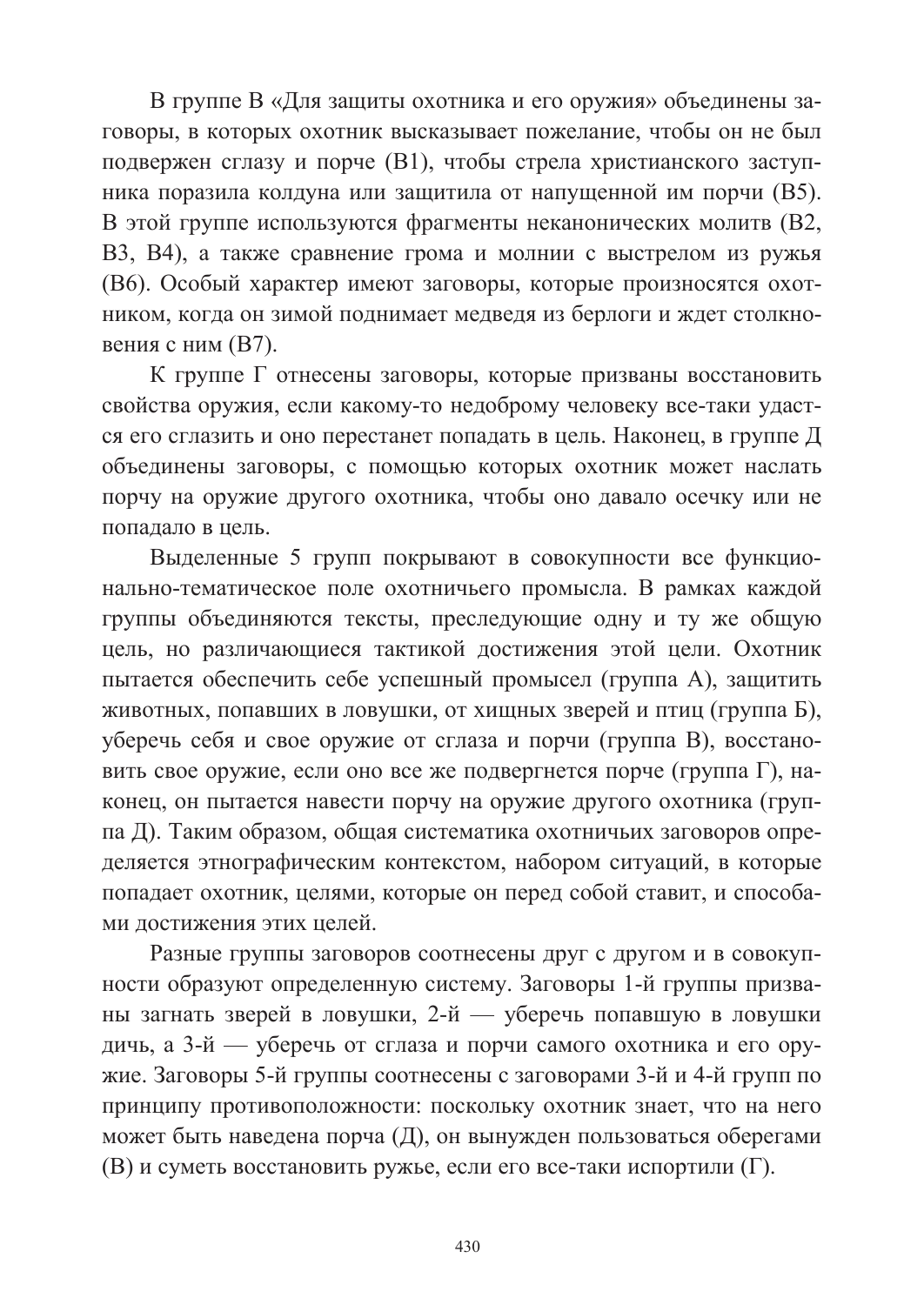Некоторые заговоры призваны помочь исключительно при охоте с ловушками (Б), другие — при охоте с огнестрельным оружием (Г), а третьи могут использоваться в обоих случаях (B1), хотя чаще при ловле зверей ловушками (A1). Широкое распространение заговоров, призванных помочь при ловле зверей с помощью разного рода ловушек, вероятно объясняется тем, что такой промысел был в прошлом широко распространен и в него были вовлечены не только профессиональные охотники, но и другие жители сельской местности.

Основными потенциальными вредителями, которых опасались охотники, судя по заговорам от сглаза и порчи, считались колдуны и разные «урочливые» люди, а также священнослужители, представители других народов и т.д.

Остановимся подробнее на двух группах заговорах: призванных защитить попавшую в силки дичь от ворона и избавить от порчи оружие, которое перестало стрелять или попадать в цель.

Заговоры от ворона. Сюжетный тип БЗ объединяет заговоры, имеющие следующее описание: «Пусть ворон (и др. хищники) не видят животных, попавших в ловушки, и летят за синее море / пусть Богородица (Егорий Храбрый и др.) защитит от ворона животных, попавших в силки / пусть огненная баба поразит ворона стрелой».

В настоящее время нам известно 16 русских заговоров, призванных защитить попавшую в силки дичь от ворона. Эти заговоры зафиксированы на Русском Севере и в Сибири. При этом большинство текстов (8) записаны в разных местностях Архангельской губ.: в Пинежском у. (3), Шенкурском у. (2), на Мезени (2), в Верхнетоемском р-не (1). Три текста относятся к Вологодской губ., один — к Олонецкой, три — к Сибири (Тобольский у. и Забайкалье). Наиболее ранняя запись сделана во 2-й половине XVIII в., наиболее поздняя — в 1969 г. Тексты XVIII—XIX вв. сохранились в рукописной традиции, записи ХХ в. сделаны изустно у носителей фольклорной традиции.

Бытовая ситуация, в которой охотник обращается на поиски рукописного заговора от ворона, описана в очерке А. Харитонова «Из записок шенкурца (Нравы, обычаи, поверья, суеверья)» (1847):

«После последнего посещения своей тропы чрез полторы недели, отправляется он <Тимофей> на нее, берет с собою огромный мешок, в котором рассчитывает тащить с путика пойманных птиц.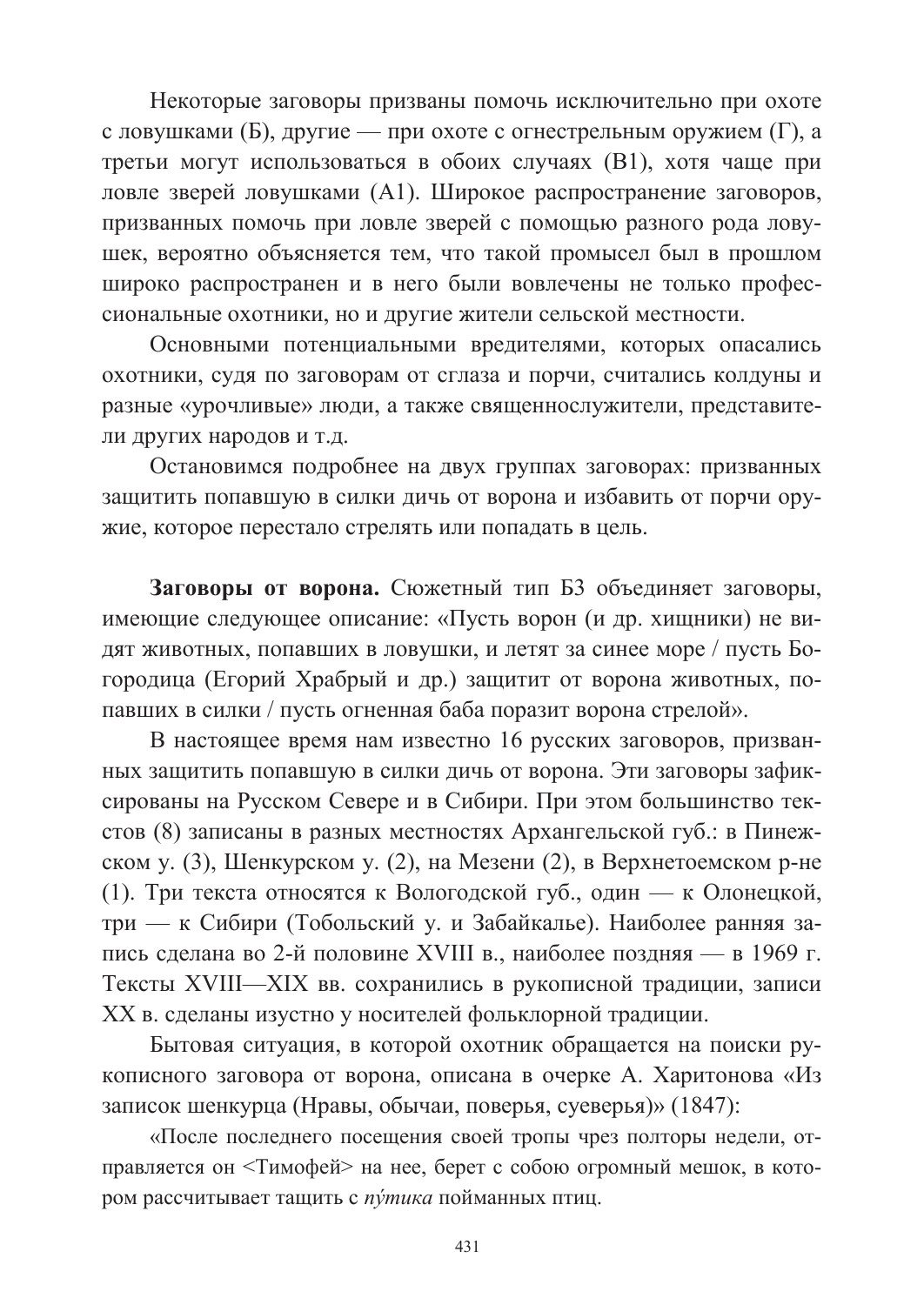Пришел мужик на путик - успех чудовищный: чуть не в каждом силке было по птице, да только после птиц остались одни перья и косточки. Из тридцати, сорока бывших в силках птиц, он несет домой целых только пять птин

- Нет, шабаш! - думает мужик, - полно обум метаться: идешь тридцать верст за пятью птицами; а всему вина эта лешего птичка ворон; это он объедает мой путик. Заутра побегу к знаткому Ивану, да куплю оберег: велико дело подарить мужику рубля три денег, да с четверик места ржи. Тогда хоть не обум буду ходить драть лапти.

— Вот тебе, понеси, Тимофей, два оберега: один от ворона, другой от горносталя (горностая): не узнано дело, бывает и горносталь обиждает твою тропу; да, держи, брат, Тимофей, обереги-то почище; главное дело не кажи бабам: людски ли глаза у баб?... понимаешь. Да не притряхнешь еще много-мало, два оберега: не грех поклониться!

— Ладно, ладно, дядя Иван: за два оберега два и спасиба!

Отдал мужик рубля четыре с полтиною за два листка бумаги, да еще четверика два ржи...» [Харитонов 1847, 153; курсив А. Харитонова].

А. Харитонов привел и заговор от ворона:

«Господи, Боже, благослови! Стану я, раб Божий (имя рек), благословясь; пойду перекрестясь, из избы дверьми, из двора воротами; выйду на широкую улицу, с широкой улицы в чистое поле, с чистого поля в зеленое лукоморье; пойду на свою милую тропу, на свой завод. Стану я, раб Божий (имя рек), становить пасточки и силышки на благословенную птицу, которая создана нам на жертву: на ряба и рябушку, копалу и тетеру, косача и косачушку. Проклятая птица, поганый, черный ворон, полети с моей тропы, с моего сгодья, за синее море ко Ироду царю; там Ирод царь бьется, дерется, кровь проливает. Тут тебе, черный ворон, столы разоставлены, ества сподоблены. На моем лесе, на моей тропе, на моем заводе смоливая спица в правый глаз тебе! К тем моим словам небо и земля — ключь и замок. Аминь» [Харитонов 1847, 153].

В 1906 г. писатель М. М. Пришвин побывал в Выговском крае и описал быт местных охотников, колдунов, скрытников и т.д. М. М. Пришвин рассказал о том, что, согласно охотничьим поверьям, «перед уходом в лес... необходимо прочесть взятый у... колдуна отпуск (за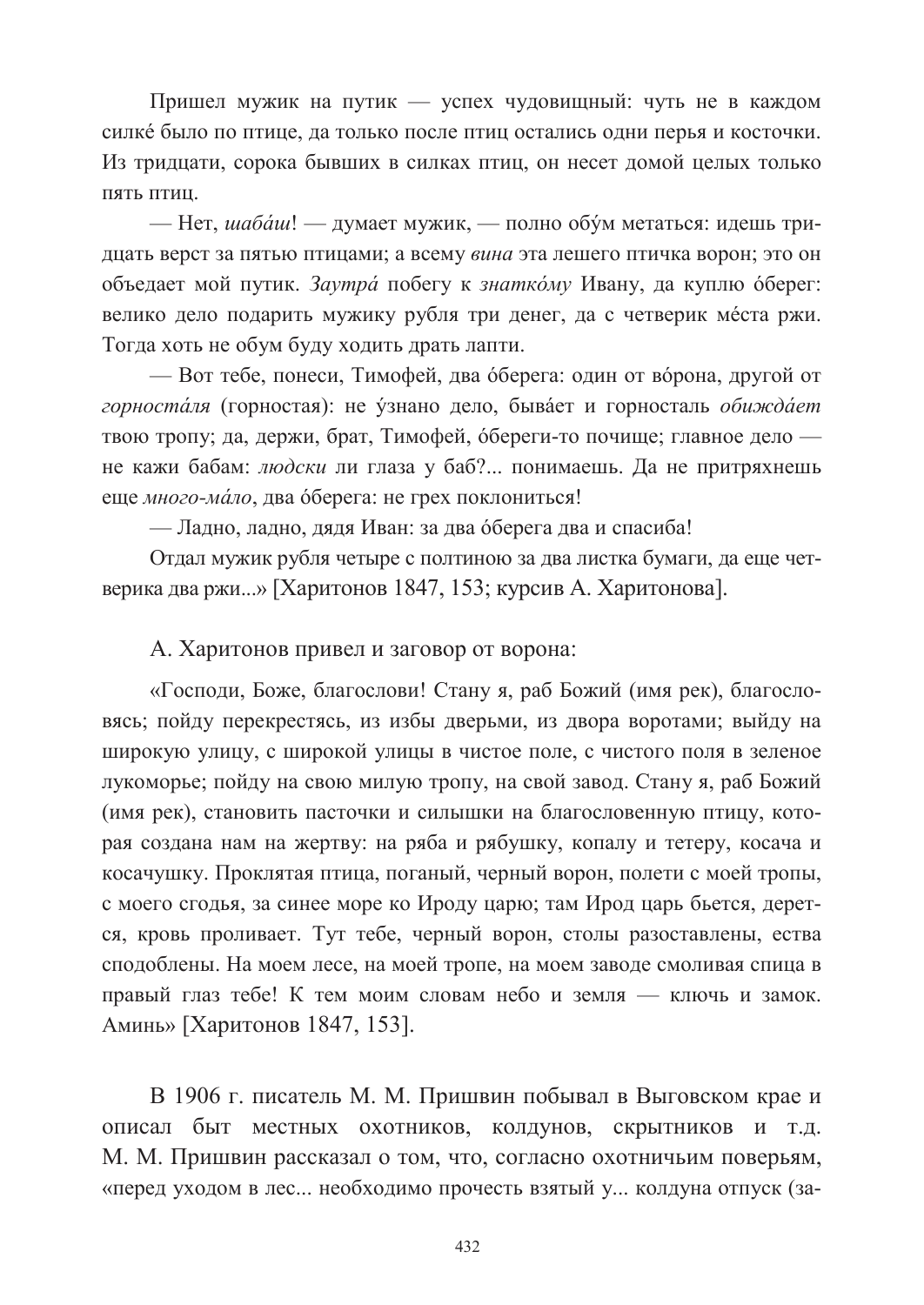говор) от ворона, который иначе непременно расклюет пойманную в сильях птицу. С глубокой верой в священные слова отпуска полесники шепчут:

"Во имя Отца и Сына и Святаго Духа. Выйду я, раб Божий, в чистое поле. Стану на восток лицом, на запад хребтом. Прилетает ворон, нечистая птица, — Куда, раб Божий, пошел? — Пошел силышки ставить! — Возьми меня с собой! — А есть ли у тебя топор? Есть ли у тебя нож? Есть ли у тебя огниво? — Нету. — Есть ты мне не товарищ. Отлетай от меня за тридевять земель, за тридевять болот, там есть Магнит-птица: кушанья составляет и обед приготовляет тебе ворон, поганой птице. Аминь"» [Пришвин 1913, 216].

В двух приведенных заговорах, записанных в разных уездах Архангельской губернии с промежутком примерно в 60 лет, сохраняются общие черты: оба текста имеют молитвенные вступления и закрепки; охотник называет ворона «проклятой» и «нечистой» птицей, но при этом пытается вступить с ним в диалог и отсылает за синее море или за тридевять земель, обещая, что там ему приготовлено угощение.

Специфической особенностью этой подгруппы заговоров является их насыщенность фольклорно-мифологическими и книжными мотивами. Образ ворона в заговорах двоится: он предстает то как вполне реальная хищная птица, которая терзает попавших в силки животных, то как антропоморфный персонаж, с которым вступают в диалог, пытаются задобрить, посылают за угощением и т.д. Иногда этого персонажа зовут Вороном Вороновичем, как персонажа сказки.

«Вороньи» мотивы заговоров частично восходят к Библии (эпизоды из сказаний о всемирном потопе и об Илии-пророке), а также к апокрифической традиции («Ной проклинает ворона», «ворона посылают туда, где царь Соломон женит своих детей»). Кроме этого, в заговорах встречаются мотивы, восходящие к переводным естественнонаучным сочинениям («ворон осужден томиться жаждой»).

Некоторые заговорные мотивы имеют параллели в загадках: «птица, покрывающая землю темнотой», «птица на дереве», «ворон без крыльев, без перьев, без ногтей, без очей». Другие мотивы известны в сказках: «ворон несет в клюве человеческие кости», «ворон несет пузырь».

В символическом аспекте ворон, во-первых, связывается с темами смерти, слепоты и мрака, во-вторых, изображается как птица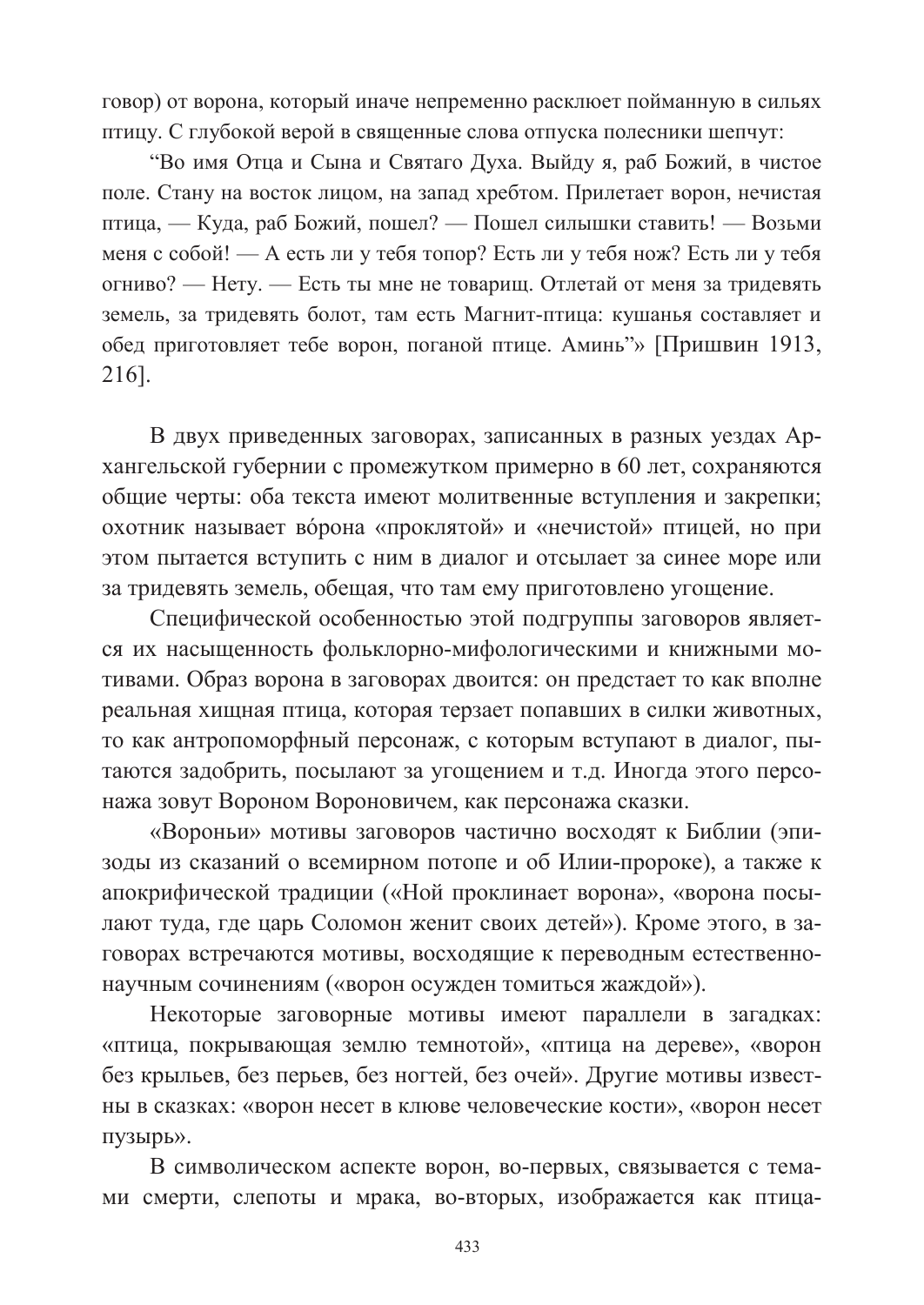посланник, способная принести из-за моря чудесные предметы, втретьих, как вещая птица, наделенная сверхъестественным знанием и способная сообщить о скорой гибели и даже инициировать ее или, наоборот, принести желанное исцеление и воскресить с помошью живой воды [Топорков 2013а].

Заговоры, призванные избавить оружие от порчи. В указателе учтены 24 заговора, входящие в группу Г «Избавить оружие от порчи» и относящиеся к сюжетному типу «Г1» «Пусть вода смоет порчу с ружья». Из них 17 русских, 6 белорусских и один украинский. Из русских заговоров большинство (13) записано на Русском Севере, Северо-Западе, на Урале и в Сибири, однако имеются и записи с других территорий: из Калужской и Ростовской губ., от русских, проживающих в Латвии и на Кубани. Наиболее ранняя запись восходит к материалам из следственного дела 1688-1689 гг., наиболее поздние сделаны в 1930-е гг. у русских Латвии и в Белорусском Полесье.

Специфическая особенность заговоров данной подгруппы обусловлена тем, что во многих фиксациях отражена связь заговора с ритуалом. Процитируем еще раз очерк А. Харитонова:

«С вечера сырую пищаль-винтовку мужик положил в сухое, теплое место: в дуле заржавело. Проснувшись утром, он берет пищаль, не мыв, не чистив, заряжает: цель сделана, выстрел грянул: «Что же притча, что подеялось пищали, мимо цели проносит?» А сам уже и согрешил: с коса посмотрел на прохожего, который с вечера пришел в избу переночевать, а теперь встал и подошел к куче соломы, чтоб сделать новую стельку в лапоть.

- Что, брат, дядя, не знаю, что пристрело пищали: преж того мимо цели не проносила, а теперь, хоть пять раз стреляй, только пороху потрава: ни одна пуля в цель не угодит.

- Молчи, детина: есть у меня про пищаль оберег: уступлю я тебе его; да смекай, держи честно и чисто!

Взял прохожий кусок мыла, черпнул из медника кипятка, развинтил пищаль и моет, а сам на парня поглядывает, да сквозь зубы что-то пошептывает. Нет никакого сомнения: прохожий, что ночевал у них и что теперь моет пищаль — колдун, знахарь; а прохожий как будто знает, что думают хозяева: отойдет к столу, возьмет из солоницы щепотку соли да ковырнет с чела сажи, пошепчет, поговорит, да помажет этим составом дуло, да опять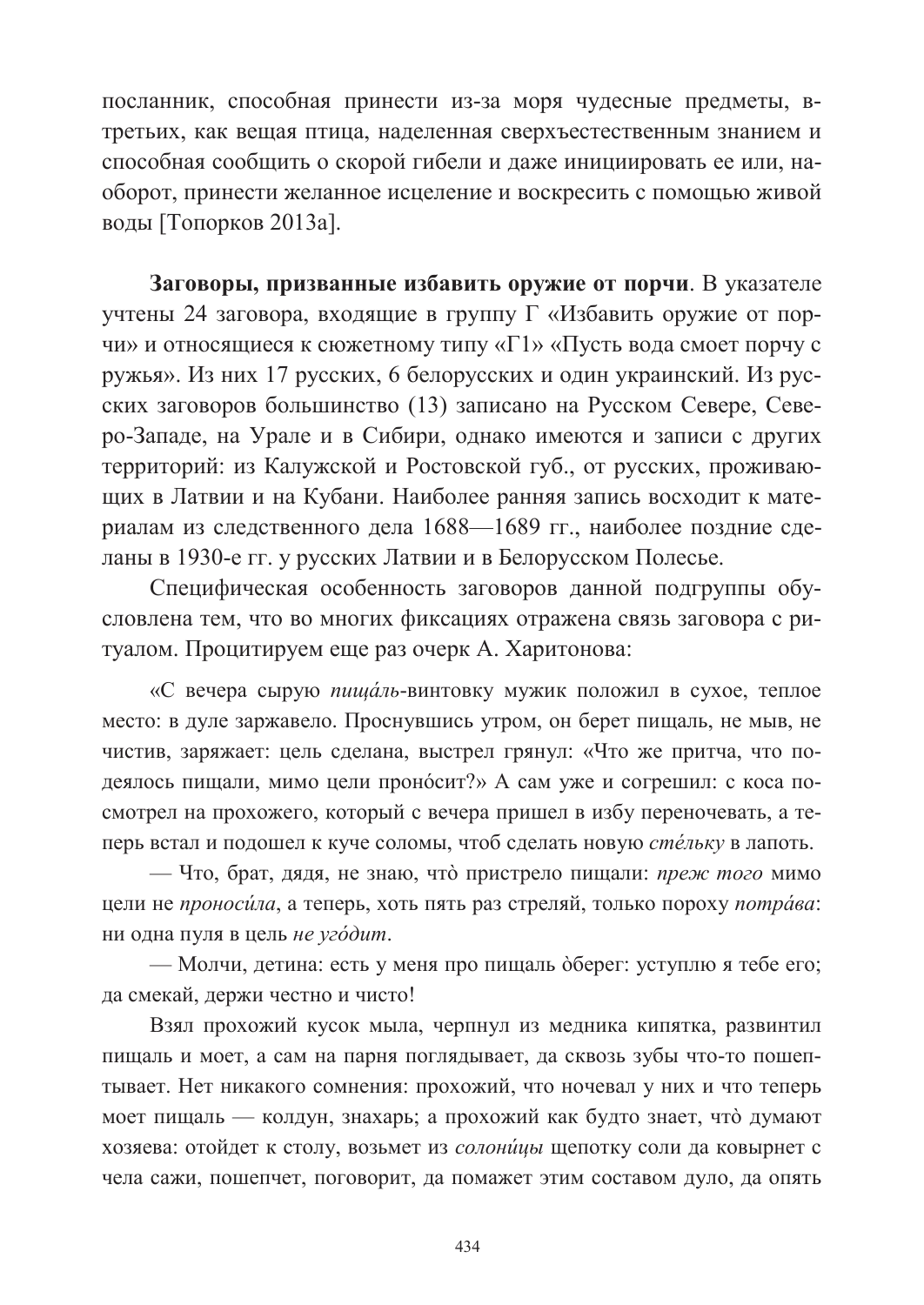мыть. Вымыл колдун пищаль, ввинтил ее в ложу, поставил в угол, да и говорит:

- Кланяйся Богу, молодец; твоя пищаль чиста. Что в ней было нечисто, то я отговорил, а вот тебе и оберег; прочитать-то ты его сумеешь?

— Куда нам писание читать! Прочитай, нето, дядя ты.

— Слушай же, молодец, да толкуй!

И он начал:

«Как ты, матушка, Шорда река, течешь быстро и яро, берега смываешь, травы омываешь, кореньище сдираешь, так смывай и сдирай с моей, раба Божия N, винтовки, с резки и с мещени, с огненнаго боя, со всей оружейной приправы ото всякого злого и лихого и от помышленного, от колдовства и от своей нечистой думы. К тем моим словам небо и земля ключь и замо̀к. Аминь».

Взял мужик с хозяина две лопатки бараньих, мешочек толокна да туес масла, покланялся иконам да и пошел во путь, во дорогу» [Харитонов 1847, 155-156; курсив А. Харитонова].

Приведенный фрагмент интересен тем, что выявляет связь мотива «смывания» с определенным ритуальным действием. Кроме того, мы видим, как происходит передача рукописного заговора от странника к владельцу оружия.

Систематика рыболовецких заговоров. Рыболовецких заговоров в целом меньше, чем охотничьих, причем часто они встречаются в одних и тех же рукописях и публикациях. С точки зрения своей систематики и в содержательном отношении охотничьи и рыболовецкие заговоры также имеют много общего. Среди рыбацких заговоров можно выделить три основные группы, которые имеют соответствия среди охотничьих заговоров: рыбак так же, как охотник, желает обеспечить себе успешный промысел (группа А), уберечь свои снасти от порчи и сглаза (группа Б), однако он может стать объектом недоброжелательства других людей (группа В).

## А. Для успешной рыбной ловли

А.1. Пусть апостолы Петр и Андрей (и др.) пошлют рыбаку улов А.1.1. Пусть водяной возьмет себе подарок, а рыбаку пошлет улов

 $\frac{1}{4}$  «*Толкуй* — понимай, смекай» (прим. А. Харитонова).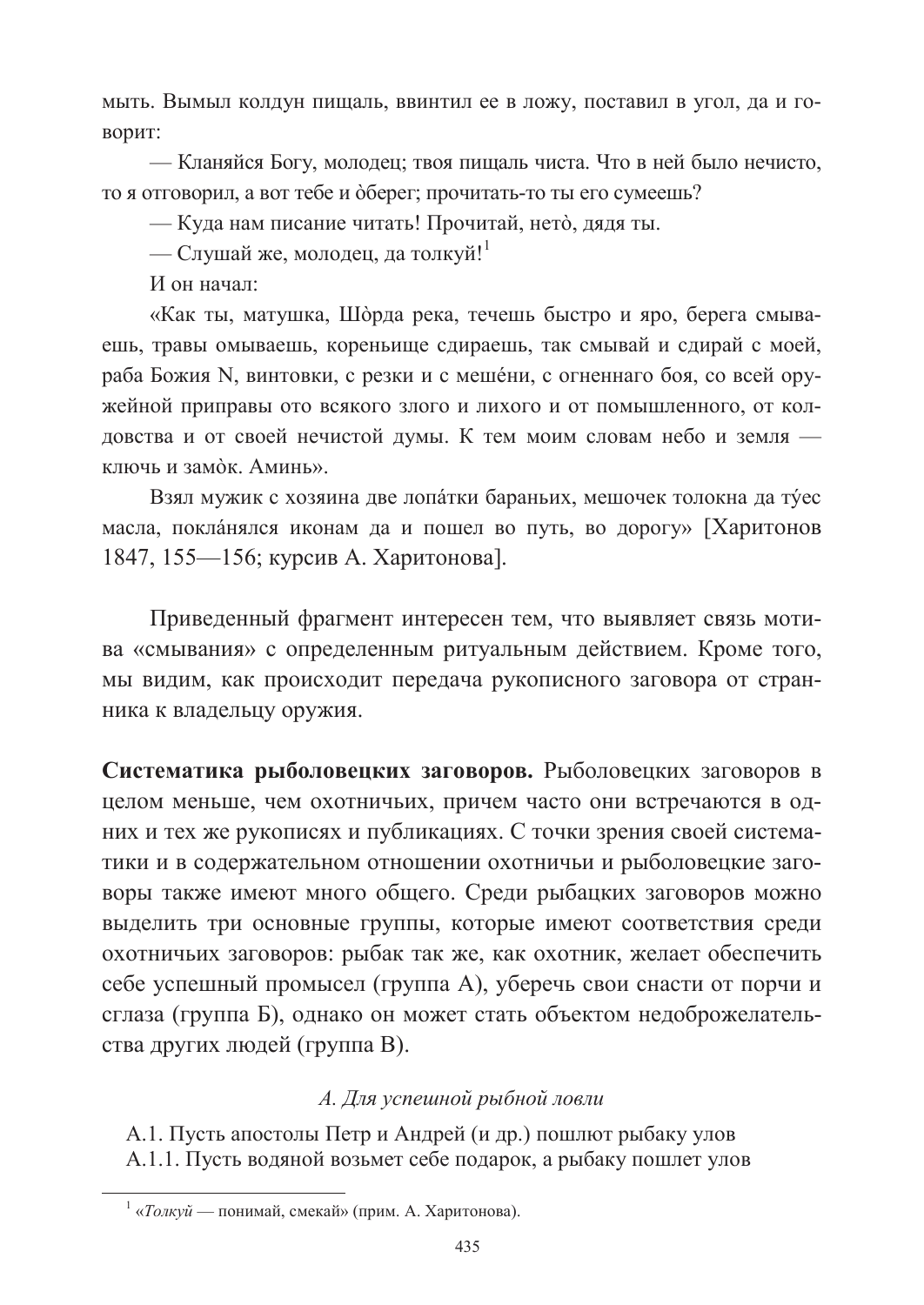- А.1.2. Пусть апостолы Петр и Павел отпирают моря и выгоняют рыбу
- А.2. Пусть рыбы идут в сети
- А.2.2. Пусть рыба приведет своих родственников
- А.2.3. Как течет река, так пусть идет рыба в сети
- А.2.4. Как в церковь идут люди, так пусть рыба идет на удочку
- А.2.5. Как магнит тянет к себе железо, так пусть рыба притягивается к крючку
- А.2.6. Как мертвец слеп, так пусть рыба не видит сети
- А.2.7. Как у муравейника кишат муравьи, так пусть кишит рыба у сети
- А.2.8. Как в улей залетают пчелы, так пусть залетает рыба в снасти
- А.3. Пусть рыбы остаются на месте и не уплывают

## Б. Для защиты рыбаков, сетей и другой снасти

- Б.1. Пусть никто не сможет сглазить рыбака
- Б.2. Пусть Богородица (и др.) покроет сети своей ризой
- Б.3. Богородица (и др.) дает траву для окуривания сетей

# В. Навести порчу на рыбака и его снасти

В.1. Пусть рыбак будет попом, а удочка — кадилом

Хотя количественно группа рыбачьих заговоров невелика, а с точки зрения систематики в целом близка группе охотничьих заговоров, она все же весьма своеобразна и заслуживает самостоятельного изучения. Не имея возможности рассматривать здесь эту тему в полном объеме, отметим, что заговоры рыболовов во многих отношениях близки молитвам и включают в себя пересказы евангельских эпизодов, связанных с чудесной ловлей рыбы [Топорков, в печати].

Вместо заключения. Предложенная типология охотничьих и рыболовецких заговоров восточных славян может быть дополнена за счет новых текстов или в результате более дробного описания уже учтенных заговоров. Построение типологии фольклорных текстов становится возможным при исчерпывающем привлечении материала и использовании всех сохранившихся записей: старинных и современных, рукописных и устных. Новые тексты, которые еще будут найдены в архивах или записаны в экспедициях, скорее всего уложатся в уже имеющиеся рубрики. Не исключено, впрочем, что другие исследователи усовершенствуют нашу типологию или предложат какую-то иную, основанную на других принципах.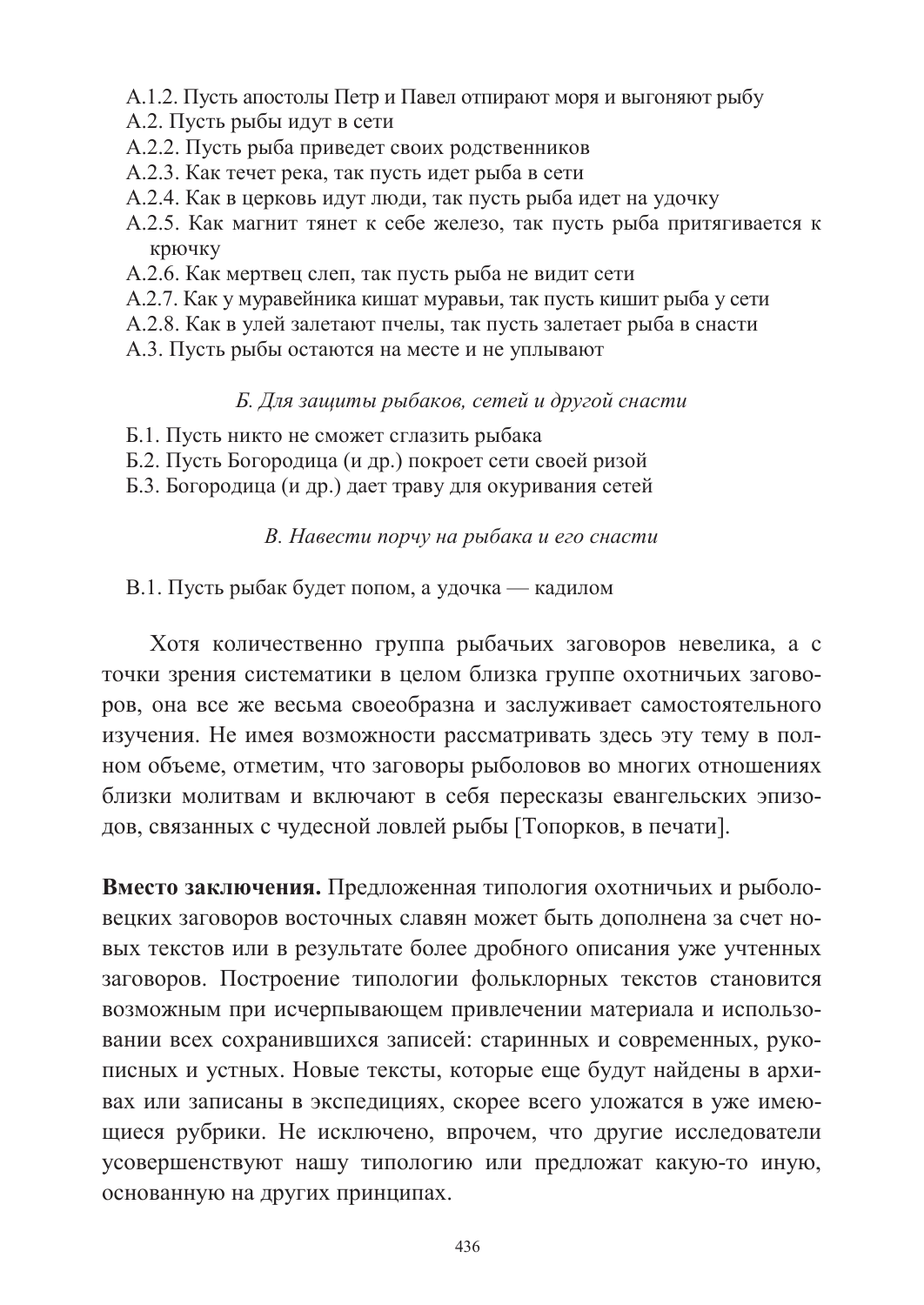# Приложение

В помещенных далее указателях описания текстов приводятся в соответствии с выделенными группами, сюжетными типами и версиями охотничьих и рыболовецких заговоров, а в рамках отдельных типов - по трем этническим традициям восточных славян в следующей последовательности: русские, украинцы, белорусы.

В рамках каждой традиции описания расположены в хронологической последовательности: от более ранних записей к более поздним. При этом учитывалась как хронология рукописей, из которых извлечены заговоры, так и хронология изустных фиксаций. В связи с тем, что хронология рукописей часто имеет приблизительный характер, а дата изустной фиксации не всегда известна, порядок расположения отдельных описаний имеет условный характер.

Описание источника дается сокращенно в соответствии со списком источников, помещенным в конце публикации.

Если текст имеет контаминированный характер, то после описания источника ставится знак (\*) и далее в скобках с помощью условных обозначений характеризуется состав текста. Например, среди охотничьих заговоров в подгруппе В1 помещено следующее описание: «Иваницкий 1890:141, № 32\*(В1+В5), вологод.». Это обозначает, что данный текст включает две части, причем первая из них соответствует подгруппе В1, а вторая подгруппе В5. Данное описание помещено в указателе ниже еще один раз в подгруппе текстов В5.

Далее приводятся сведения о том, относится ли данный текст к рукописной или к устной традиции. В случае, если публикация текста не позволяет определить, был ли он выписан из какого-то рукописного источника или зафиксирован изустно, данный пункт описания пропускается.

Для текстов, извлеченных из датированных рукописей, сообщается также дата рукописи, например: «рукоп. серед. XVIII в.». Для текстов, дошедших в составе следственных дел о колдовстве, приводится датировка следственного дела; например: «рукоп. из дела 1754 г.» или «устн., из дела 1738 г.». В отдельных случаях приводится также дата изустной записи; например: «устн., зап. в 1975 г.».

После этого сообщаются сведения о месте фиксации изустных заговоров или месте составления и/или бытования рукописи, из которой извлечен тот или иной текст; например, запись «Срезневский 1902: 238, № 2; рукоп. нач. XIX в., устюж.» обозначает, что данный заговор зафиксирован в рукописи, которая была составлена, использовалась и/или была приобретена в Устюжском уезде (крае). Если сведений о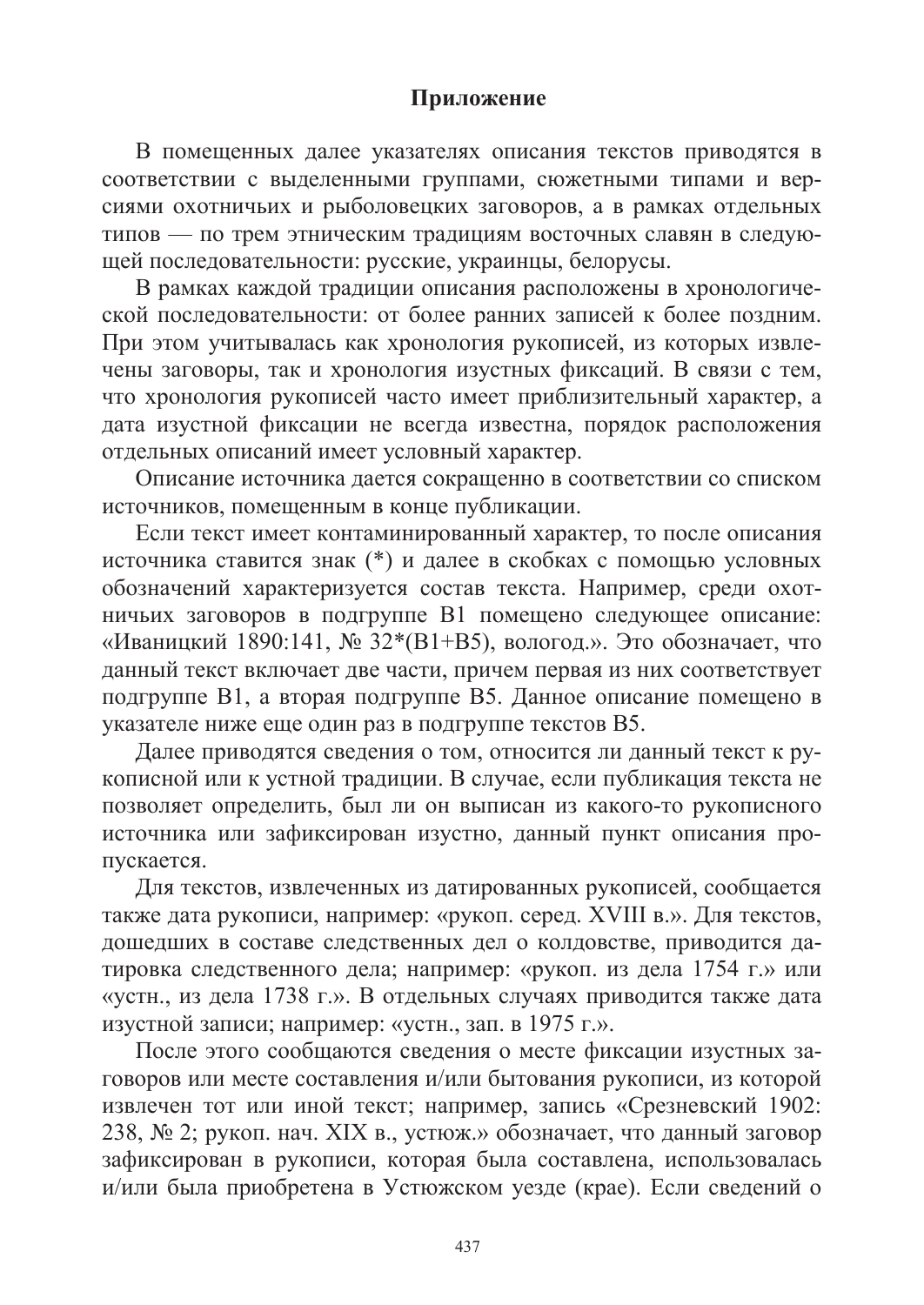месте записи изустного текста или о происхождении рукописи нет, то ставится «б. м.» (без места). Если место известно, но вызывает сомнения, то географическая помета дается со знаком «?», например: «РЗРИ 2010:341, № 16; рукоп. из дела 1688—1689 гг., калуж.(?)». В отдельных случаях к сведениям географического характера прибавляются указания на социальный статус пользователей; например: «Майков 1891:135-136; рукоп. к. XVII в., донск. казаки». Данные географического характера сообщаются в зависимости от характера сведений, приведенных в источнике, с точностью до региона, губернии или уезда; например, запись: «РКЖБН 2006/4:326\*(Д1+Д2), костром. ветлуж.» обозначает, что данный текст записан в Ветлужском уезде Костромской губернии.

Если текст перепечатывался позднее, то сведения об этом приводятся в скобках со знаком (=). Например, в следующем описании: «Романов 1891:48, №182, устн., гомел. (=Замовы 1992:33, №9)» сообщается, что данный текст из сборника Е. Р. Романова позднее был перепечатан в сборнике «Замовы». При этом указываются только перепечатки в наиболее значительных изданиях, представляющих репертуар отдельных этноязыковых или региональных традиций. Задача выявить все перепечатки тех или иных текстов нами не ставилась.

#### Указатель охотничьих заговоров восточных славян

- А. Для успешной охоты
- А1. Пусть св. Егорий (Илья-пророк и др.) загонит живот-НЫХ В ЛОВУШКИ / ПРИГОНИТ ЖИВОТНЫХ К ОХОТНИКУ
- Рус.: РЗРИ 2010:321, №1, из дела 1631—1632 гг., устюж.; 427, №1, рукоп. XVIII в., б. м.; Виноградов 1908/1: 39, №50; рукоп. XVIII в., костром.; РЗРИ 2010:540—541, №6, рукоп. к. XVIII — нач. XIX в., тобол.; 551—552, №1\*(А1+ Б1); рукоп. 1790—1820-е гг., ярослав.; Харитонов 1847:153—154, №2; архангел. шенкур. (=Майков, № 298; Ефименко 1878:185, №48); Якушкин 1868:176—177, №3, рукоп., ярослав. пошехон.; Майков, №289\*(А1+А2.3+В1), рукоп., вятск.; № 296, забайкал.; №300\*(А1+А2.4), тобол.; Ефименко 1878:181, №36\*(А1+В1), архангел. мезен.; 183, №45, рукоп., архангел. холмогор.; 184—185, №47(1), архангел. холмогор.; 185—186, №49(1)\*(А1+А2.1+А2.3), архангел. холмогор.; 188—189, №53(4), рукоп., архангел. пинеж.; 190,  $N_{2}53(9)$ \*(B5+A1+A2.4), рукоп., архангел. пинеж.; 192,  $N_{2}54*(51+A1)$ , рукоп., архангел. пинеж.; 192, №55(«а»), рукоп., архангел.; 194,  $N_{2}55(\kappa i)$  \*  $(A2+A1)$ ,  $195 - 196.$ рукоп., архангел.;  $N_2$ 56(«б»)\*(A1+B5+Б1), рукоп., архангел.; Бекетова, Колмогорцев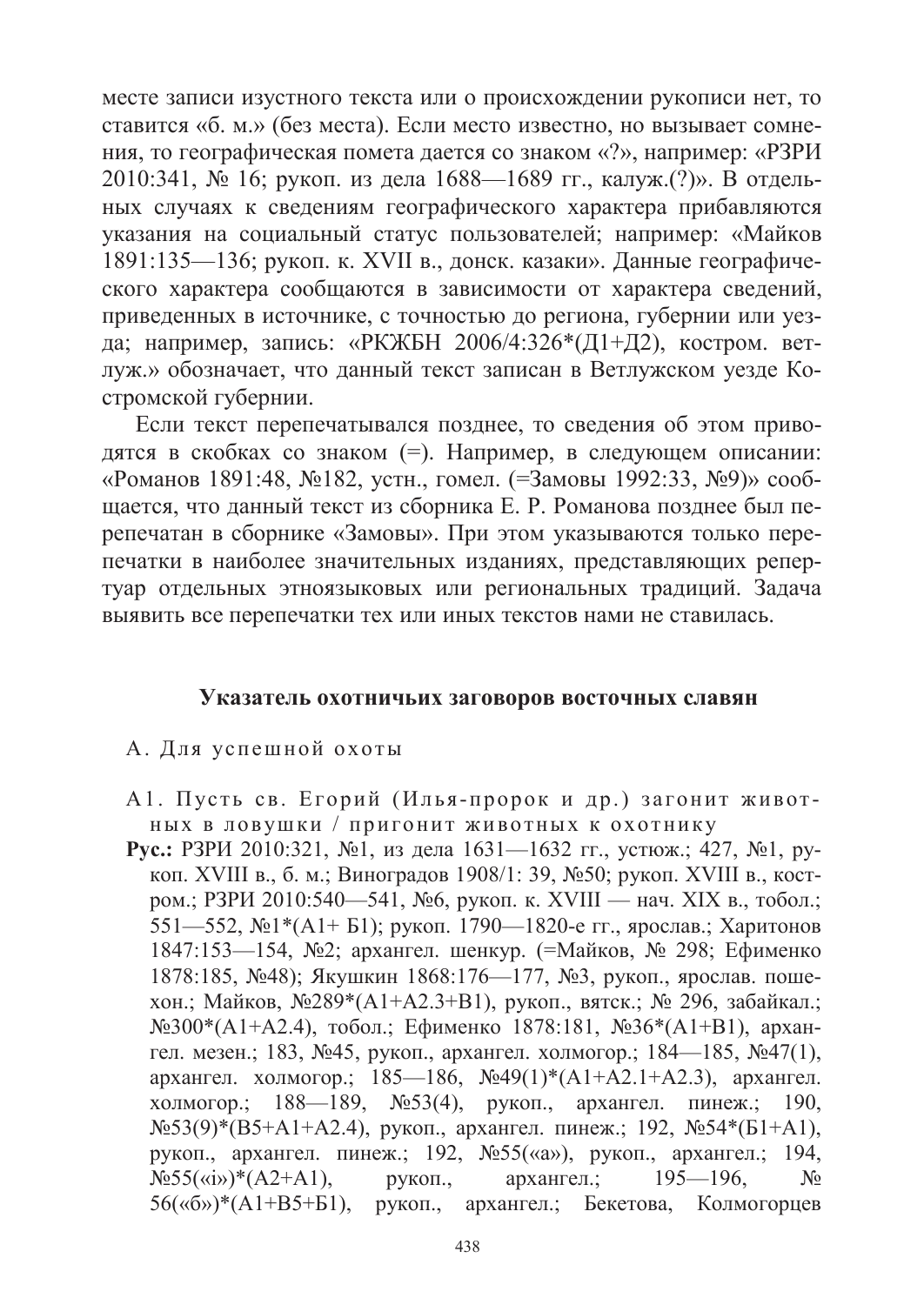2001:92-93\*(A2.4+A1); 94-95\*(A2.4+A2.1+A2.3+A1); рукоп. сер. ХІХ в., пермск. шадрин.; Коничев 1954: 110-111, №7, рукоп., архангел., XIX в.; Собрание заговоров 1883:416, рукоп., пермск.;  $417*(A1+\Pi1+\Pi2+A2.4)$ , рукоп., пермск.; Ордин 1887, л. 76—78 об., №  $64:$ рукоп., вологод. сольвычегод.; Иваницкий 1890:140. №31\*(В1+А1+А2.3), кадников. вологод.; Шустиков 1890, л. 63об. — 64, №28; рукоп. 1890-х гг., вологод. вельск.; Комаровских 1898:139—142,  $N<sub>2</sub>1*(A1+B1+A1+B1)$ , рукоп., вятск.; 142—143,  $N<sub>2</sub>(B1+A1+A2.1+$ А2.4); вятск.; Логиновский 1903:114—115, №2\*(А1+Б3), рукоп., забайкал.; 117, №6\*(А2.3+А1), устн., забайкал.; Виноградов 1908/1:46-47, №58; рукоп., костром.; Виноградов 1909/2:25, №14\*(А1+А2.1), рукоп., костром., Виноградов 1910/3:16 («3-я статья»), б.м.: 16—17 («Статья 1-я»), б.м.; Толмачев 1911, №3:147, №3\*(А1+А2.3), забайкал. (=РКОФ 1997:293-294, № 358); 147-148, №1\*(Б2+А1), забайкал.; 2006/4:326.  $N_217*(A2+A2.4)$ , РКЖБН нижегород.; РКЖБН 2007/5/2:425(1), волог. кадников.; РКЖБН 2007/5/3:370, №217 («1-я статья»)\*(A1+B1), вологод. никол.; 370, №217 («2-я статья»), вологод. никол.; РКЖБН 2008/5/4:156-157, №6, устн., вологод. тотем.; Севрин 2005:127—128, рукоп., вытегор.; Мансикка 1912:134—135, №70, устн., архангел. шенкур.; Мансикка 1926:231, №231, устн., пудож.; Иванова 1994:35, №185, устн., вятск.; Шумов 1996:141—142, №237\*(А1+В1), пермск.; 144—147, №244\*(В1+А1+А1), рукоп., пермск.; Трофимов 2001:54, устн., архангел. каргопол. (=Левкиевская, Плотникова  $2001:294 - 295$ ).

- Бел.: Шейн 1893/2:555-556, №67\*(А1+А3.1), устн., крупск. минск. (=Богданович 1895:138—139; Замовы 1992:33, №2).
- А.1.1. Пусть лесной царь / нечистая сила сгоняет зверей в ловушки
- Рус.: Якушкин 1868:174—175, №1, рукоп., ярослав. пошехон. (вар.: Дерунов 1889:119); Пулькин 1971:42; рукоп., олонец. кижск.; Чарина 2001:32; устн., якутск.; Логинов 2006:139; устн., водлозер.
- А.1.1.1. Охотник отрекается от родителей, присягает Антихристу
- Бел.: Pietkiewicz 1928:224 (=Васілевіч 2010:416, №2148), речицк.
- А.1.2. Пусть леший возьмет себе подарок, а охотнику пошлет дичь
- Бел.: Шейн 1893/2:556, №68\*(В1+А1.2), устн., б.м. (=Замовы 1992:35,  $N_2(7)$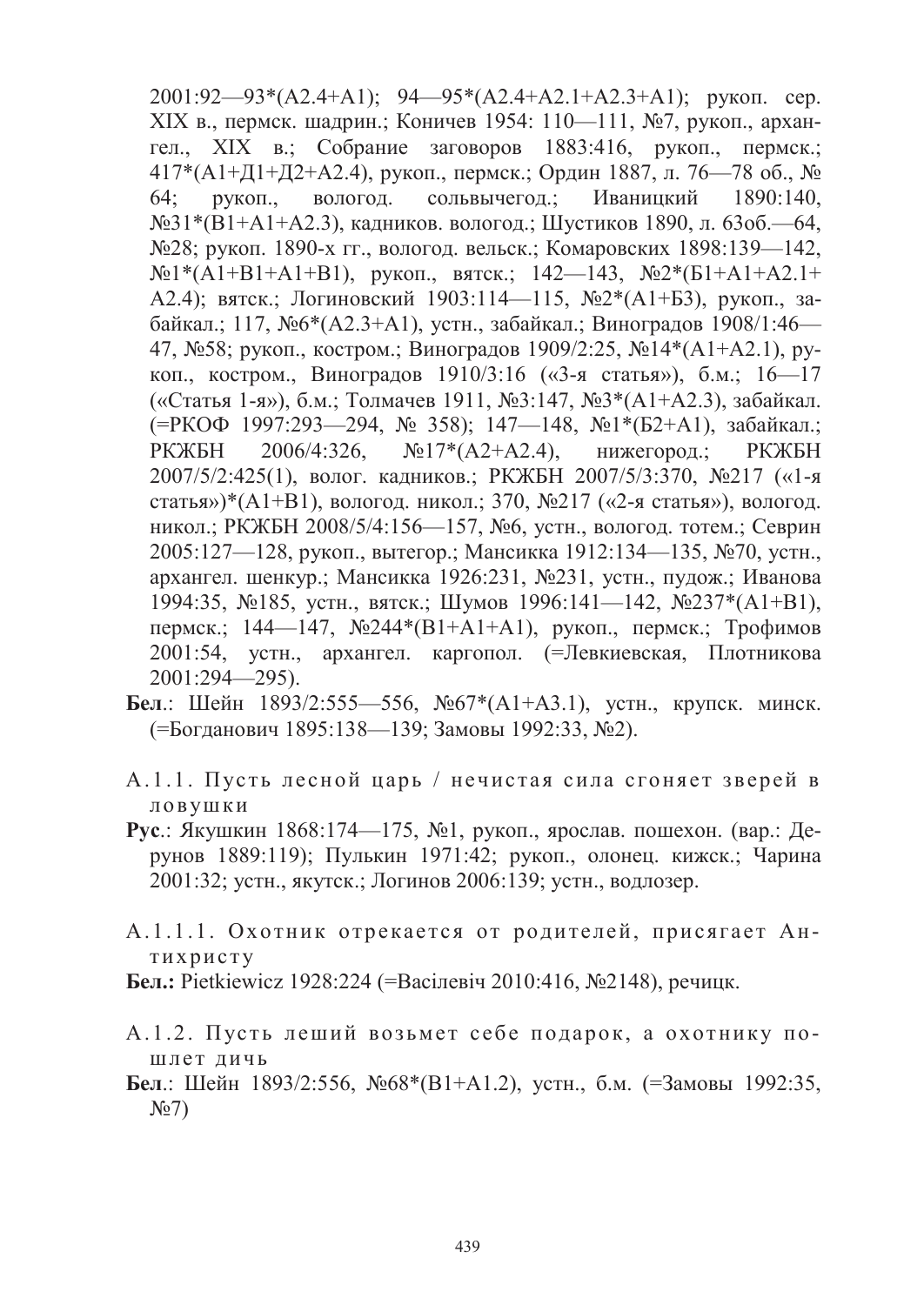- А.1.3. Если хозяин леса не поможет убивать белок, то охотник будет на него жаловаться белому царю Рус.: РЗК 2000:152, №441, устн., пудож.
- А.2. Пусть животные идут (летят) к охотнику (к ловушкам)
- Рус.: Майков, №291, новгород.; №292, новгород.; №308, рукоп., тобол.; Ефименко 1878:194, № 55(«е»), рукоп., архангел.; 194, № 55(«з»), рукоп., архангел. (=Майков, №297); 194, №55(«i»)\*(A2+A1), рукоп., архангел.; 194, № 55(«и»), рукоп., архангел.; 195—196, №56(«б»), рукоп., архангел.; Бекетова, Колмогорцев 2001:93; рукоп. сер. XIX в., пермск. шалрин.: Некрасов 1891:53.  $N<sub>25</sub>$ екатеринбург.; Патканов 1892:146\* (А2+Б1); тобол. тюмен.; Герасимов 1896:2, №10, новгород.; 2,  $\mathbb{N} \leq 11*(A2+B1)$ , новгород.; Виноградов 1909/2:8,  $\mathbb{N} \leq 4$ , устн., костром.; 88, №99, костром.; 88—89, №100, костром.; Камасинский 1905:147, пермск. (=Шестаков 1899, №205); РКЖБН 2007/5/2:425(2), устн., вологод. кадников.; 425—426(3), устн., вологод. кадников.; РКЖБН 1911, 2008/5/4:370. вологод. тотем.; Толмачев  $N<sub>23</sub>$ :  $148-$ 149\*(А2+А3+В6), забайкал. (=РКОФ 1997:293-294, № 358); Азадовский 1914:010, №26, амурск.; Серебренников 1918:26-27, устн., пермск.; Шумов 1996:134—135, №224, устн., пермск.; РЗЗ 1998:228, №1355, устн., вятск. (=Иванова 1994:35, № 184); 228, №1356, устн., архангел. вилегод.; Крашенинникова 2001:28, №65, устн., архангел. вилегод.; Севрин 2005:128, устн., вологод. вытегор.
- А.2.1. Пусть животные придут к ловушкам и получат угошение
- **Pyc.:** P3PH 551-552,  $\mathbb{N}^2$ <sup>\*</sup>(A1+A2,1+B1), pykon, 1790-1820-x  $\Gamma$ r, spoслав..; Ефименко 1878:185—186, №49(1)\*(А1+А2.1+А2.3), архангел. холмогор.; 191, №53(12), рукоп., архангел. пинеж.; 193, №55(«б»), рукоп., архангел.; 193, №55(«в»), рукоп., архангел.; 193, №55(«г»), рукоп., архангел. (=Майков, №294); 194, №55(«д»), рукоп., архангел.; 194, №55(«ж»), рукоп., архангел.; 194—195, №55(«к»), рукоп., архангел. (=Майков, №293); 195, №55(«о»), рукоп., архангел.; Бекетова, Колмогорцев 2001:94—95\*(А2.4+А2.1+А2.3+А1); рукоп. сер. XIX в., пермск. шадрин.; Шустиков 1890, л. 620б.—63, № 26\*(A2.1+A2.2), вологод. вельск.; Комаровских 1898:142—143, №2\*(Б1+А1+А2.1+А2.4), вятск.; Виноградов 1909/2:25, №14\*(A1+A2.1), рукоп., костром.; 27, №19, рукоп., костром.
- А2.2. Пусть животное приведет к охотнику своих родственников
- Рус.: Ефименко 1878:186, № 49(3), рукоп., холмогор. архангел.; Шустиков 1890, л. 62об.—63, №26\*(А2.1+А2.2), вологод. вельск.; Виногра-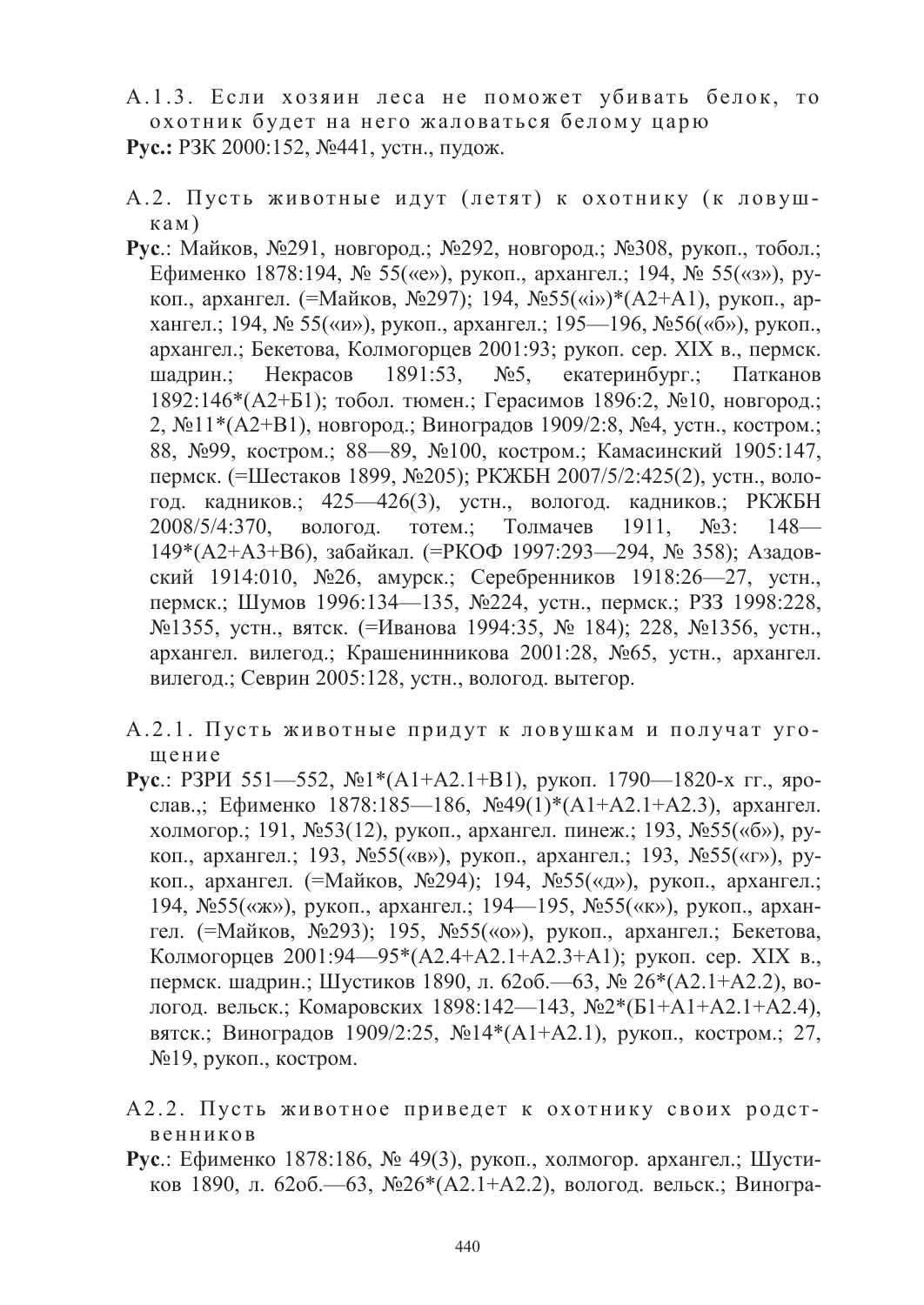дов 1908/1:69, № 88, рукоп., кадников, вологод.; Виноградов 1909/2:28, № 20, костром.

- А.2.3. Как бежит река, так пусть бегут животные к охот-**НИКУ**
- Рус.: РЗРИ 2010:335, №6, рукоп. из дела 1688—1689 гг., калуж.(?); Афанасьев 1862:78,  $N<sub>26</sub>$ рукоп., владимир.(?); Майков,  $N<sub>2</sub>289*(A1+A2.3+B1);$  рукоп., вятск.; Ефименко  $1878:185 - 186$  $N<sub>2</sub>49(1)*(A1+A2.1+A2.3)$ ; архангел. холмогор.;  $186 - 187$ ,  $N_2$ 50\*(A2.3+A2.1); архангел. шенкур.; Бекетова. Колмогорцев 2001:94—95\*(A2.4+A2.1+A2.3+A1); рукоп. сер. XIX в., пермск. шадрин.; Иваницкий 1890:140, №31\*(В1+А1+А2.3); кадников. вологод.; Логиновский 1903:117, №6\*(А2.3+А1); устн., забайкал.; Виноградов  $1908/1:66$ —68,  $\mathcal{N}$ 286<sup>\*</sup>(A2.3.+ A2.4); рукоп., вологод. кадников.; Толмачев 1911, №3:147, №3\*(А1+А2.3); забайкал. (=РКОФ 1997:293-294,  $N_2$  358).
- А.2.4 Как катится солнце (небесная колесница), так пусть звери стремятся в ловушки
- Рус.: РЗРИ 2010:507, №1б(1), рукоп. к. XVIII в., ростов.; Майков, № 300\*(A1+A2.4), рукоп., тобол.; Бекетова, Колмогорцев 2001:92—  $93*(A2.4+A1); 94-95*(A2.4+A2.1+A2.3+A1);$  рукоп. сер. XIX в., пермск. шадрин.; Собрание заговоров 1883:417\* (А1+Д1+Д4+А2.4); рукоп., пермск.; Комаровских 1898:142—143, №2\*(Б1+А1+А2.1+ А2.4); вятск.; Виноградов 1908/1:66—68, №86\*(А2.3.+ А2.4); рукоп., вологод. кадников.; РКЖБН 2006/4:326, №17\*(А2+А2.4), нижегород.
- А.2.5. Как кровь сохнет, так пусть сохнет уточка и придет К ОХОТНИКУ
- Рус.: Ордин 1887, л. 90—90об., № 71; рукоп. 1887 г., вологод. сольвыче-ГОД.
- А.3. Пусть животные не пугаются и не убегают (не улета- $_{\rm IOT})$
- **Pyc.:** Харитонов 1847:152, архангел. шенкур. (=Майков, №302; Ефименко 1878:181, №35); 155, архангел, шенкур, (=Майков, №303; Ефименко 1878:181, №34); Майков, №301, архангел.; Ефименко 1878:181, №37, устн., архангел. мезен.; 181—182, №38, архангел. шенкур. (=Майков, №299); 183, №44, рукоп., архангел. холмогор.; 187, №52, рукоп., архангел. пинеж.; Майков, № 312, рукоп., архангел. (=Ефименко 1865:32); Попов 1903:220, №3\*(молитва Гурию, Самону и Авиву+А3), рукоп., вологод. кадников.; Логиновский 1903:116—117, №5, рукоп., забайкал.; 119, №2\*(Г1+А3), забайкал.; Толмачев 1911, №3:148-149\*(А2+А3+В6), забайкал. (=РКОФ 1997:293—294, №358); Соколовы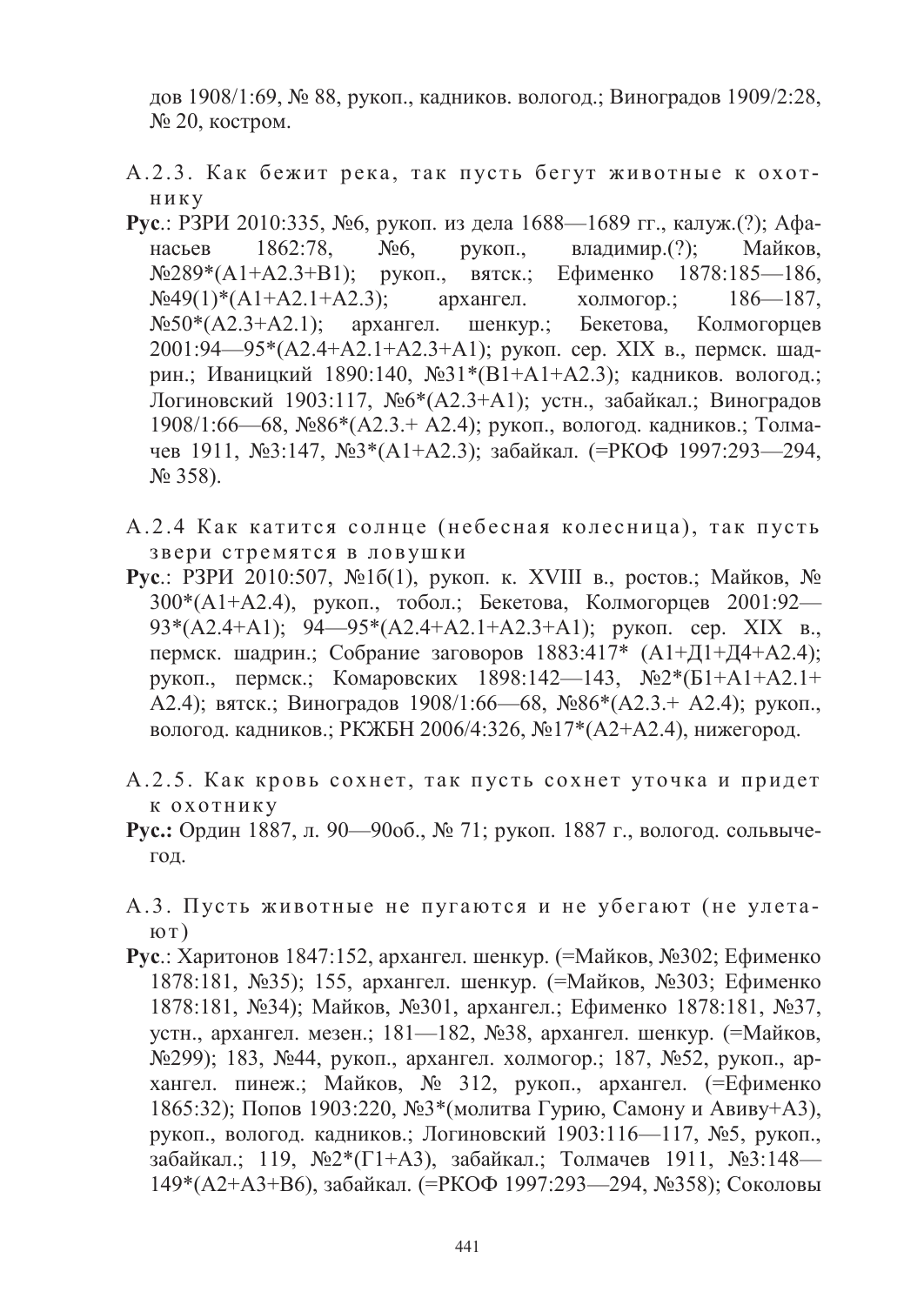1999/2: 651, №19, рукоп., новгород.; Мансикка 1926:231, №233, устн., пудож.

А.3.1. Пусть охотник / ружье подстрелит животное

- Рус.: Раевский 1870:118, №13б; ростов.; Ефименко 1878:181, №33, устн., архангел. мезен.; 195, №55(«л»), рукоп., архангел.
- Бел.: Шейн 1893/2:555—556, №67\*(A1+A3.1, устн., крупск. минск. (=Богданович 1895:138—139; Замовы 1992:33, №2); Сержпутоўскі 2009:424, №2201; устн., слуцк.
- Б. Для охраны ловушек
- Б.1. Пусть св. Егорий (и др.) воздвигнет железную стену вокруг ловушек
- Рус.: РЗРИ 2010:101, № 23; 101, № 24; рукоп. 2-й четв. XVII в., олонец.; РЗРИ 2010:551-552, №1\*(А1+ Б1); рукоп. 1790-1820-х гг., ярослав.; Виноградов 1908/1:40—43, №52\*(Б1+В1+Б1+В1), рукоп. XVIII в., костром.; РЗРИ 2010:542-543, №8, рукоп. к. XVIII - нач. XIX в., тобол.; Якушкин 1868:175—176, №2\*(Б1+В1); ярослав. пошехон.; Майков, № 289\*(A1+A2.3+B1), рукоп., вятск.;  $N<sub>2</sub>290$ пермск.;  $N$ 209\*(Б3+Б1), рукоп., тобол.; Ефименко 1878:189—190,  $N$ 253(6)\*(Б2+  $B1+B5+B1+B1$ ); 192, №54\*(Б1+А1), рукоп., архангел. пинеж.; 195,  $N$ <u>е55</u>(«н») (=Майков, №313); 195—196, №56(«б»)\*(А1+В5+Б1); 195,  $N_{2}57(\omega)$ \*(Б1+Б2+В1), рукоп., архангел.; Комаровских 1898:142—143,  $N<sub>2</sub><sup>*</sup>(E1+A1+A2.1+A2.4)$ , вятск.
- Б.2. Пусть Богородица (и др.) покроет ловушки своей ризой
- Рус.: Виноградов 1909/2:36—37, №31\*(В1+Б2+В1+Б2); рукоп. сер. XVIII в., костром.; РЗРИ 2010:507, №1а\*(В1+Б1); рукоп. к. XVIII в., ростов.; Якушкин 1868:177, №4; ярослав, пошехон.; Ефименко 1878:182,  $N\&40*(53+B2+B3)$ ; архангел. пинеж.; 189—190, № 53(6)\* (Б2+В1+В5+ Б1+В1); рукоп., архангел. пинеж.; 195, №57(«а»)\*(Б1+Б2+В1); рукоп., архангел.: Логиновский 1903:113-114, № 1\*(Б2+В6); рукоп., забайкал.; Патканов 1892:146\*(А2+Б1); тобол. тюмен.; Толмачев 1911, №3:147—148, №1\*(Б2+А1); забайкал.; РКОФ 1997:297—298, №368; устн., новосибир.
- Б.3. Пусть вороны (и др. хищники) не видят животных, попавших в ловушки, и летят за синее море / пусть Богородица (Егорий Храбрый и др.) защитит от ворона животных, попавших в силки / пусть огненная баба поразит ворона стрелой
- **Рус.:** РЗРИ 2010:472, № 2; рукоп. 2-й пол. XVIII в., вологод. яренск.;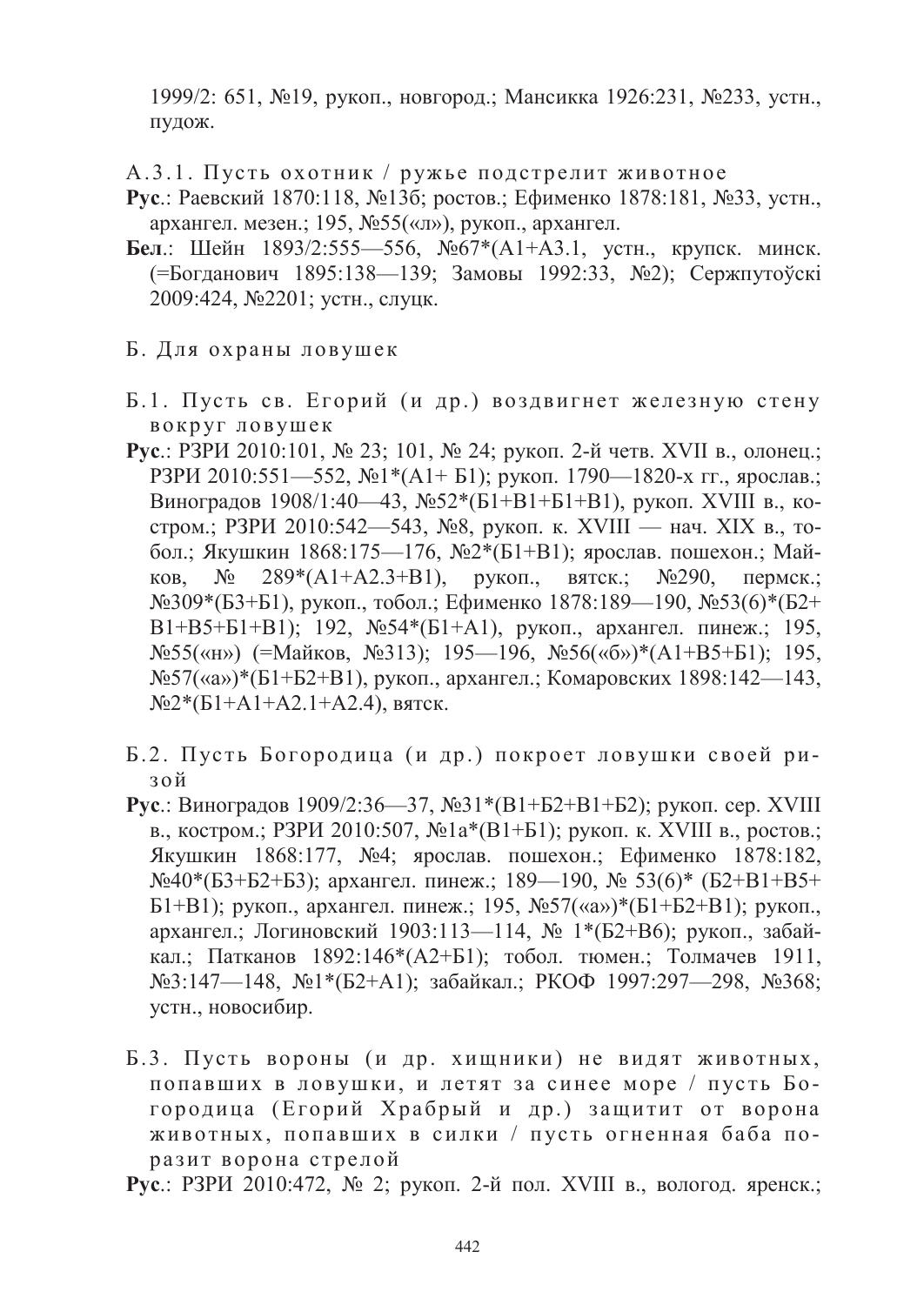541—542, №7\*(Б2+Б3+Б1); рукоп. к. XVIII — нач. XIX в., тобол.; Харитонов 1847:153, №1, рукоп., архангел. шенкур. (=Майков, №310; Ефименко 1878:182, №39); Майков, №309\*(Б3+Б1); рукоп., тобол.; Ефименко 1878:182, №40\*(Б3+Б2+Б3); архангел. пинеж.; 182—183, №41\*(Б3+В5); рукоп., архангел. пинеж.; 183, №42; рукоп., архангел. пинеж.; Ордин 1887, л. 53—54 об., № 44; ; рукоп. 1887 г., вологод. сольвычегод.; Шустиков 1890, л. 63—63 об., № 27; рукоп. 1890-х гг., вологод. вельск.; Логиновский 1903:114—115, №2\*(А1+Б3); рукоп., забайкал.; Пришвин 1913:216; олонец. повенец.; Богатырев 1993:231— 232; устн., зап. в 1916 г., архангел. шенкур.; Астахова 2007:220-221, №106\*(Б3+Б1); 221, №107, устн., зап. в 1928 г., архангел. мезен.; ОПН 1980:174, №203, устн., архангел. пинеж.; РЗЗ 1998:228-229, №1362\*(Б3+Б3), устн., зап. в 1969 г., архангел. верхнетоем.

- В. Для защиты охотника и его оружия
- В.1. Пусть никто не сможет сглазить охотника, его оружие и животных
- Рус.: Виноградов 1908/1:36—37, №47; 39—40, №51; рукоп. XVIII в., костром.; РЗРИ 551—552, №1\*(А1+А2.1+В1); рукоп. 1790—1820-х гг., ярослав.; Срезневский 1902:240, № 5; рукоп. нач. XIX в., устюж.; Майков, №306,307; рукоп., тобол.; №315,316, пермск.; Ефименко 1878:181, №36\*(А1+В1); архангел. мезен.; 183, №43; рукоп., архангел. пинеж.; 185, №47(2); архангел. холмогор.; 186, №49(2); рукоп., архангел. холмогор.; 187—188, №53(1); 188, № 53(3)\*(В4+В1); 189, №53(5); 189— 190,  $\mathcal{N}_2$  53(6)\* (52+B1+B5+ 51+B1); 190,  $\mathcal{N}_2$ 53(8); 191,  $\mathcal{N}_2$ 53(10)\*(В5+В1); 191—192, №53(11), рукоп., архангел. пинеж.; 195, №55(«м»); 195, №56(«а»), рукоп., архангел.; 195, №57(«а»)\*(Б1+Б2+ В1), рукоп., архангел.; Бекетова, Колмогорцев 2001:91; рукоп. сер. XIX в., пермск. шадрин.; Орлов 1879, №19:716, №1; донские казаки; №19:716, №2, донские казаки (=Проценко 1998, № 370); Собрание заговоров 1883:418 («Как подобает править ружье...»), пермск.; 418 («Замок»), пермск.; 419 («Ружье править от урочищ»), пермск.; Иваницкий 1890:140, №31\*(B1+A1+A2.3); вологод. кадников.; 141,  $N_{2}32*(B1+B5)$ , вологод.; Шустиков 1892:126—127(«а»)\*(B1+B5); вологод. кадников.; Герасимов 1896:2, №11\*(А2+В1), новгород.; Комаровских 1898:139—142, №1\*(А1+В1+А1+В1), рукоп., вятск.; Воскресенский 1905:46, №10\*(Г1+В1), новгород.; Виноградов 1908/1:40—43, №52\*(Б1+В1+Б1+В1); рукоп. XVIII в., костром.; 68—69, №87; рукоп., волог. кадников.; Виноградов 1909/2:36—37, №31\*(В1+Б2+В1+Б2), рукоп. сер. XVIII в., костром.; Толмачев 1911, №3:143—144\*(Г1+В1), забайкал.; РКЖБН 2007/5/3:370, №217 («1-я статья»)\*(А1+В1); вологод. никол.; РКЖБН 2007/5/4:156—157, № 5; вологод. тотем.; Логиновский 1903:115—116, №3; устн., забайкал.; 116, №4; рукоп., забай-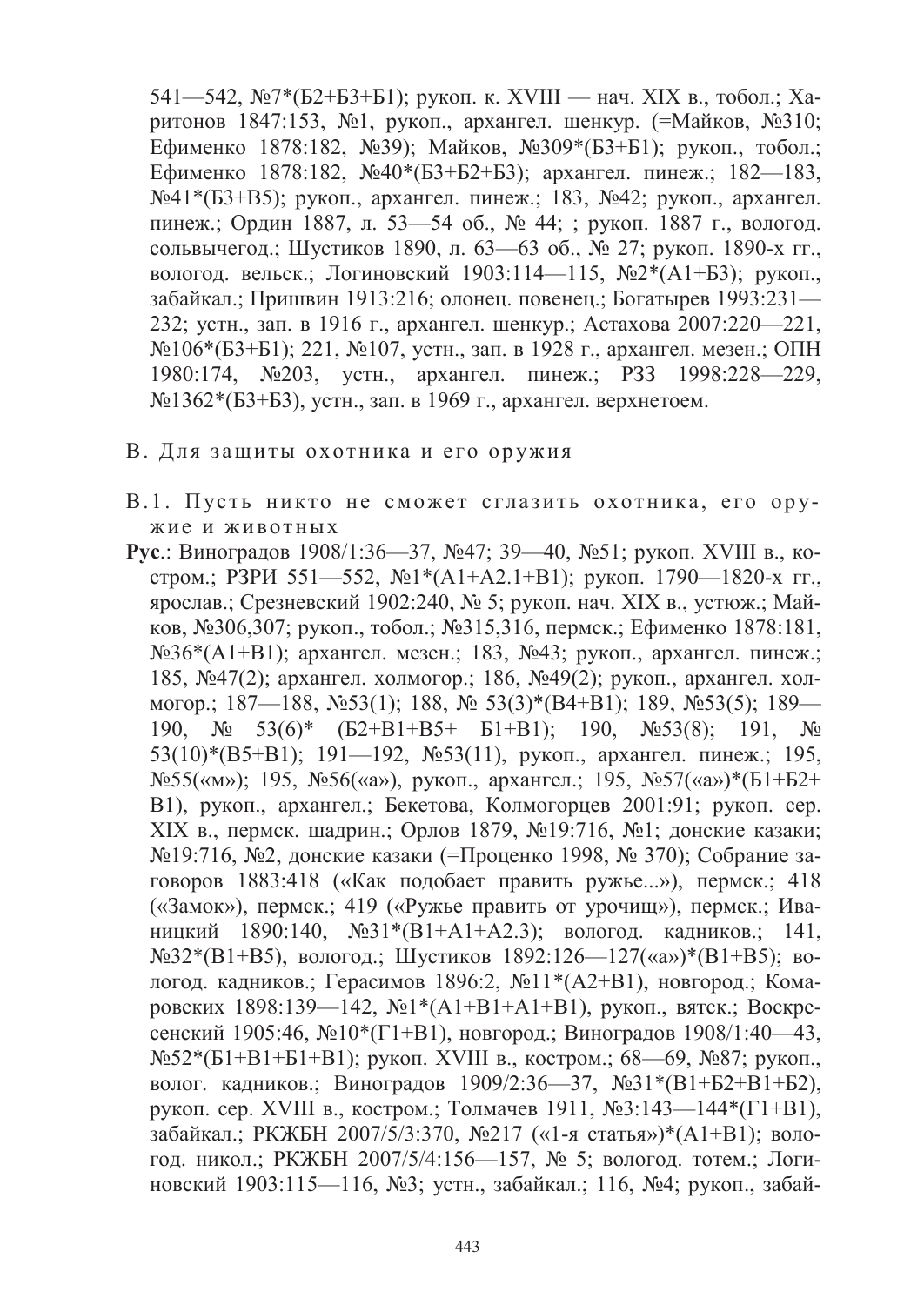кал.; Камасинский 1905: 151 («Заговор от уроков ружья»), пермск.; Виноградов 1909/2:26-27, №16, рукоп., костром. соличалич.; 87, № 97, костром.; Виноградов 1910/3:15 («Статья призор»), б.м.; 16 («2-й [призор]»), б.м.: Толмачев 1911: 145—146, №1, забайкал.; Мансикка 1912:135, №71; устн., архангел. шенкур.; Шумов 1996:141-142,  $N$ <sup>237\*</sup>(A1+B1), пермск.; 144—147, №244\* (B1+A1+A1); рукоп., пермск.; Астахова 2007:221, №113; устн., архангел. мезен.; РЗК 2000:152, №440; устн., пудож.

- Укр.: Чепа 1892:129, №22,23, зап. в 1776 г., б.м.; Ефименко 1874:52, № 167; 52—53, № 168; 53, № 170, рукоп., черномор.; Talko-Hryncewicz 1893:383, № 1,2; устн., киев.
- Бел.: Романов 1891: 48, №182; устн., гомел. (=Замовы 1992:33, №9); 155, №64\*(Г1+В1+В5); устн., мстислав. (=Замовы 1992:34, №4); 156, №65; устн., мстислав. (=Замовы 1992:34, №3); 156, №66\*(Г1+В1); рукоп., смолен. (=Замовы 1992:35, №6); Шейн 1893/2:556, №68\*(В1+А1.2); устн., б.м. (=Замовы 1992:35, №7)
- В.2. Христос и святые отгоняют от оружия Сатану
- Рус.: РЗРИ 2010:357—358, №1; 358—359, №2; рукоп. 3-й четв. XVII в., вологод. ярен.; ОЧР 2002:136—137, №1735—5, можайск.; Ефименко 1878:183—184, №46; рукоп., архангел.; Попов 1903:219, №1; рукоп., вологод. кадников.
- В.3. Пусть св. Георгий свяжет врагов имярека
- Рус.: Ефименко 1878:188, № 53(2); рукоп., архангел. пинеж.; Виноградов 1908/1:37, №48; рукоп., костром. солигалич.
- В.4. Пусть вокруг охотника будет град Вифлеем
- Рус.: Ефименко 1878:188, №53(3)\*(В4+В1); рукоп., архангел. пинеж.; Виноградов 1908/1:38—39, №49; рукоп., костром. солигалич.
- В.5. Пусть стрела св. Николая (Ильи пророка и др.) поразит злого человека, животных или «уроки»
- Рус.: Ефименко 1878:182—183, №41\*(Б3+В5); 187, №51; 189—190, № 53(6)\* (Б2+В1+В5+Б1+В1); 191, № 53(10)\*(В5+В1); рукоп., архангел. пинеж.; 195—196, №56(«б»)\*(А1+В5+Б1); 196, №56(«в»); рукоп., архангел.; 141,  $N_232*(B1+B5)$ , вологод.: Шустиков 1892:126—  $127(\text{max})$ \*(B1+B5); вологод, кадников, Логиновский 1903;119, №1\*(Г1+В5); устн., забайкал.; Азадовский 1914: 09—010, №23,25; устн., амурские казаки; Богатырев 1993:227; устн., архангел. шенкур.; РКЖБН 2006/2/1:216, №223 («Охотничий заговор»); ярослав. пошехон.
- Бел.: Я. К. 1890:189\*( $\Gamma$ 1+В5), могилев.; Романов 1891: 49. №183\*(Г1+В5); устн., гомел.; 155, №63\*(Г1+В5); устн., климович. (=Замовы 1992:34, №5); 155, №64\*(Г1+В1+В5); устн., мстислав.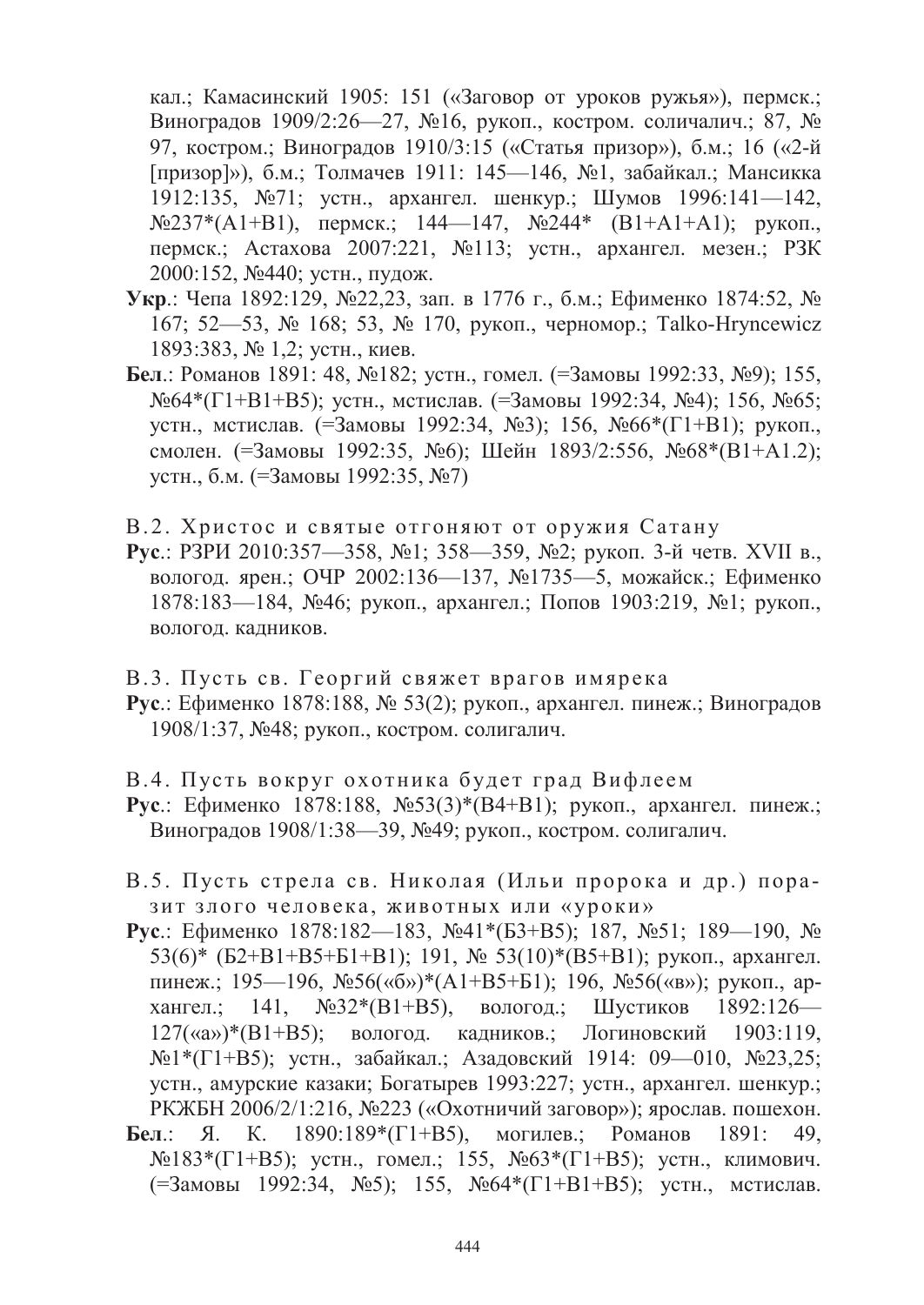(=Замовы 1992:34, №4).

- В.6. Как гремит гром (палит молния), так пусть гремит (палит) ружье охотника
- Рус.: РКОФ 1997:297, №366, енисейск. (=Клеменц 1888:40); Логиновский 1903:113—114, №1\*(Б2+В6); рукоп., забайкал.; Толмачев 1911, №3:148—149\*(А2+А3+В6), забайкал. (=РКОФ 1997:293—294, №358); Азадовский 1914: 010, №24, устн., амурск.; Булушева 1994:32—33, саратов.
- В.7. Пусть медведь придет к охотнику и не будет злым
- Рус.: Шумов 1996:155, №258 (из Пермск. ГВ. 1879, № 36—37), пермск.; Шустиков 1890, л. 64—64 об., № 29 («Сокротить зверя»); рукоп. 1890х гг., вологод. вельск.; Шустиков  $1892:130$ («i»),  $130$ («к»); вологод. кадников.; РКЖБН 2006/2/1:216, №223 («При встрече охотника с медведем»); ярослав. пошехон.
- Г. Избавить оружие от порчи
- Г.1. Пусть вода смоет порчу с ружья
- Рус.: РЗРИ 2010:339, № 13; рукоп. из дела 1688—1689 гг., калуж.(?); Харитонов 1847:155—156; архангел. шенкур. (=Майков, №314; Ефименко 1878: 179, №25); Бекетова, Колмогорцев 2001:91; рукоп. сер. XIX в., пермск. шадрин.; Раевский 1870:118, №13а, ростов.; Собрание заговоров 1883:418 («Ружье править»), пермск.; Патканов 1892:146; тобол. тюмен.; Горбанев 1893:276 («Заговор охотника»), г. Ейск на Кубани; РКОФ 1997:297, №367, енисейск. (=Макаренко 1897:391, № 25); 293, № 357 (из: «Забайкалье». 1902. № 72), забайкал.; Попов 1903:219-220, №2; вологод. кадников.; Логиновский 1903:119, №1\*(Г1+В5); устн., забайкал.; 119, №2\*(Г1+А3), забайкал.; Воскресенский 1905:46, №10\*(Г1+В1), новгород.; Виноградов 1908/1:69, №89; вологод. кадников.; Толмачев 1911, №3: 143—144\*(Г1+В1), забайкал.; Азадовский 1914:014—015, №45, амурские казаки; Фридрих 1936:447, №626, рус. старожилы Латвии.
- Укр.: Ефименко 1874:52, №166; рукоп., черномор.
- Бел.: Я. К. 1890:189\*( $\Gamma$ 1+В5), могилев.: Романов 1891: 49.  $N$ <sup>0</sup> 183<sup>\*</sup>(Г1+В5); устн., гомел.; 155,  $N$ <sup>063\*</sup>(Г1+В5); устн., климович. (=Замовы 1992:34, №5); 155, №64\*(Г1+В1+В5); устн., мстислав. (=Замовы 1992:34, №4); 156, №66\*(Г1+В1); рукоп., смолен. (=Замовы 1992:35, №6); Pietkiewicz 1938:224; устн., гомел.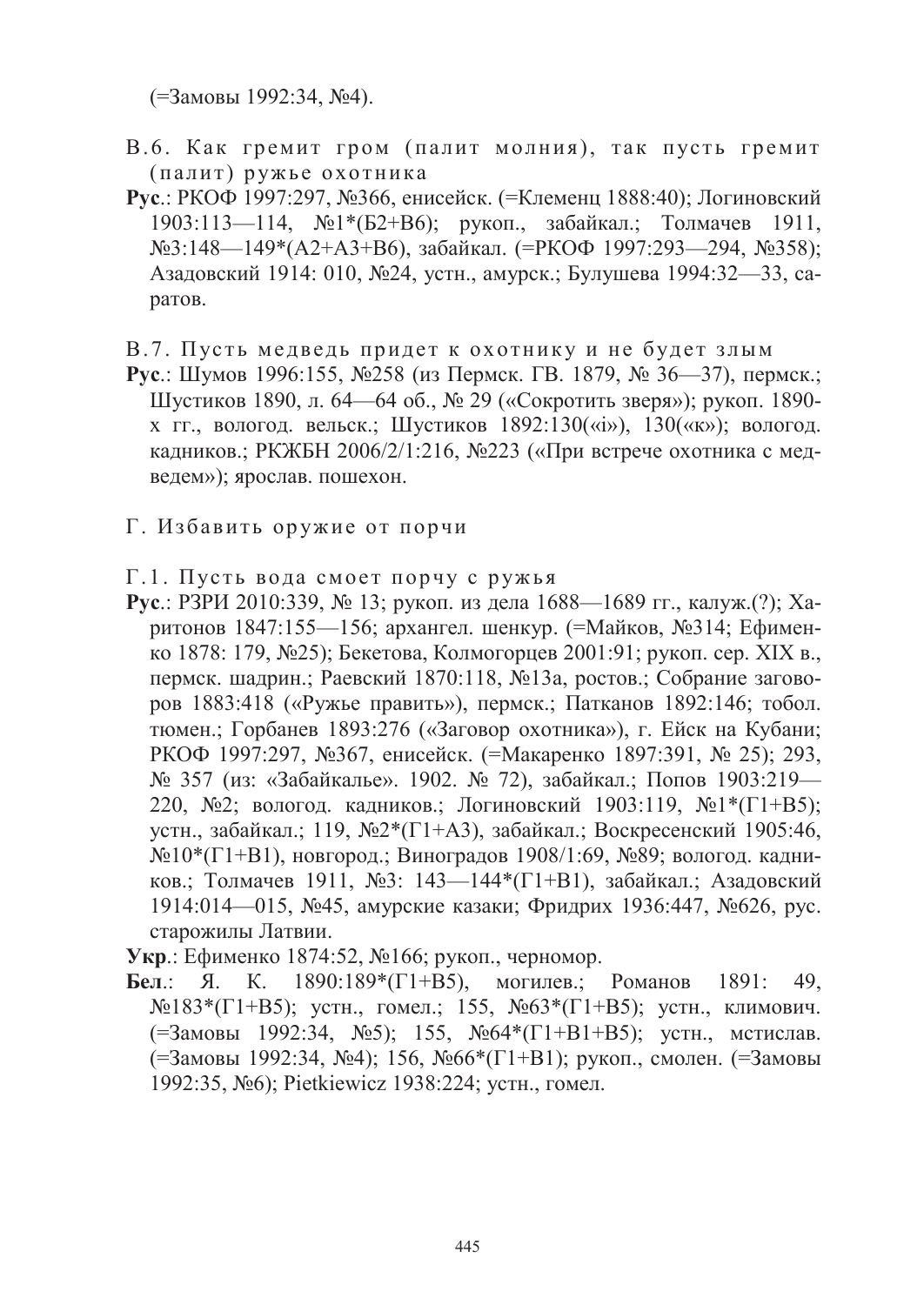- Г.2. Как четверговая соль «не урочлива» (то есть не подвержена сглазу), так пусть ружье охотника не будет «урочливо»
- Рус.: Шилков 1880:332; устн., сибир.
- Д. Навести порчу на чужое оружие
- Д.1. Пусть стрелец будет попом, а ружье кадилом
- Рус.: Дубасов 1882:695; из дела 1772 г., тамбов. шацк.,; Срезневский 1902:245, №14; рукоп. нач. XIX в., вологод. великоустюж.; РЗРИ 2010:725—726\*(Д2+Д1); рукоп. 2-й четв. XIX в., б.м.; Виноградов 1908/1:71, №93, 95\*(Д2+Д1); рукоп. серед. XIX в., костром.; Майков, №317\*(Д1+Д1+Д2), симбир.; №335, тобол.; Лиль-Адам 1871:322; с.петербург. лужск.; С.-Петербург. филиал Архива РАН, ф. 104(П.В. Шейн), оп. 1, ед. хр. 381, №34\*(Д1+Д2); нижегород. васильев.; Шилков 1880:333, пермск.; Собрание заговоров 1883:417\*(А1+Д1+Д2+ А2.4); рукоп., пермск.; Зеленин 1916/3:1254; зап. в 1889 г., саратов.; Горбанев 1893, №3:276, кубан. ейск.; Герасимов 1896:2, №8; устн., новгород.; РКЖБН 2006/4:326\*(Д1+Д2); костром. ветлуж.; РКЖБН 2007/5/3:439(1); вологод. сольвычегод.; Харламов 1901:44, №92; кубан. ейск.; Янович 1903:157; рукоп., пермск.; Логиновский 1903:117-118, №1,2; устн., забайкал.; Воскресенский 1905:46, №9, новгород.; Виноградов 1909/2:47, №46; рукоп., костром.; Овчинников 1910:29, №12, Иркутск; Мансикка 1926:231, №234; устн., пудож.; Азадовский 1914:014, №44 (=РКОФ 1977:296, №363); рукоп., амурские казаки; Серебренников 1918:26—27, пермск.; Мансуров 1930/4:13, рязан.; РКОФ 1977:296, №364; устн., кемеров.; РЗЗ 1998:229, №1363; архангел. ленск.; РКОФ 1977:297, №365; устн., Красноярск; Новиков 2009:508, №958, устн., рус. старожилы Литвы; Щепанская 2003:156—157, устн., костром.
- Укр.: Ефименко 1874:53, №169; рукоп., черномор.
- Д.2. Пусть вода намочит порох и ружье не сможет выстрелить (убить животное)
- Рус.: РЗРИ 2010:334, №3; рукоп. из дела 1688—1689 гг., калуж.(?); Новомбергский 1907:725—726\* (Д2+проклятие Петру Великому), из дела 1719 г., Зарайск (=Новомбергский 1909:111-112; ОЧР 2002: 104-105, №1719-1); РЗРИ 2010:497-498, №36; рукоп. послед. трети XVIII в., б.м.; 521, №9; рукоп. к. XVIII в., Верхнее Поволжье(?); 725—  $726*(12+\frac{11}{9})$ , рукоп. 2-й четв. XIX в., б.м.; 729, №12; рукоп. 2-й четв. XIX в., б.м.; Даль 1845:250, б.м. (=Даль 1994:36—37; Майков, №320); Виноградов 1908/1:71, №95\*(Д2+Д1); рукоп. серед. XIX в., костром.; Майков, №317\*(Д1+Д1+Д2), симбир.; Майков, №318,319,320, пермск.; С.-Петербург. филиал Архива РАН, ф. 104 (П.В. Шейн), оп. 1, ед. хр.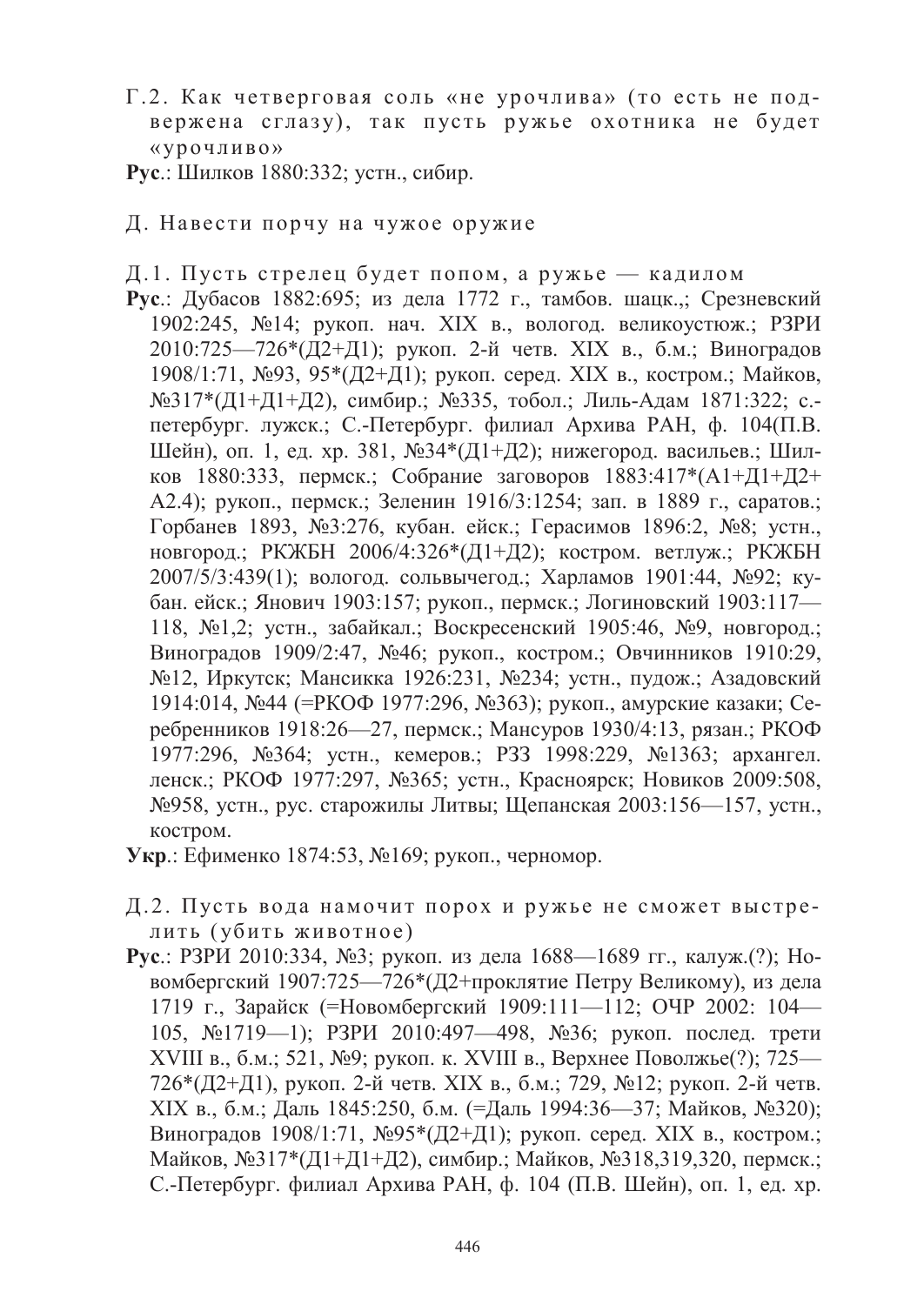381,  $N\Omega^{34*}(11+12)$ ; нижегород, васильев; Собрание заговоров 1883:417\*(А1+Д1+Д2+А2.4); рукоп., пермск.; 419 («Ружье портить»), пермск.; 419 («Как отвести птицу»), пермск.; Овчинников 1914:105-106: рукоп., иркут.: Бондарь 2004: 250: кубан, казаки (ист. «Кубан, обл. ведом.» 1901. 25 авг.); Камасинский 1905:151 («Заговорить ружье у товарища на охоте»), пермск.; РКЖБН 2006/4:326\*(Д1+Д2); костром. ветлуж.; РКЖБН 2007/5/3:439(1); вологод. сольвычегод.

- Укр.: Talko-Hryncewicz 1893:383, №3, устн., воронеж. (из «Воронеж. ГВ», 1863:69); Короленко 1892:281; рукоп., черномор.; ХСб 1894/8:9; устн., харьков.; Яворский 1915:221—222; рукоп. нач. XIX в., б.м.
- Бел.: Романов 1891:48, №181; устн., гомел. (=Замовы 1992:35, №8)

#### Указатель рыболовецких заговоров восточных славян

- А. Для успешной рыбной ловли
- А.1. Пусть апостолы Петр и Андрей (и др.) пошлют рыба-КУ УЛОВ
- **Рус.**: РЗРИ 2010:537—539, №3\*(А1+Б2+В1); рукоп. к. XVIII нач. XIX в., тобол.; Харитонов 1848:16—17\*(БЗ+А1+В1); рукоп., архангел. (=Майков, №321; Ефименко 1878:179—180, №28); Народные суеверия 1869,  $N_292:978*(A1+B1)$ , олонец.; Суеверие и предрассудки 1885, №77:683; олонец. петрозавод.; Логиновский 1903:120, №1; рукоп., забайкал.; 121, №2, устн., забайкал.; Камасинский 1905:148, пермск.; РЗК 2000:151, №437; беломорск.; Мансикка 1926:232, №237,239; устн., пудож.; Колпакова 1934:239; Терский берег; Булушева 1994:32, саратов.; РЗК 2000:151—152, №439\*(А1+В1), рукоп., беломорск.; Кирьянов и др. 2007:136, пермск. кудымкар.; Подюков 2013:86; устн., пермск. гайнск.
- Бел.: Я.К. 1890:189; устн., могилев. (=Замовы 1992:35—36, № 10; вар.: Романов 1891:156, №67, мстислав.;); Романов 1891:49, №184, устн., горецк.; Иванов 1910:208, витеб.
- А.1.1. Пусть водяной возьмет себе подарок, а рыбаку пошлет улов
- Рус.: Максимов 1903:87, устн., б.м.; Померанцева 1975:59, устн., вологод.: Логинов 2006:119; устн., водлозер.: Мороз 2013:379; устн., архангел. каргопол.
- А.1.2. Пусть апостолы Петр и Павел отпирают моря и выгоняют рыбу
- **Рус.:** Шустиков 1892:128(«г»), вологод. кадников.; РКЖБН 2006/2/1:216 («Заговор рыболовов»); ярослав. пошехон.; РЗК 2000:151, № 438; рукоп., беломорск.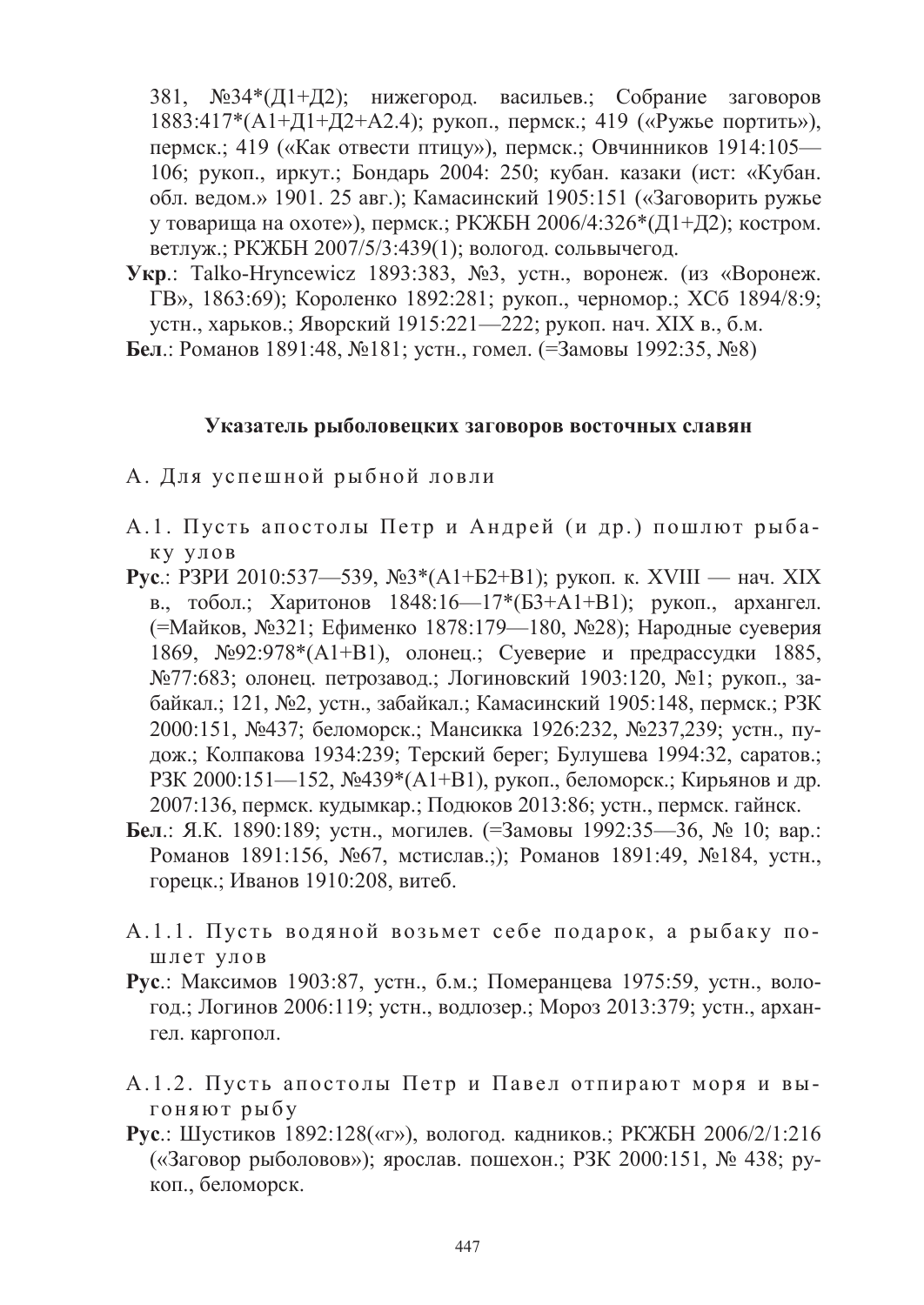- А.2. Пусть рыбы идут в сети
- Рус.: ОЧР 2003:338-339 («Молитва..., как хощещи рыбы ловить»)\*(Б2+В1), рукоп. ок. 1730 г., олонец.; РКОФ 1997: 298, №371, алтайск.  $(=\Gamma \text{VJI}$ яев 1848:58):  $298 - 299$ ,  $N_2372$ , енисейск. (=Кривошапкин 1865:45); Якушкин 1868:178; ярослав. пошехон.; Майков №323, алтайск.; Майков №324, енисейск.; Ефименко 1878: 179, №26, архангел. шенкур.; 180, №29(1), архангел.; 180, №30; устн., архангел. мезен.; Георгиевский 1901, №43:2\*(А2+В1); устн., олонец.; Виноградов 1910/3:13, б.м.; РКЖБН 2007/5/4:156, №2; вологод. тотем.; Мансикка 1926:231—232, №236; устн., пудож.; Трофимов 2001:54; устн., архангел. каргопол.; Кирьянов и др. 2007:136, пермск.; Мороз 2013:390—391, № 511; архангел. каргопол.
- А.2.2. Пусть рыба приведет своих родственников
- Рус.: Ефименко 1878:180, №32; устн., архангел. холмогор.; Ордин 1887, л. 94об.—95об., № 78; вологод. сольвычегод.; РКОФ 1997: 298, №370, кемеров.; Денисевич 2001:50; устн., архангел. каргопол.; Кирьянов и др. 2007:136; пермск. красновишер.; Мороз 2013:381, № 490; 390— 391, № 511, устн., архангел. каргопол.
- Бел.: Гура 2012:34, устн., брестск. малорит.
- А.2.3. Как течет река, так пусть идет рыба в сети **Рус.**: РКЖБН 2008/5/4:156, №2\*(А2.3+В1); рукоп., вологод. тотем.
- А.2.4. Как в церковь идут люди, так пусть рыба идет на  $V \Pi 0$   $V$   $K$   $V$
- Рус.: Шилков 1880:333; устн., сибир.
- А.2.5. Как магнит тянет к себе железо, так пусть рыба притягивается к крючку
- Рус.: Шилков 1880:332; устн., сибир.
- А.2.6. Как мертвец слеп, так пусть рыба не видит сети Рус.: Шилков 1880:333; устн., сибир.
- А.2.7. Как у муравейника кишат муравьи, так пусть кишит рыба у сети
- Рус.: Шилков 1880:333, устн., сибир.
- А.2.8. Как в улей залетают пчелы, так пусть залетает рыба в снасти
- Рус.: Подюков 2013:87; устн., пермск. юрлин.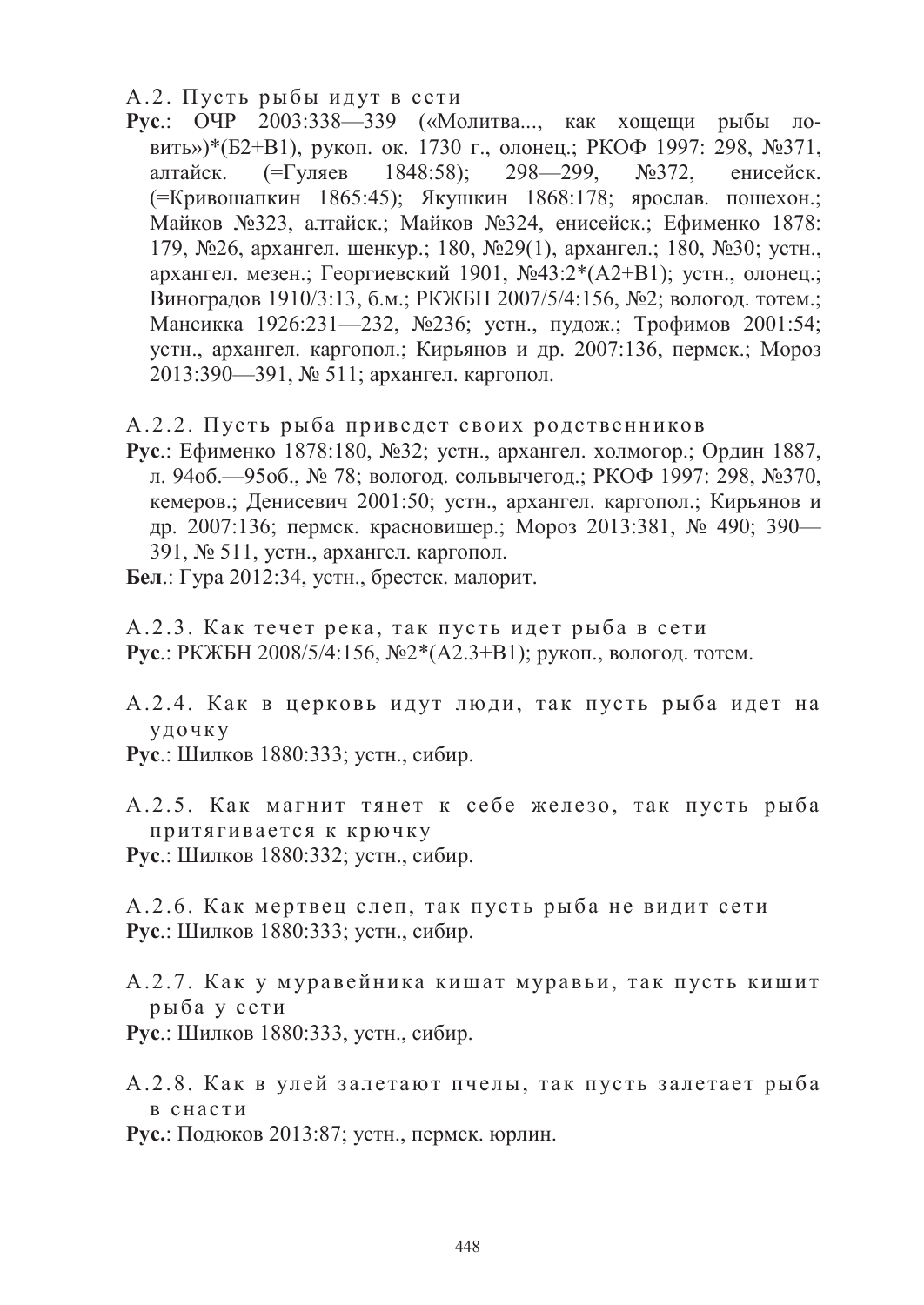А.3. Пусть рыбы остаются на месте и не уплывают

Рус.: Ефименко 1878:180, №29(2); устн., архангел.; 180, №29(3); устн., архангел.

Б. Для защиты рыбаков, сетей и другой снасти

Б.1. Пусть никто не сможет сглазить рыбака

**Рус.**: РЗРИ 2010:537—539, № 3\*(А1+Б2+В1); рукоп. к. XVIII — нач. XIX в., тобол.; Харитонов 1848:16-17\*(Б3+А1+В1), рукоп., архангел. (=Майков, № 321; Ефименко 1878: 179—180, №28); Народные суеверия 1869, №92:978\*(А1+В1), олонец.; Ефименко 1878:179, №27; архангел. шенкур.; 180, №29(4), архангел.; Мансикка 1926:232, №238; устн., пудож.; РКЖБН 2007/5/2:425 («На рыбную ловлю»); устн., вологод. кадников.; РКЖБН 2008/5/4:156, №2\*(А2.3+В1); рукоп., вологод. тотем.; РКЖБН 2008/5/4:369, №1; рукоп., вологод. тотем.; Георгиевский 1901. №43:2\*(А2+В1); устн., олонец.; Колпакова 1934:240 («На приход семги»); Терский берег; Колпакова 1937:151; устн., Терский берег; РЗК 2000:151—152, №439\*(А1+В1); рукоп., беломорск.

Б.2. Пусть Богородица (и др.) покроет сети своей ризой **Рус.**: РЗРИ 2010:537—539, №3\*(А1+Б2+В1); рукоп. к. XVIII — нач. XIX в., тобол.; Народные суеверия 1869, №92:978\*(А1+В1), олонец.

Б.3. Богородица (и др.) дает траву для окуривания сетей Рус.: Харитонов 1848:16—17\*(Б3+А1+В1); рукоп., архангел. (=Майков, №321; Ефименко 1878:179—180, №28).

В. Навести порчу на рыбака и его снасти

В.1. Пусть рыбак будет попом, а удочка — кадилом Рус.: Денисевич 2001:48; устн., архангел. каргопол.; Щепанская 2003:156-157; устн., архангел. вельск.

#### **ПРИНЯТЫЕ СОКРАЩЕНИЯ**

АРГО — Архив Русского географического общества (Санкт-Петербург)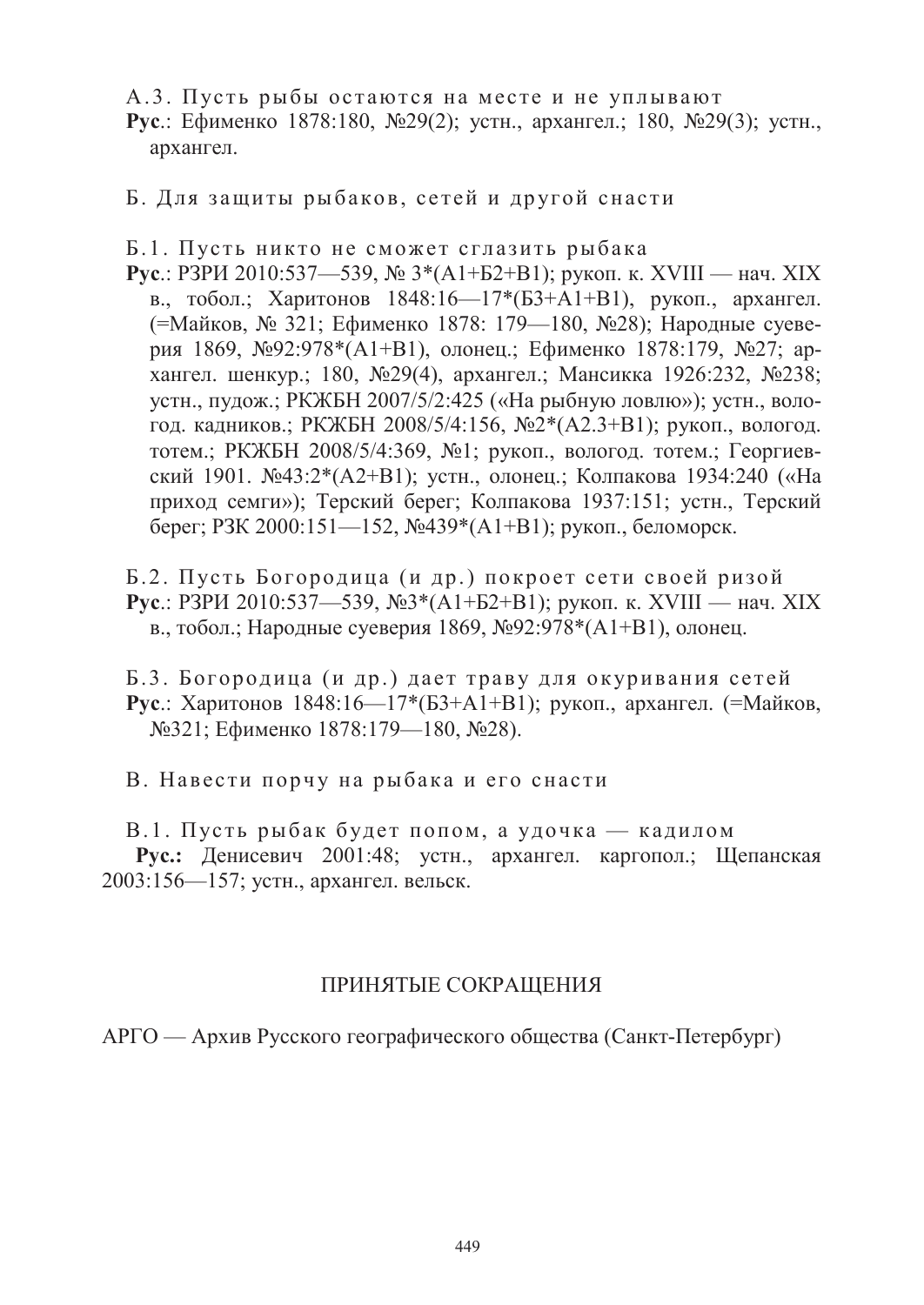#### **ПИТЕРАТУРА**

- Агапкина, Топорков 2007 Агапкина Т. А., Топорков А. Л. Указатели заговоров: проблемы и перспективы // Тралиционная культура, 2007. № 2.  $C. 59 - 73.$
- Агапкина, Топорков 2014 Восточнославянские заговоры: Материалы к функциональному указателю сюжетов и мотивов. Аннотированная библиография / Авторы-составители Т. А. Агапкина, А. Л. Топорков. M., 2014.
- Азадовский 1914 Азадовский М. Заговоры амурских казаков // Живая старина. 1914. Вып. 3/4. Прил. № 1. С. 05—015.
- Аркушин 1996 Аркушин Г. Повір'я мисливців Західного Полісся // Древляни: Збірник статей і матеріалів з історії та культури Поліського краю. Львів, 1996. Вип. 1. С. 186-187.
- Астахова 1928 Астахова А.М. Заговорное искусство на р. Пинеге // Крестьянское искусство СССР. Л., 1928. Т. 2. Искусство Севера. С. 33-76.
- Астахова 2007 Из полевых записей А. М. Астаховой 1928 года (Заговоры на Мезени) / Публ. и комм. Л. И. Петровой // Из истории русской фольклористики. СПб., 2007. Вып 7. С. 184-223.
- Афанасьев 1862 Несколько народных заговоров / Сообщены А. Н. Афанасьевым // Летописи русской литературы и древности. М., 1862. Т. 4. Отд. Ш. С. 72—80.
- Бекетова, Колмогорцев 2001 Замкну замки замками: Заговорнозаклинательная поэзия Шадринского края / Сост. В .Н. Бекетова, М. А. Колмогорцев. Шадринск, 2001.
- Беньковский 1898 Беньковский Ив. Поверья и суеверия, относящиеся к охоте // Киевская старина. 1898. Т. 62. № 7/8. Отд. II, С. 9—14.
- Бернштам 2009 Бернштам Т.А. Народная культура Поморья. М., 2009.
- Бобров, Финченко 1986 *Бобров А. Г., Финченко А. Е.* Рукописный «отпуск» в пастушеской обрядности Русского Севера (конец XVIII — начало XX в.) // Русский Север. Л., 1986. С. 135—164.
- Богатырев 1993 Заговорные тексты в рукописных материалах П. Г. Богатырева / Публ. К. К. Богатырева // Исследования в области балтославянской духовной культуры. Заговор. М., 1993. С. 227-231.
- Богданович 1895 Богданович А. Е. Пережитки древнего миросозерцания у белорусов. Гродно, 1895.
- Булушева 1994 Булушева Е. Заговоры в фольклоре Саратовского Поволжья // Саратовский вестник. Вып. 4. Заговоры. Саратов, 1994. С. 1—65.
- Васілевіч 2010 Зямля стаіць пасярод свету... Беларускія народныя прыкметы і павер'і. Кн. 1 / Уклад. У. Васілевіча. Мінск, 2010.
- Вашкинский 1902 Вашкинский А. (Смирнов А.В.) Заговоры (Наговоры, нашептывания, заклинания и пр.) // Владимир. губ. вед. Ч. неоф. 1902.  $N_2$  26. C. 3-4;  $N_2$  32. C. 3-5.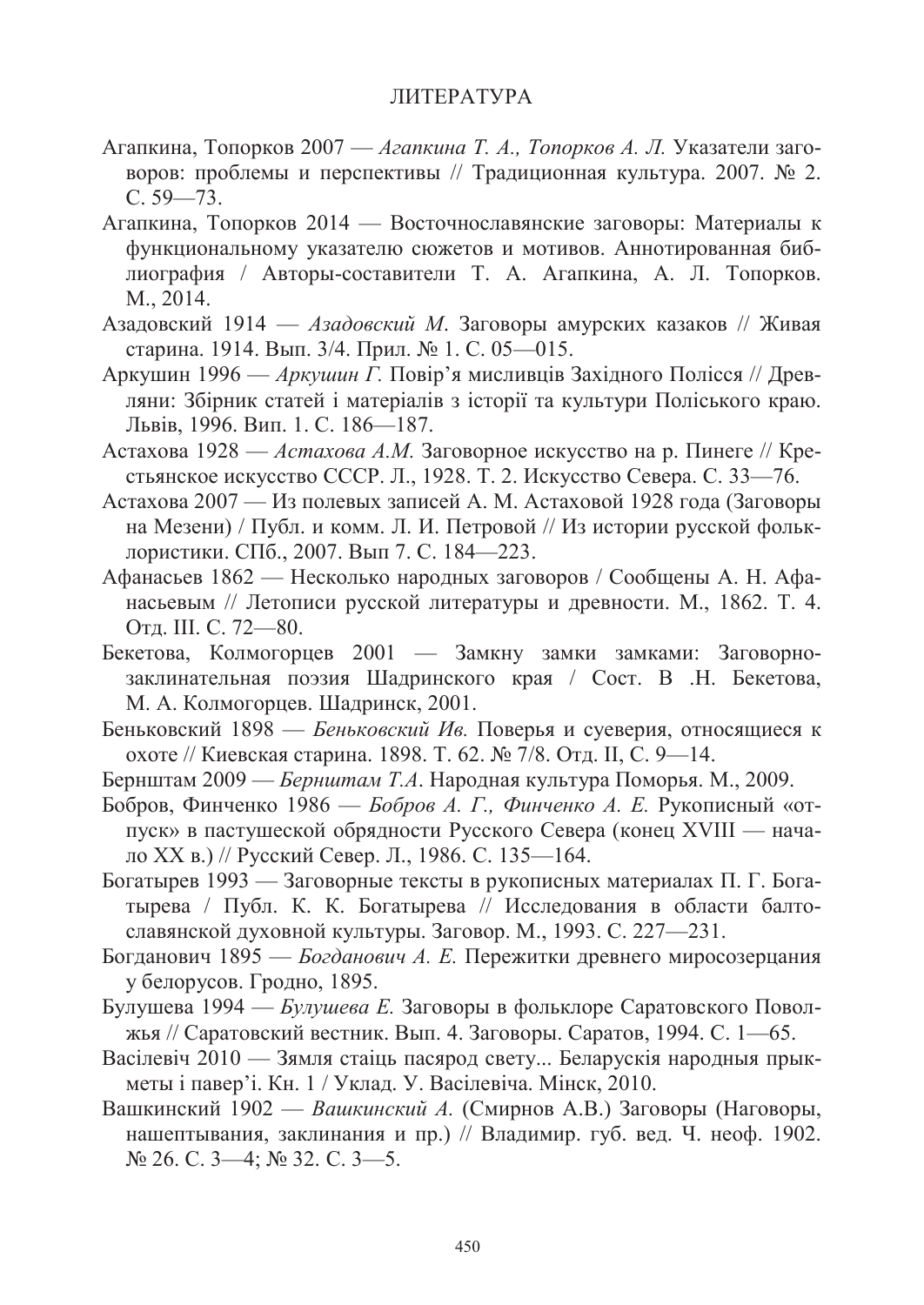- Вашкинский 1902а Вашкинский А. (Смирнов А.В.) Заговоры (Наговоры, нашептывания, заклинания и пр.). Владимир, 1902.
- Виноградов 1908—1910/1—3 Виноградов Н. Заговоры, обереги, спасительные молитвы и проч. (По старинным рукописям и современным записям). СПб., 1908—1910. Вып. 1—3.
- Воскресенский 1905 Воскресенский В. А. Из быта и поэзии крестьян Новгородской губ. / Публ. Д.К. Зеленина // Живая старина. 1905. № 1—2.  $C. 1 - 56.$
- Георгиевский 1901 Георгиевский М. Д. Кое-что об олонецких рыбаках // Олонец. губ. вед. 1901. № 37. С. 2; 17 апр. № 42. С. 2; 19 апр. № 43. С. 2.
- Герасимов 1896 Герасимов М. К. Молитвы, заговоры и заклинания, записанные в Череповецком уезде // Новгород. губ. вед. 1896. Ч. неоф. No 69, C. 2.
- Горбанев 1893 Горбанев П. Народные средства для лечения болезней // Сборник материалов для описания местностей и племен Кавказа. Тифлис. 1893. Т. 16. С. 154—186.
- Громыко 1975 Громыко М. М. Трудовые традиции русских крестьян Сибири (XVIII — первая половина XIX в.). Новосибирск, 1975.
- Гуляев 1848 Гуляев С. И. Этнографические очерки Южной Сибири // Библиотека для чтения. 1848. Т. 90. Наука и художества. С. 1—144.
- Гура 1997 Гура А. В. Символика животных в славянской народной традиции. М., 1997.
- Гура 2009 Гура А. В. Рыболовство // Славянские древности: Этнолингвистический словарь. М., 2009. Т. 4. С. 507-514.
- Гура 2009а Гура А. В. Полесские заговоры, заклинания и молитвы // Живая старина. 2012. № 4. С. 31—35.
- Гуревич-Афанасьев 1861 Гуревич-Афанасьев П. О предрассудках охотников Воронежской губ. // Воронеж. губ. вед. 1861. № 18 С. 216—217.
- Даль 1845 Даль В. И. О поверьях, суевериях и предрассудках русского народа // Иллюстрация. 1845. № 16. С. 250—251. Псевд.: Луганский В.
- Даль 1994 Даль В. И. О повериях, суевериях и предрассудках русского народа // Даль В. И. О повериях, суевериях и предрассудках русского народа. Материалы по русской демонологии. СПб., 1994. С. 9-128.
- Денисевич 2001 Денисевич К. Н. Охотничья и рыбацкая магия Каргополья // Живая старина. 2001. № 3. С. 48-50.
- Дерунов 1889 Дерунов С. Я. Из русской народной космогонии // Сб. сведений для изучения быта крестьянского населения России. М., 1889. Вып. 1. С. 118-121.
- Добровольская 2009 Добровольская В. Е. «Всяка рыба хороша, коли на уду пошла..»: Запреты и предписания, связанные с рыболовством // Живая старина. 2009. № 2. С. 29—31.
- Дубасов 1882 Дубасов И. И. Из тамбовской народно-отреченной литературы // Исторический вестник. 1882. № 6. С. 693—695.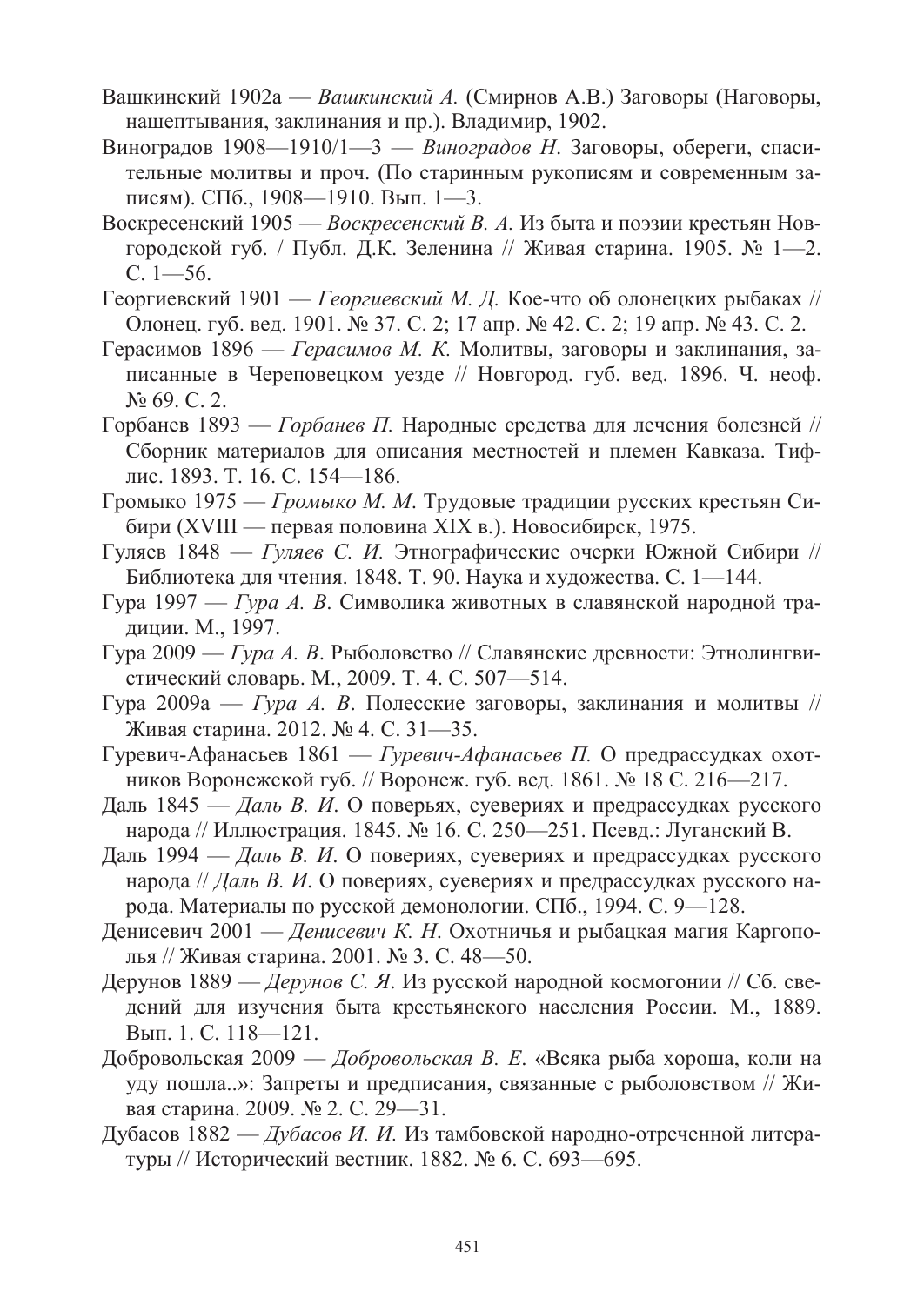- Елеонская 1994 Елеонская Е. Н. Сказка, заговор и колдовство в России: Сб. трудов. М., 1994.
- Ефименко 1874 Ефименко П. Сборник малороссийских заклинаний. М., 1874 (Чтения в имп. Обшестве истории и древностей российских при имп. Московском ун-те. Кн. 1).
- Ефименко 1878 Ефименко П. С. Материалы по этнографии русского населения Архангельской области. М., 1878. Ч. 2 (Тр. Этногр. отд. имп. О-ва любителей естествознания, антропологии и этнографии при Московском ун-те; Т. 30; кн. 5; вып. 2).
- $1992 -$ Замовы / Уклад., сістэмат. тэкстаў, камент. Замовы Г.А. Барташэвіч. Мінск, 1992.
- Зеленин 1914—1916/1—3 Зеленин Д.К. Описание рукописей Ученого архива имп. Русского географического общества. Пг., 1914—1916. Т. 1—3.
- Иваницкий 1890 Иваницкий Н. А. Материалы по этнографии Вологодской губернии // Изв. ОЛЕАЭ, т. 69. Труды этнографического отдела. М., 1890. Т. 11. вып. 1.
- Иванов 1910 Иванов В. В. Приметы и поверья крестьян Витебского у. Вит. губ (Записаны в Пышниковском сельск. обществе, Куринской вол.) // Зап. Северо-Западного отдела имп. Рус. геогр. о-ва. Вильна, 1910. Кн. 1. С. 208-213.
- Иванова 1994 Вятский фольклор. Заговорное искусство / Предисл. А.А. Ивановой. Котельнич, 1994.
- Иванова 1998 Заговоры и заклинания Пинежья / Вступ. ст., подг. текстов, комм. А.А. Ивановой. Карпогоры, 1998.
- Ивановский 1885 Ивановский В.А. Молитвы, заговоры и духовные стихи, записанные в гор. Онеге // АРГО, разряд 1, № 40. 1885 г.
- Ильина, Ипполитова 2009 Ильина Т. С., Ипполитова А.Б. Водлозерский пастушеский отпуск конца XVIII в. из экспедиционных материалов Н.Н. Харузина // Ильинский Водлозерский погост: материалы науч. конф. «Водлозерские чтения: Ильинский погост» (6-10 авг. 2007 г.) / Под ред. А.В. Пигина. Петрозаводск, 2009. С. 197—245.
- Камасинский 1905 Камасинский Я. Около Камы. Этнографические очерки и рассказы. М., 1905.
- Кирьянов и др. 2007 Кирьянов И. К., Коренюк С. Н., Чагин Г. Н. Рыболовство в Пермском крае в стародавние времена. Пермь, 2007.
- Колпакова 1934 Колпакова Н. П. Промысловые мотивы в фольклоре Терского берега // Сб. статей к сорокалетию ученой деятельности академика А.С. Орлова. Л., 1934. С. 233-241.
- Колпакова 1937 Колпакова Н. П. Терский берег. Вологда, 1937.
- Комаровских 1898 Комаровских А. Знахарство в Орловском уезде // Календарь и памятная книжка Вятской губ. на 1898 год. Вятка, 1898.  $C. 136 - 147.$
- Коничев 1954 Частушки, пословицы, загадки / Сост. К. Коничев. Архангельск, 1954.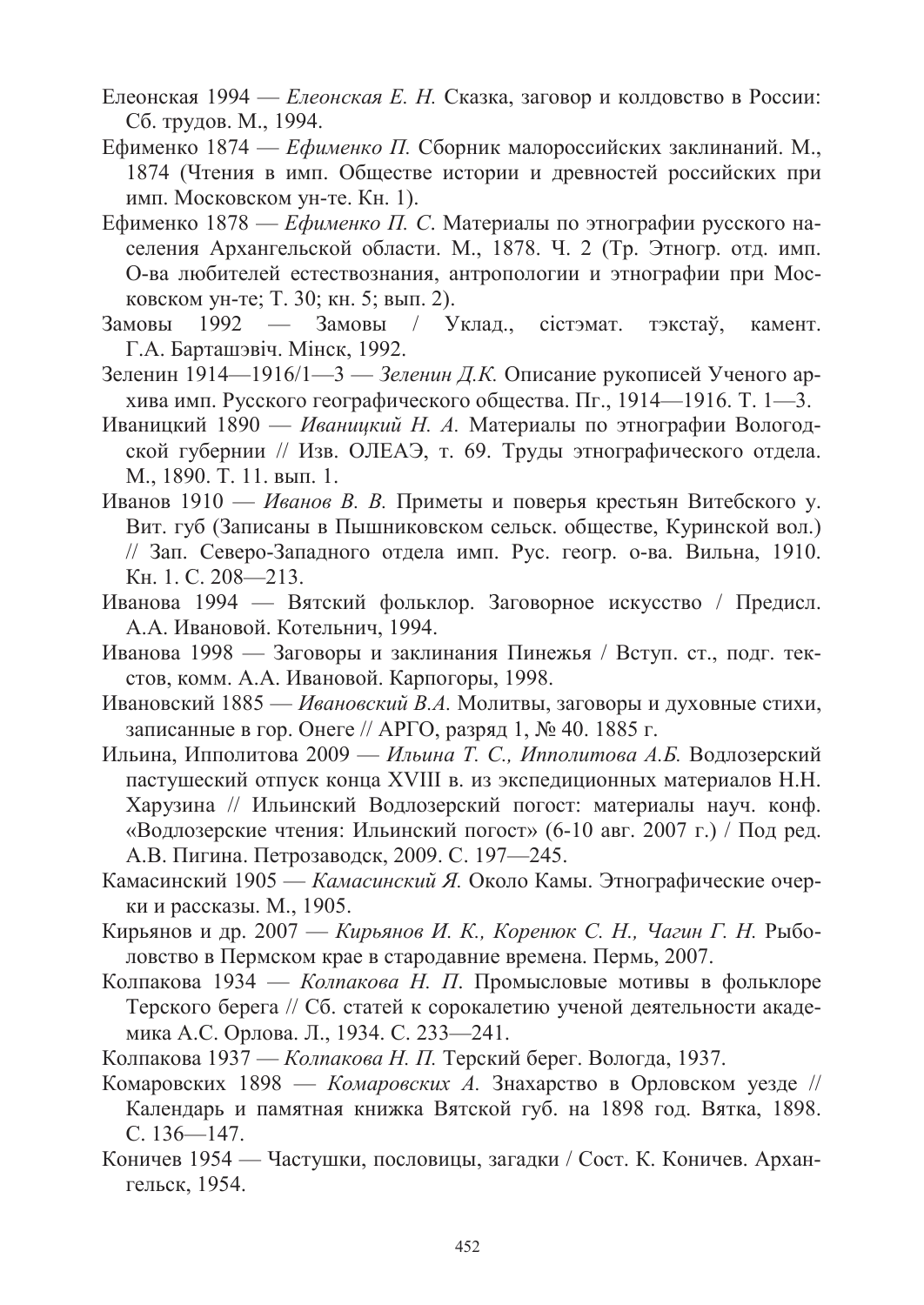- Крашенинникова 2001 Заговоры Вилегодского района Архангельской области / Публ. Ю.А. Крашенинниковой // Живая старина. 2001. №3.  $C. 25 - 28.$
- Кривошапкин 1865 Кривошапкин М. Ф. Енисейский округ и его жизнь. СПб., 1865. Т. 1—2.
- Криничная 1993 Криничная Н. А. Язычество и крестьянский быт: мифологические рассказы о лешем как покровителе диких животных и охотников // Традиционная культура: общечеловеческое и этническое. проблемы комплексного изучения этносов Карелии. Петрозаводск, 1993.  $C. 112 - 117.$
- Криничная 2004 Криничная Н. А. Русская мифология: Мир образов фольклора. М., 2004.
- Левкиевская 2002 Левкиевская Е. Е. Славянский оберег: Семантика и структура. М., 2002.
- Левкиевская 2004 Левкиевская Е.Е. Охотник // Славянские древности: Этнолингвистический словарь. М., 2004. Т. 3. С. 599-604.
- Левкиевская, Плотникова 2001 Левкиевская Е. Е., Плотникова А. А. Этнолингвистическое описание севернорусского села Тихманьги // Восточнославянский этнолингвистический сборник: Исследования и материалы. M., 2001. C. 259-299.
- Лиль-Адам 1871 Лиль-Адам Вильер де. Деревня Княжая Гора и ее окрестности // Зап. имп. Рус. геогр. о-ва по Отд-нию этнографии. 1871. Т. 4.  $C. 235 - 366.$
- Липец 1941 Липец Р. Местные мотивы в былине о Садко у М.С. Крюковой и других сказителей // Былины М.С. Крюковой / Зап. и комм. Э. Бородина, Р. Липец. М., 1941. Т. 2 (Летописи Литературного музея).  $C.716 - 767$
- Липец 1950 Рыбацкие песни и сказы / Зап. текстов, статьи, прим., словарь и указатели Р. Липец. М., 1950.
- Логинов 1993 Логинов К. К. Материальная культура и производственнобытовая магия русских Заонежья (конец XIX — начало XX в.). СПб., 1993.
- Логинов 2006 Логинов К. К. Этнокультурная группа русских Водлозерья.  $M_{\odot}$  2006.
- Логиновский 1903 Логиновский К. Д. Материалы к этнографии забайкальских казаков // Зап. О-ва изучения амурского края Владивосток. отдния Приамур. отд. имп. Рус. геогр. о-ва. 1903. Т. 9. Вып. 1. С. 1—135.
- Ляхова 2009 Ляхова Ю. В. Магия каргопольских и няндомских охотников и рыбаков // Живая старина 2009. № 2. С. 19—22.
- Майков 1869 Майков Л. Н. Великорусские заклинания // Зап. имп. Рус. географ. о-ва по Отд-нию этнографии. СПб., 1869. Т. 2. С. 417-580.
- Майков; Майков 1992 Великорусские заклинания: Сборник Л. Н. Майкова / Послесл., прим. и подг. текста А.К. Байбурина. СПб., Париж, 1992.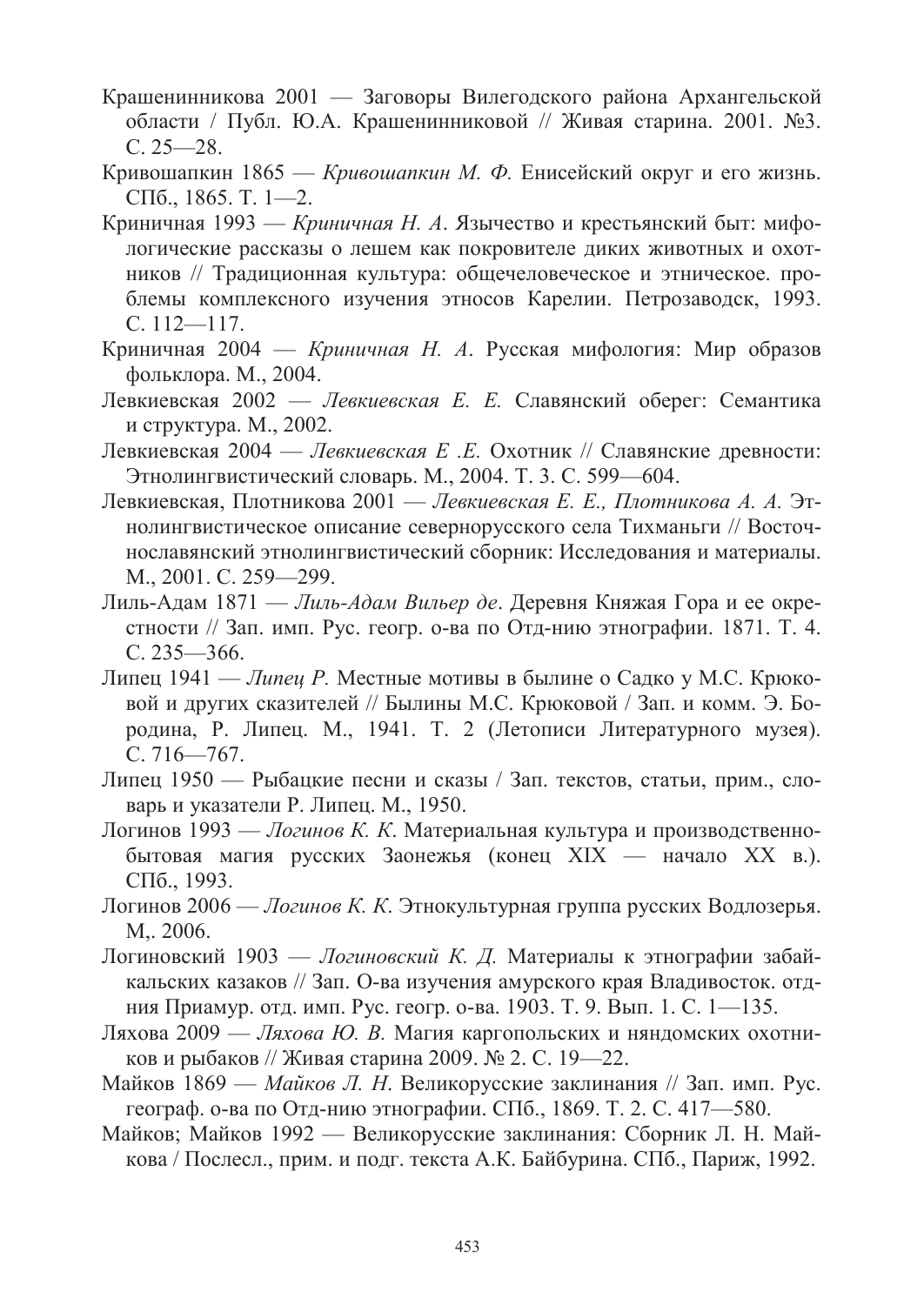- Макаренко 1897 Макаренко А. А. Материалы по народной медицине. Ужурской волости Ачинского округа Енисейской губ. (с приложением сборника народно-медицинских средств в той же волости) // Живая старина. 1897. Вып. 4. С. 381—439.
- Максимов 1903 Максимов С. В. Нечистая, неведомая и крестная сила. СПб., 1903.
- Мансикка 1912 Мансикка В. Заговоры Шенкурского уезда // Живая старина. 1912. Вып. 1. С. 125—136.
- Мансикка 1926 Мансикка В. И. Заговоры Пудожского у. Олонецкой губ. // Sborník filologický. Vydává III Třída Česke Akademie věd a umění. Sv. 8. Č. 1. Praha, 1926. S. 185—233.
- Мансуров 1928—1933/4—5 Мансуров А. А. Описание рукописей этнологического архива О-ва исследователей Рязанского края. Вып. 1-5 // Труды О-ва исследователей Рязанского края. Рязань, 1928. Вып. 15 (1); 1929. Вып. 22 (2); 1930. Вып. 26 (3); 1930. Вып. 39 (4); 1933. (5).
- Мороз 2001 Мороз А. Б. Севернорусские пастушеские отпуска и магия первого выгона у славян // Восточнославянский этнолингвистический сборник. М., 2001. С. 232-258.
- Мороз 2013 Знатки, ведуны и чернокнижники: Колдовство и бытовая магия на Русском Севере / Под общей ред. А. Б. Мороза. М., 2013.
- Народные суеверия 1869 Народные суеверия // Олонецкие губ. вед. 1869. 22 ноября. № 92. С. 978—979; 29 ноября. № 94. С. 997—998.
- Некрасов 1891 Некрасов А. Народное творчество в д. Косой Брод Северской волости Екатеринбургского у. // Зап. Уральского о-ва любителей естествознания. 1891. Т. 13. Вып. 1. С. 35-53.
- Новиков 2009 Фольклор старообрядцев Литвы. Тексты и исследования. Т. 2. Народная мифология. Поверья. Бытовая магия / Изд. подг. Ю. Новиков. Вильнюс, 2009.
- Новомбергский 1907 Новомбергский Н. Я. Приложение к исследованию «Врачебное строение в допетровской Руси». Материалы по истории медицины в России. Томск, 1907. Т. 4 (Известия имп. Томского университета. Кн. 31).
- Новомбергский 1909 Новомбергский Н. Я. Слово и дело государевы. (Материалы). М., 1909. Т. 2 (репринт: М., 2004).
- Овчинников 1910 Овчинников М. П. Материалы для изучения народного знахарства и отреченной литературы в Иркутской губернии // Изв. Вост. Сиб. отдела имп. Рус. геогр. о-ва. Т. 39. 1908. Иркутск, 1910. С. 24-35.
- Овчинников 1914 Овчинников М. Заговоры // Труды Иркутской ученой архивной комиссии. Иркутск, 1914. Вып. 2. С. 99-108.
- ОПН 1980 Обрядовая поэзия Пинежья / Отв. ред. Н. И. Савушкина. M., 1980.
- Ордин 1887 Ордин Н. Заговоры, собранные в Сольвычегодском уезде // АРГО, разряд 7, № 44. 1887.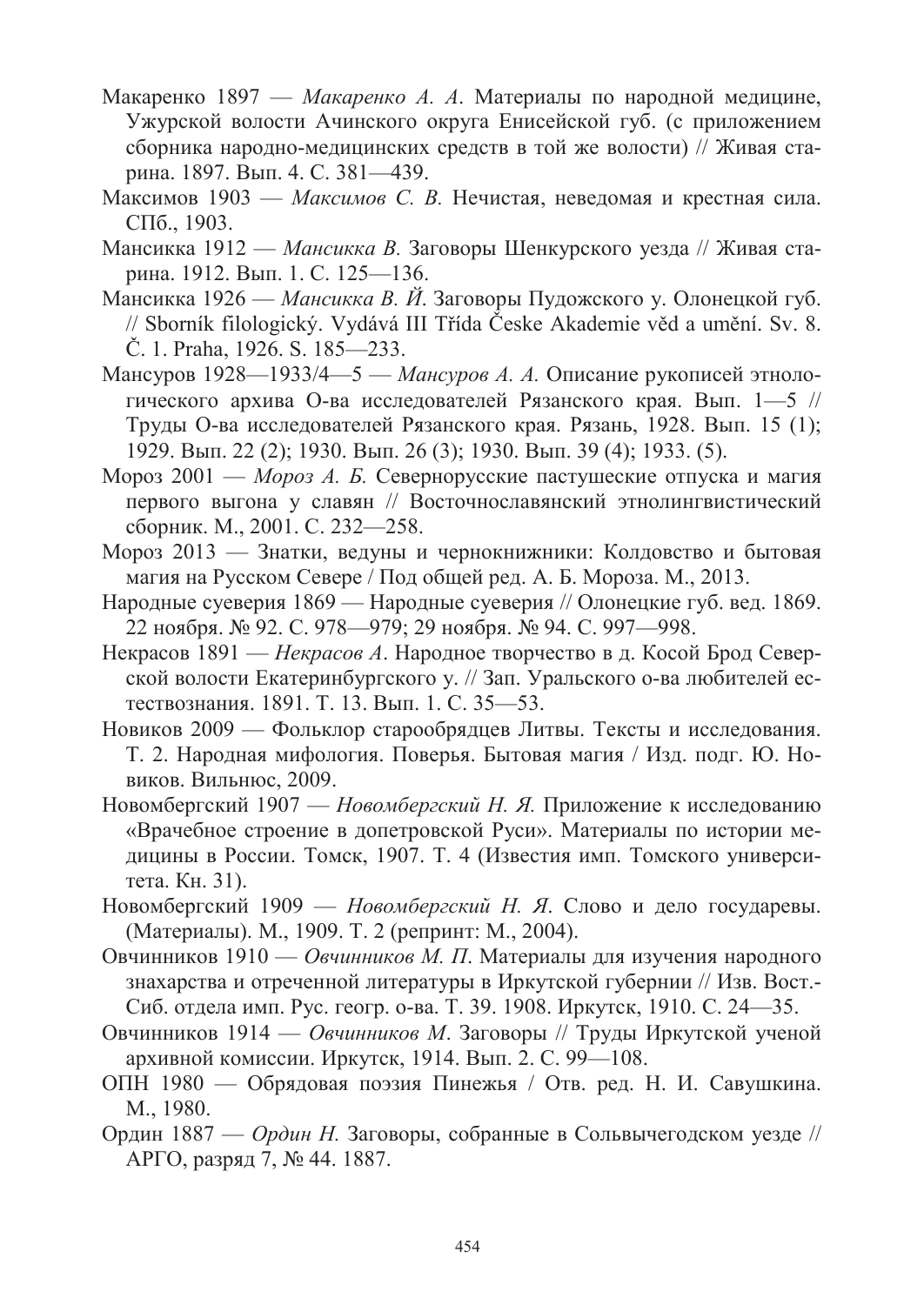- Орлов 1879 Орлов В. Нашептывания и наговоры так называемых знахарей // Донские епарх. вед. 1879. № 18. С. 678—684; № 19. С. 716—726.
- ОЧР 2002 Отреченное чтение в России XVII—XVIII веков / Отв. ред. А. Л. Топорков, А. А. Турилов. М., 2002.
- Патканов 1892 Патканов С. А. Заговоры и поверья. От ружья // Живая старина. 1892. № 3. С. 146-147.
- Подюков 2013 Подюков И. А. Мифопоэтический аспект промысловой традиции Прикамья // Вестник Пермского государственного гуманитарно-педагогического университета. Серия № 3. Гуманитарные и общественные науки. 2013. № 1. С. 85-95.
- Померанцева 1975 Померанцева Э. В. Мифологические персонажи в русском фольклоре. М., 1975.
- Попов 1903 Попов Н. Народные предания жителей Вологодской губернии Кадниковского уезда // Живая старина. 1903. Вып 1/2. С. 188—224.
- Пришвин 1913 Пришвин М. Очерки. СПб., 1913. Т. 2.
- Пулькин 1971 Пулькин В. Кижские рассказы // Север. 1971. № 9.  $C.34 - 48.$
- Раевский 1870 Раевский Н. Народные суеверия в Ростовском уезде (Из записок сельского священника) // Ярославские губ. вед. 1870. Ч. неофиц. № 30. C. 118.
- РЗЗ 1998 Русские заговоры и заклинания. Материалы фольклорных экспедиций 1953—1993 гг. / Под ред. В. П. Аникина. М., 1998.
- РЗК 2000 Русские заговоры Карелии / Сост. Т. С. Курец. Петрозаводск, 2000.
- РЗРИ 2010 Русские заговоры из рукописных источников XVII первой половины XIX в. / Сост., подг. текстов, статьи и коммент. А. Л. Топоркова. М., 2010.
- РКЖБН 2006/4 Русские крестьяне. Жизнь. Быт. Нравы. Материалы «Этнографического бюро» князя В. Н. Тенишева. Т. 4. Нижегородская губерния. СПб., 2006.
- РКЖБН 2007/5/2 Русские крестьяне. Жизнь. Быт. Нравы. Материалы «Этнографического бюро» князя В. Н. Тенишева. Т. 5. Вологодская губерния. Ч. 2. Грязовецкий и Кадниковский уезды. СПб., 2007.
- РКЖБН 2007/5/3 Русские крестьяне. Жизнь. Быт. Нравы. Материалы «Этнографиче-ского бюро» князя В. Н. Тенишева. Т. 5. Вологодская губерния. Ч. 3. Никольский и Сольвычегодский уезды. СПб., 2007.
- РКЖБН 2008/5/4 Русские крестьяне. Жизнь. Быт. Нравы. Материалы «Этнографиче-ского бюро» князя В. Н. Тенишева. Т. 5. Вологодская губерния. Ч. 4. Тотемский уезд. СПб., 2008.
- РКОФ 1997 Русский календарно-обрядовый фольклор Сибири и Дальнего Востока: Песни. Заговоры / Науч. ред. В. С. Кузнецова. Новосибирск, 1997.
- Романов 1891 Романов Е. Р. Белорусский сборник. Витебск, 1891. Вып. 5.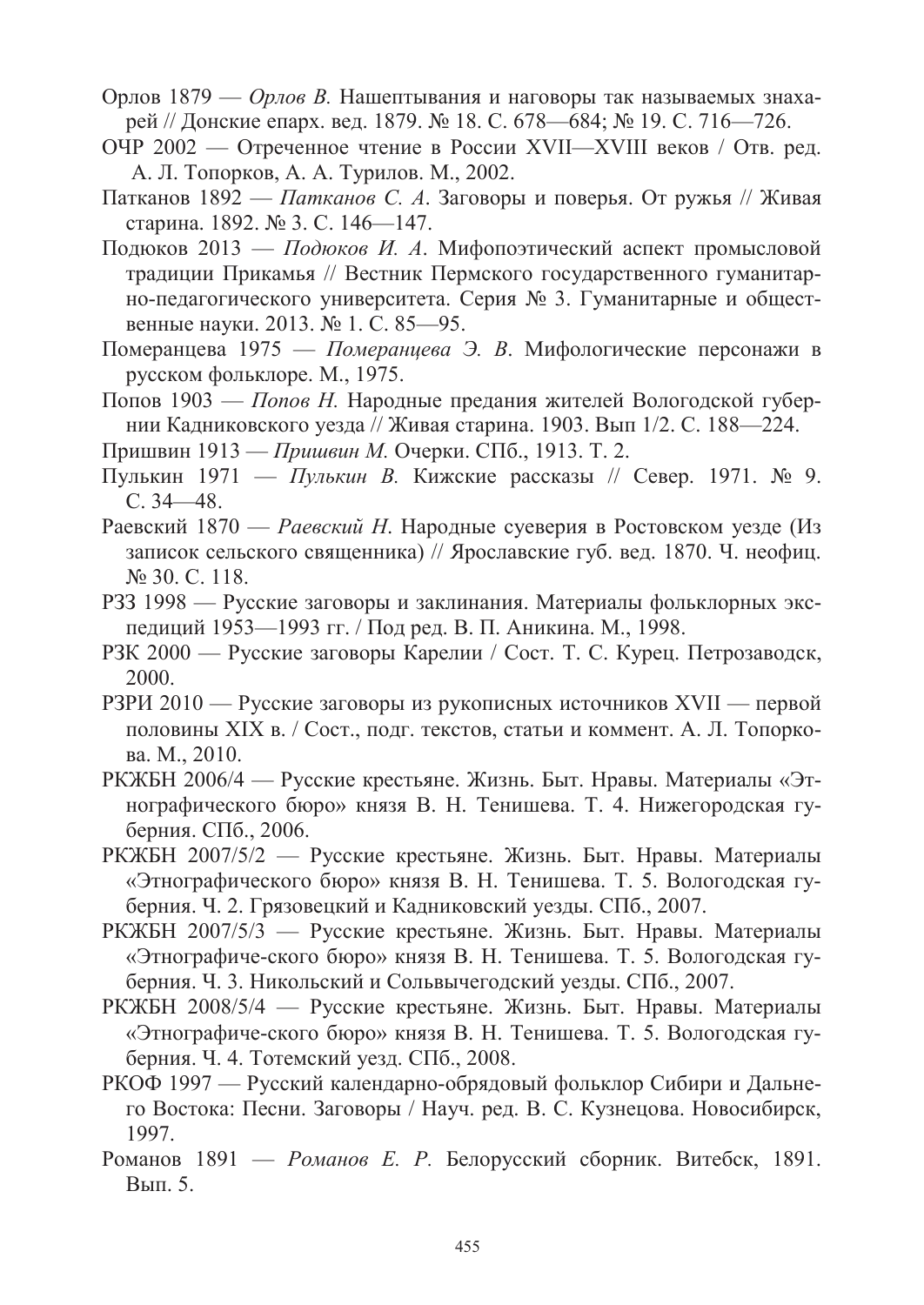- Романюк 2011 Романюк В. Вірування мисливців українських Карпат // Народознавчі зошити. 2011. № 2(98). С. 207-214.
- Севрин 2005 Севрин Д. Е. Вытегорская любительская охота // Вытегра: Краевелческий альманах. Вологла. 2005. Вып. 3. С. 126—145.
- Серебренников 1918 Серебренников В. Н. Народные заговоры, записанные в Оханском у. Пермской губ. // Кружок по изучению северного края при Пермском университете. Пермь, 1918. С. 1—28.
- Сержпутоўскі 1930 Сержпутоўскі А. К. Прымхі і забабоны беларусаўпалешукоў. Менск, 1930.
- Сержпутоўскі 2009 Сержпутоўскі А. К. Русальная нядзеля. Прымхі і забабоны беларусаў-палешукоў / Склад., уступ. арт., пасляслоўе, навук. рэд., літ. апрац. У.К. Касько. Мінск, 2009.
- СД 1995—2012/1—5 Славянские древности: Этнолингвистический словарь / Под общей ред. Н. И. Толстого. М., 1995—2012. Т. 1—5.
- Смилянская 2002 Заговоры и гадания из судебно-следственных материалов XVIII в. (Публикация Е. Б. Смилянской) // Отреченное чтение в России XVII—XVIII веков. М., 2002. С. 99—172.
- Смилянская 2003 Смилянская Е. Б. Волшебники. Богохульники. Еретики. Народная религиозность и «духовные преступления» в России XVIII в. М., 2003.
- Собрание заговоров 1883 Собрание заговоров, употребляемых в Пермской губернии, как материал для обличения суеверий пастырями // Пермские епархиальные ведомости. 1883. № 29. Ч. неофиц. С. 415—419.
- Соколова 1972 Соколова З. П. Культ животных в религиях. М., 1972.
- Соколовы 1999/2 Сказки и песни Белозерского края. Сб. братьев Соколовых. В 2 кн. СПб., 1999. Кн. 2.
- Срезневский 1902 Срезневский Вс. Отчет Отделению русского языка и словесности Имп. Академии наук о поездке в Вологодскую губернию. (Май — июнь 1901 года) // Изв. Отд-ния рус. языка и словесности имп. Академии наук. 1902. Т. 7. Кн. 4. С. 128—245.
- СРНГ 1970/20 Словарь русских народных говоров. Л., 1985. Вып. 20.
- Суеверие и предрассудки 1885 Суеверие и предрассудки в простом народе // ОГВ. 1885. 2 ноября. №75. С. 666—667; 5 ноября. №76. С. 673— 674; 9 ноября. №77. С. 682—683; 12 ноября. №78. С. 690—691.
- Толмачев 1911 Толмачев П. М. Заговоры и поверья в Забайкалье // Сиб. архив. 1911. № 2. С. 63—75; № 3. С. 136—152.
- Топорков 2013 *Топорков А. Л.* Охотничьи заговоры на порчу оружия у восточных славян // Ethnolinguistica Slavica. К 90-летию академика Никиты Ильича Толстого. М., 2013. С. 234-252.
- Топорков 2013а Топорков А. Л. Ворон в русских заговорах: между мифологией, фольклором и книжностью // Slavica Svetlanica. Язык и картина мира. М., 2013. С. 273—281. 0,5 а.л.
- Топорков, в печати *Топорков А. Л.* Цитаты из Нового Завета в русских рыболовецких заговорах (в печати).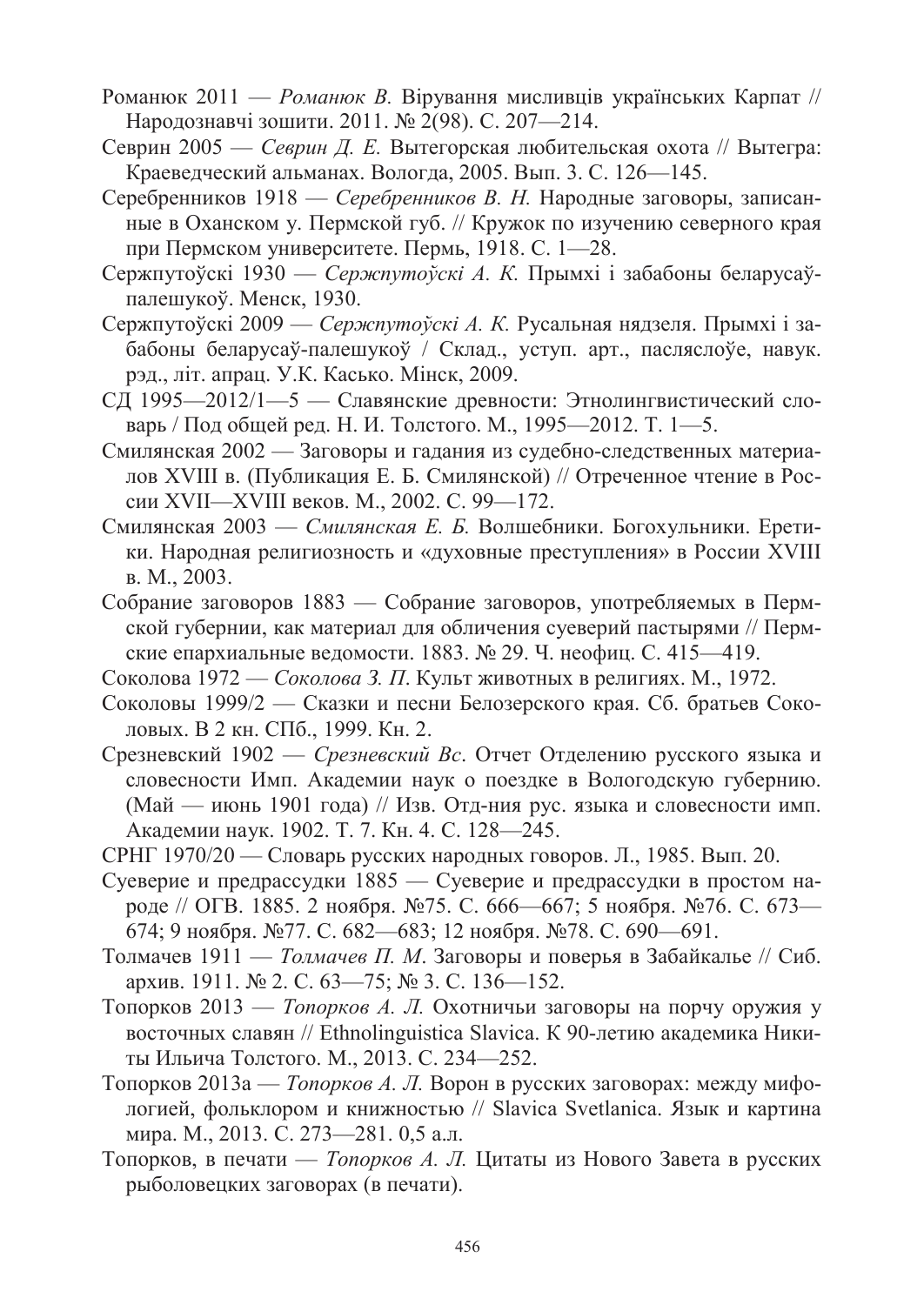- Трофимов 2001 Трофимов А. А. Ритуально-магическая практика рыбаков Каргопольского района Архангельской области // Мужской сборник. М., 2001. Вып. 1. С. 54-57.
- Фишман 1986 Фишман О. М. Связь пастушеской и свалебной обрядности у славян // Русский Север: Проблемы этнокультурной истории, этнографии, фольклористики. Л., 1986. С. 190-205.
- Фридрих 1936 Фридрих И. Д. Фольклор русских крестьян Яунлатгальского уезда. Кн. 1. Песни детские, хороводные, беседные, обрядовые, заговоры и духовные стихи. Рига, 1936.
- Харитонов 1847 Харитонов А. Из записок шенкурца (Нравы, обычаи, поверья, суеверья) // Отечественные записки. 1847. Т. 54. №10. Смесь.  $C.148 - 156.$
- ХСб 1894/8 —Харьковский сборник. Литературно-научное приложение к «Харьковскому календарю». Харьков, 1894. Вып. 8.
- Чарина 2001 Русские заговоры в Якутии / Публ. О.И. Чариной // Живая старина. 2001. № 3. С. 31—32.
- Чепа 1892 «Малорусские суеверия, коим мало кто верил, собранные 1776 года» (Рукопись А.И. Чепы) / Публикация Н.В. Стороженко // Киевская старина. 1892. Т. 36. С. 119-130.
- Чернецов 1935 Чернецов В. Н. Вогульские сказки. Сборник фольклора народа манси (вогулов) / Под ред. и с пред. проф. В. Е. Богораз-Тана. Л., 1935.
- Швед 2009а Швед И. А. Традиционные верования белорусов, связанные с охотой // Живая старина. 2009. № 2. С. 8—10.
- Швед 2009б Швед И. Традиционные верования белорусов, связанные с рыболовством // Славянская традиционная культура и современный мир. Вып. 12: Социальные и эстетические нормативы традиционной культуры. М., 2009. С. 138—142.
- Шейн 1893/2 Шейн П. В. Материалы для изучения быта и языка русского населения Северо-Западного края. СПб., 1893. Т. 2.
- Шестаков 1899 Шестаков И. Глухие уголки Пермской губернии // Пермские губ. вед.. Ч. неоф. 1899. 23 сент. № 205.
- Шилков 1880 Шилков П. А. О суевериях и заговорах // Пермские губ. вед. Ч. неофиц. 1880. № 85. 22 окт. С. 332—333.
- Шпилевский 1854 Шпилевский П. Белоруссия в характеристических описаниях и фантастических ее сказках // Пантеон. 1854. № 6.
- Шумов 1996 Молитвы и заклинания в круге жизни / Сост. К. Шумов. Пермь, 1996.
- Шустиков 1890 Шустиков А. А. Этнографические материалы из Тавреньги Вельского уезда // АРГО, разряд 7, № 78. Рукопись 1890-х гг.
- Шустиков 1892 Шустиков А. А. Троичина Кадниковского уезда. Бытовой очерк // Живая старина. 1892. Вып. 3. С. 106—138.
- Щепанская 2003 Щепанская Т. Б. Культура дороги в русской мифоритуальной традиции XIX—XX вв. М, 2003.